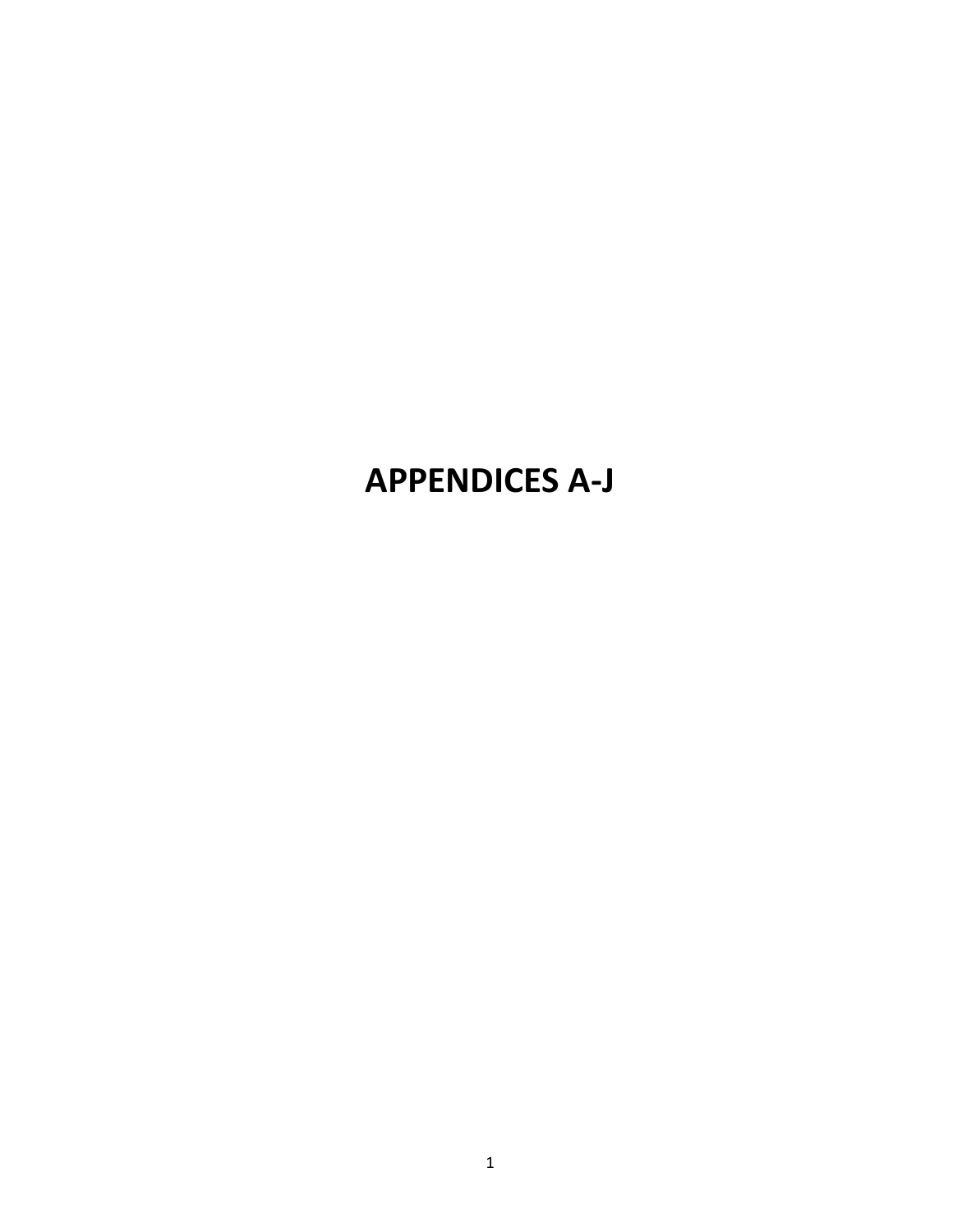# **A. Results from the ERT: Evaluated Energy Savings at the Program-Level**

The summary results provided in this appendix are the result of updating specific savings parameters for each of the records in the program tracking data based on evaluated results where available, other evaluation and DEER where applicable or the original IOU reported values where no update was available. The ERT process, and the guidance provided to contractors to apply the updates are described in section 3. The detailed justification for every parameter update is in Appendix C.

In these tables:

- · Both reported and evaluated savings are net, reflecting the incremental impact of these programs.
- · The cost effectiveness ratios are provided on the reported net basis as well as the evaluated net basis.
- · The final column identifies the evaluation group that was responsible for the updates to that program, and in most cases the direct evaluation of that program.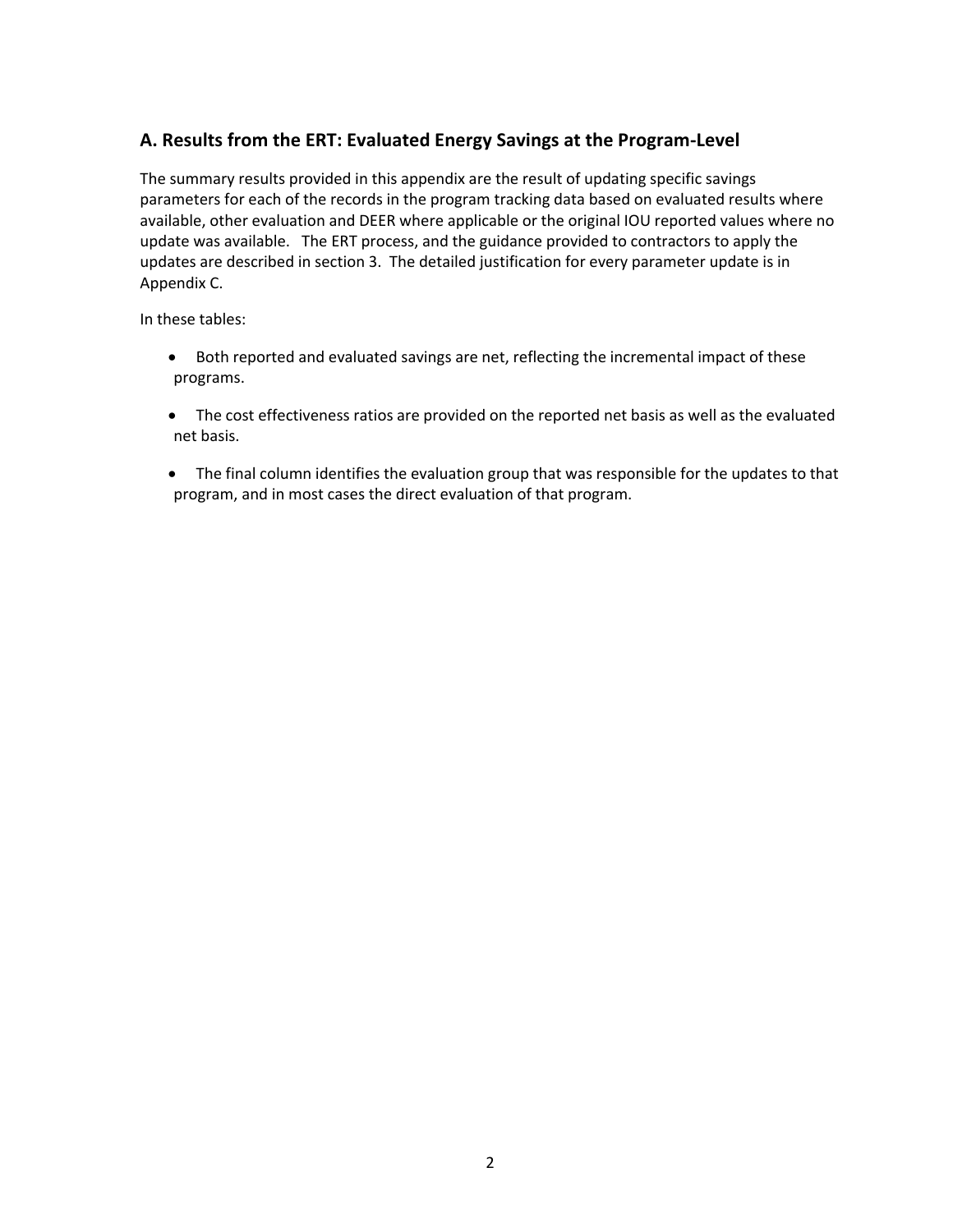|                |                                                                         | <b>Net</b><br>Reported |                |               |            |             | <b>Net Evaluated</b> |                |               |            |             |            | <b>Net Reported</b> |            | <b>Net Evaluated</b> |                     |
|----------------|-------------------------------------------------------------------------|------------------------|----------------|---------------|------------|-------------|----------------------|----------------|---------------|------------|-------------|------------|---------------------|------------|----------------------|---------------------|
|                | [Therms are in<br>thousands]                                            | Annual                 |                |               | Lifecycle  |             | Annual               |                |               | Lifecycle  |             |            |                     |            |                      |                     |
| Program<br>ID  | Program Name                                                            | <b>MWh</b>             | <b>MW</b>      | <b>Therms</b> | <b>MWh</b> | Therms      | <b>MWh</b>           | <b>MW</b>      | <b>Therms</b> | <b>MWh</b> | Therms      | <b>TRC</b> | <b>PAC</b>          | <b>TRC</b> | <b>PAC</b>           | Evaluation<br>Group |
| <b>PGE2000</b> | PG&E Res Mass<br>Market                                                 | 2,079,938              | 263            | 7,349         | 20,681,948 | 114,008     | 635,515              | 95             | $-8,882$      | 5,367,873  | $-44,429$   | 4.23       | 5.42                | 1.00       | 1.26                 | Res                 |
| PGE2001        | Ag & Food<br>Processing                                                 | 118,244                | 21             | 6,711         | 2,048,618  | 132,903     | 71,738               | 10             | 6,860         | 1,233,659  | 136,023     | 3.25       | 4.75                | 2.56       | 3.76                 | PGE_Ag              |
| <b>PGE2002</b> | Schools and<br>Colleges                                                 | 12,503                 | 6              | 276           | 198,168    | 4,828       | 12,503               | 6              | 276           | 198,168    | 4,828       | 1.39       | 1.53                | 1.47       | 1.61                 | ComFac              |
| PGE2003        | <b>PG&amp;E Retail</b>                                                  | 31,421                 | 6              | $-66$         | 503,539    | $-1,059$    | 26,709               | 4              | $-79$         | 425,522    | $-1,267$    | 2.25       | 2.72                | 1.97       | 2.39                 | SmallCom            |
| <b>PGE2004</b> | <b>Fabrication, Process</b><br>and Heavy<br>Industrial<br>Manufacturing | 196,871                | 25             | 23,232        | 3,403,884  | 464,654     | 70,682               | $\mathbf{q}$   | 6,232         | 1,163,725  | 124,660     | 5.10       | 8.25                | 1.58       | 2.55                 | PGE_Ind             |
| <b>PGE2005</b> | Hi-Tech Facilities                                                      | 108,343                | 11             | 954           | 1,962,442  | 18,559      | 27,107               | 4              | 235           | 482,593    | 4,508       | 3.46       | 4.70                | 0.94       | 1.28                 | ComFac              |
| PGE2006        | <b>Medical Facilities</b>                                               | 4,460                  | $\mathbf{1}$   | 76            | 68,279     | 1,438       | 4,216                | $\mathbf{1}$   | 73            | 65,832     | 1,416       | 0.91       | 0.98                | 0.95       | 1.03                 | <b>RCx</b>          |
| PGE2007        | <b>Office Buildings</b><br>(Large Commercial)                           | 55,123                 | 10             | 719           | 815,555    | 9,743       | 34,757               | 6              | 507           | 526,407    | 6,849       | 1.53       | 1.71                | 1.17       | 1.31                 | ComFac              |
| <b>PGE2008</b> | <b>Lodging Facilities</b>                                               | 3,165                  | $\mathbf 0$    | 188           | 51,152     | 3,767       | 3,165                | 0              | 188           | 51,152     | 3,767       | 0.88       | 0.96                | 0.92       | 1.01                 | ComFac              |
| PGE2009        | PGE RES NC                                                              | 2,194                  | $\overline{2}$ | 514           | 40,604     | 9,749       | 3,165                | $\overline{3}$ | 202           | 58,480     | 3,506       | 0.63       | 0.78                | 0.53       | 0.67                 | <b>NRNC</b>         |
| PGE2015        | PGE ABAG                                                                | 13,867                 | $\overline{2}$ | 398           | 146,482    | 5,070       | 12,520               | $\overline{2}$ | 322           | 141,024    | 4,586       | 1.33       | 1.60                | 1.23       | 1.47                 | <b>RCx</b>          |
| PGE2016        | PGE AMBAG                                                               | 28,586                 | 6              | 46            | 203,507    | 838         | 11,693               | $\overline{4}$ | 40            | 128,175    | 771         | 1.79       | 1.88                | 1.14       | 1.19                 | SmallCom            |
| PGE2017        | <b>PGE Bakersfield</b>                                                  | 14,865                 | $\overline{3}$ | 74            | 124,660    | 1,152       | 10,441               | $\overline{3}$ | 48            | 120,599    | 882         | 1.41       | 1.40                | 1.26       | 1.25                 | SmallCom            |
| <b>PGE2018</b> | PGE CCC-IOU                                                             | 8,493                  | $\overline{2}$ | 390           | 132,410    | 6,111       | 5,620                | $\mathbf{1}$   | 242           | 87,984     | 3,733       | 2.12       | 1.87                | 1.40       | 1.21                 | LGP                 |
| PGE2019        | <b>PGE CDCR</b>                                                         | 9,909                  | $\mathbf{1}$   | 41            | 154,294    | 618         | 9,909                | $\mathbf{1}$   | 41            | 154,294    | 618         | 3.42       | 2.62                | 3.42       | 2.62                 | LGP                 |
| <b>PGE2020</b> | PGE East Bay                                                            | 54,823                 | 10             | 119           | 457,257    | 1,572       | 40,837               | 9              | 119           | 328,721    | 937         | 2.15       | 2.26                | 1.56       | 1.64                 | ComFac              |
| PGE2021        | PGE Fresno                                                              | 15,734                 | 3              | $\mathbf{1}$  | 103,349    | 13          | 9,506                | $2^{\circ}$    | $-26$         | 100,576    | $-271$      | 0.82       | 1.24                | 0.70       | 1.06                 | SmallCom            |
| <b>PGE2024</b> | PGE Madera                                                              | 945                    | $\mathbf 0$    | 0             | 7,869      | 0           | 945                  | $\mathbf 0$    | 0             | 7,869      | $\mathbf 0$ | 0.88       | 1.01                | 0.88       | 1.01                 | LGP                 |
| <b>PGE2025</b> | <b>PGE Marin</b>                                                        | 3,794                  | $\mathbf{1}$   | 3             | 35,699     | 51          | 3,741                | $\mathbf{1}$   | 3             | 33,054     | 50          | 0.75       | 0.99                | 0.69       | 0.90                 | <b>RCx</b>          |
| <b>PGE2026</b> | <b>PGE Merced</b>                                                       | 895                    | 0              | $\mathbf 0$   | 7,031      | $\mathbf 0$ | 861                  | $\mathbf 0$    | $\mathbf 0$   | 6,011      | $\Omega$    | 0.80       | 0.85                | 0.67       | 0.71                 | ComFac              |
| <b>PGE2027</b> | PGE Motherlode                                                          | 12,832                 | $\overline{2}$ | $\Omega$      | 86,013     | $-2$        | 12,832               | $\overline{2}$ | $\Omega$      | 86,013     | $-2$        | 1.18       | 1.26                | 1.18       | 1.26                 | LGP                 |
| <b>PGE2028</b> | PGE Redwood                                                             | 4,213                  | $\mathbf{1}$   | 44            | 41,695     | 175         | 4,213                | $\mathbf{1}$   | 44            | 41,695     | 175         | 1.17       | 1.36                | 1.17       | 1.36                 | LGP                 |
| PGE2029        | PGE San Francisco                                                       | 36,110                 | 5              | 32            | 305,734    | 521         | 34,333               | 5              | 32            | 255,951    | 292         | 1.64       | 1.88                | 1.34       | 1.54                 | ComFac              |
| PGE2030        | PGE San Joaquin                                                         | 5,517                  | $\mathbf{1}$   | 16            | 42,876     | 238         | 5,517                | $\mathbf{1}$   | 16            | 42,876     | 238         | 1.14       | 1.15                | 1.14       | 1.15                 | LGP                 |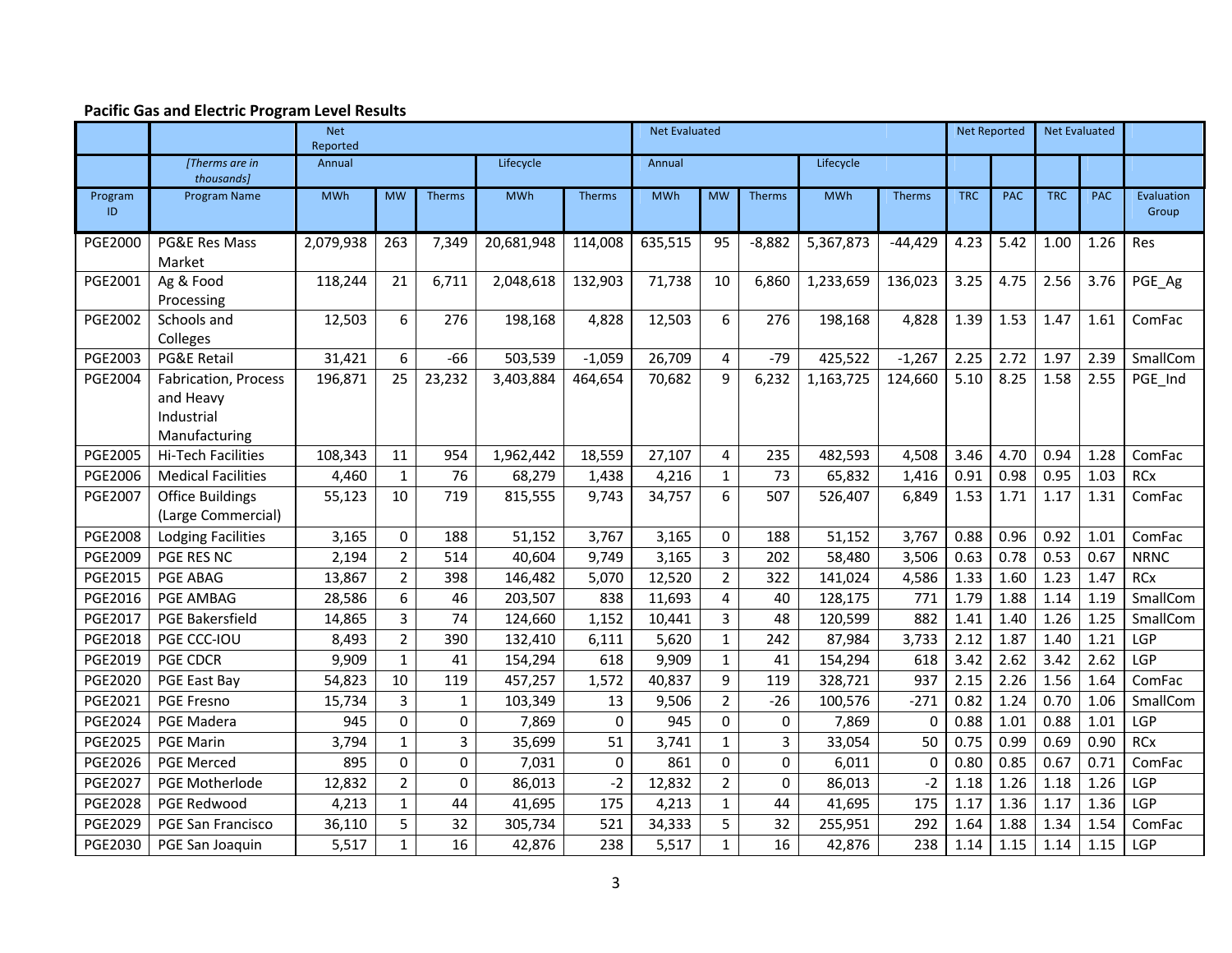|                |                                                                                                 | <b>Net</b><br>Reported |                |                |            |               | <b>Net Evaluated</b> |                |                |            |               |            | <b>Net Reported</b> |            | <b>Net Evaluated</b> |                     |
|----------------|-------------------------------------------------------------------------------------------------|------------------------|----------------|----------------|------------|---------------|----------------------|----------------|----------------|------------|---------------|------------|---------------------|------------|----------------------|---------------------|
|                | [Therms are in<br>thousands]                                                                    | Annual                 |                |                | Lifecycle  |               | Annual               |                |                | Lifecycle  |               |            |                     |            |                      |                     |
| Program<br>ID  | <b>Program Name</b>                                                                             | <b>MWh</b>             | <b>MW</b>      | <b>Therms</b>  | <b>MWh</b> | <b>Therms</b> | <b>MWh</b>           | <b>MW</b>      | <b>Therms</b>  | <b>MWh</b> | <b>Therms</b> | <b>TRC</b> | <b>PAC</b>          | <b>TRC</b> | <b>PAC</b>           | Evaluation<br>Group |
| PGE2031        | <b>PGE Santa Barbara</b>                                                                        | 1,169                  | $\Omega$       | $\mathbf{0}$   | 7,225      | $\Omega$      | 1,169                | $\mathbf 0$    | 0              | 7,225      | $\Omega$      | 1.10       | 1.10                | 1.10       | 1.10                 | LGP                 |
| <b>PGE2032</b> | PGE Sonoma                                                                                      | 6,300                  | $\mathbf{1}$   | 48             | 70,645     | 501           | 5,952                | $\mathbf{1}$   | 33             | 67,860     | 378           | 1.16       | 1.60                | 1.13       | 1.56                 | SmallCom            |
| PGE2033        | <b>PGE Stockton</b>                                                                             | 4,220                  | $\mathbf{1}$   | $\mathbf 0$    | 29,592     | $-1$          | 4,220                | $\mathbf{1}$   | 0              | 33,721     | $-1$          | 1.01       | 1.05                | 1.09       | 1.14                 | ComFac              |
| PGE2035        | <b>PGE SVLG</b>                                                                                 | 12,423                 | $\overline{2}$ | 296            | 148,346    | 4,262         | 10,069               | $\overline{2}$ | 285            | 140,293    | 4,199         | 1.61       | 1.70                | 1.58       | 1.65                 | RCx                 |
| PGE2036        | PGE UC-CSU                                                                                      | 28,089                 | 4              | 2,887          | 427,914    | 45,140        | 23,491               | 4              | 1,487          | 359,151    | 25,659        | 3.03       | 2.74                | 2.10       | 1.86                 | LGP                 |
| PGE2042        | <b>Heavy Industry</b><br>Energy Efficiency -<br>Lockheed Martin<br>Aspen Systems<br>Corporation | 51,476                 | 8              | 4,633          | 882,923    | 92,654        | 19,719               | $2^{\circ}$    | 1,110          | 332,241    | 22,196        | 1.64       | 1.87                | 1.03       | 1.17                 | PGE_Ind             |
| <b>PGE2045</b> | California Multi<br>Measure Farm<br>Program - EnSave                                            | 8,285                  | $\overline{2}$ | $\Omega$       | 101,329    | 0             | 8,285                | $\overline{2}$ | 0              | 101,329    | $\Omega$      | 1.68       | 3.84                | 1.67       | 3.83                 | PGE_Ag              |
| PGE2046        | California<br><b>Wastewater Process</b><br>Optimization<br>(CALPOP) -<br>Quantum / Quest        | 11,970                 | $\mathbf{1}$   | 465            | 179,549    | 6,975         | 4,871                | 0              | 312            | 73,072     | 4,678         | 1.96       | 2.48                | 1.33       | 1.69                 | PGE_Ind             |
| <b>PGE2047</b> | PGE Laundry Coin-<br>Op                                                                         | 517                    | $\mathbf{0}$   | 187            | 5,357      | 2,619         | 517                  | 0              | 187            | 5,357      | 2,619         | 0.87       | 0.86                | 0.87       | 0.86                 | SmallCom            |
| <b>PGE2048</b> | PGE Water Conserv                                                                               | 677                    | $\mathbf{0}$   | 116            | 677        | 116           | 677                  | 0              | 116            | 677        | 116           | 0.30       | 0.30                | 0.30       | 0.30                 | SmallCom            |
| PGE2049        | Wine Industry<br><b>Efficiency Solutions</b><br>- D&R International                             | 3,739                  | $\mathbf{1}$   | 106            | 43,981     | 2,027         | 3,739                | $\mathbf{1}$   | 106            | 44,072     | 2,027         | 1.18       | 1.31                | 1.17       | 1.31                 | PGE_Ag              |
| <b>PGE2050</b> | <b>Campus Housing</b><br><b>Efficiency Solutions</b><br>- D&R International                     | 756                    | $\Omega$       | $\overline{3}$ | 4,642      | 42            | 756                  | 0              | $\overline{3}$ | 4,642      | 42            | 0.24       | 0.24                | 0.23       | 0.23                 | ComFac              |
| <b>PGE2051</b> | <b>PGE RightLights</b>                                                                          | 52,703                 | 9              | 171            | 482,881    | 172           | 52,703               | 9              | 171            | 482,881    | 172           | 1.73       | 1.99                | 1.73       | 1.99                 | SmallCom            |
| <b>PGE2052</b> | LodgingSavers -<br><b>Ecology Action</b>                                                        | 22,290                 | 5              | 398            | 177,467    | 3,294         | 20,202               | 4              | 259            | 158,748    | 2,220         | 1.61       | 1.99                | 1.42       | 1.74                 | <b>RCx</b>          |
| PGE2054        | <b>PGE Energy Fitness</b>                                                                       | 31,973                 | 6              | $\Omega$       | 236,329    | 0             | 13,444               | 4              | $-81$          | 172,004    | $-1,070$      | 1.64       | 1.91                | 0.98       | 1.15                 | SmallCom            |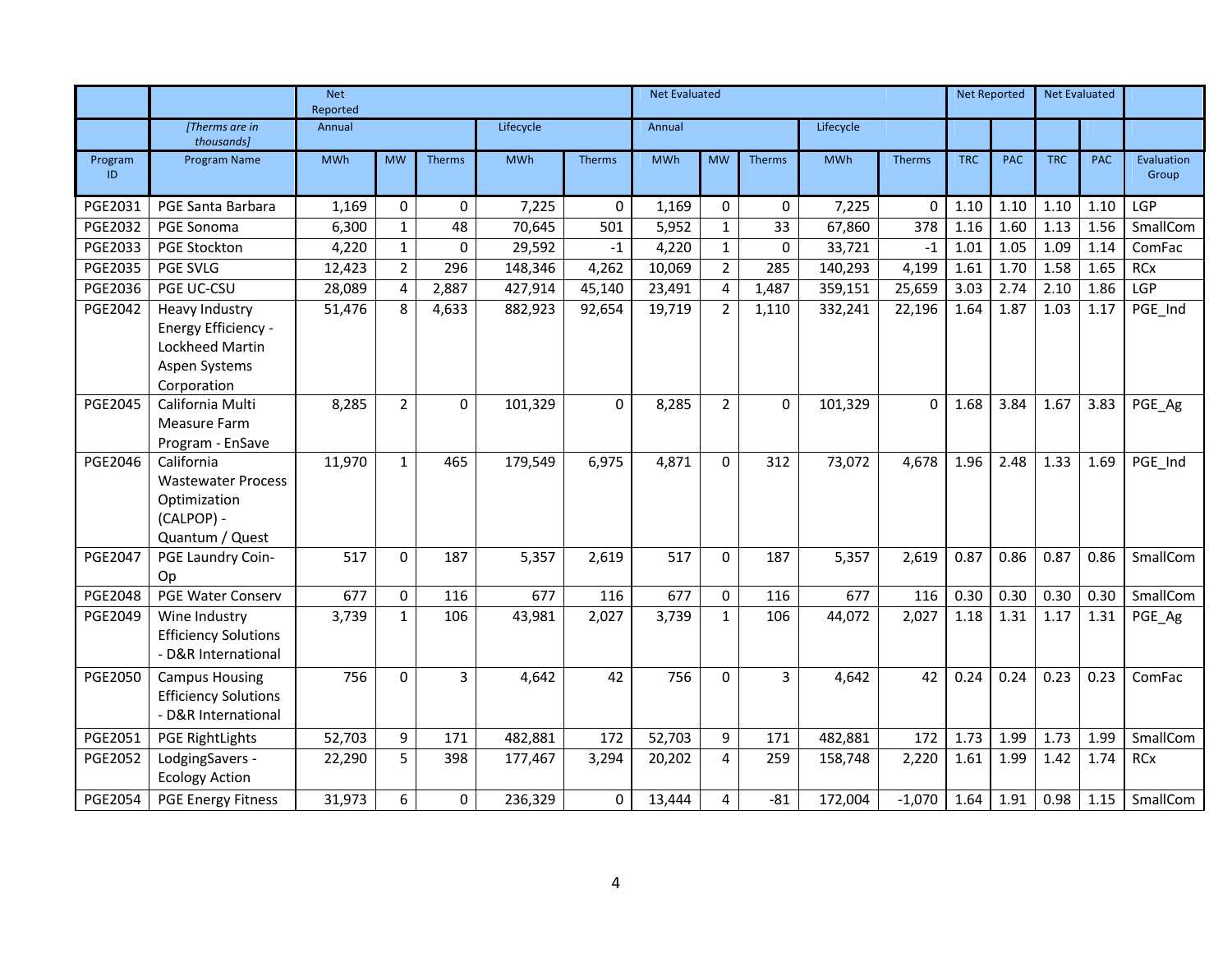|                |                                                                                                      | <b>Net</b><br>Reported |                |              |            |             | <b>Net Evaluated</b> |                |               |            |               |            | <b>Net Reported</b> |            | <b>Net Evaluated</b> |                     |
|----------------|------------------------------------------------------------------------------------------------------|------------------------|----------------|--------------|------------|-------------|----------------------|----------------|---------------|------------|---------------|------------|---------------------|------------|----------------------|---------------------|
|                | [Therms are in<br>thousands]                                                                         | Annual                 |                |              | Lifecycle  |             | Annual               |                |               | Lifecycle  |               |            |                     |            |                      |                     |
| Program<br>ID  | Program Name                                                                                         | <b>MWh</b>             | <b>MW</b>      | Therms       | <b>MWh</b> | Therms      | <b>MWh</b>           | <b>MW</b>      | <b>Therms</b> | <b>MWh</b> | <b>Therms</b> | <b>TRC</b> | <b>PAC</b>          | <b>TRC</b> | <b>PAC</b>           | Evaluation<br>Group |
| PGE2056        | Monitoring-Based<br>Persistence<br>Commissioning<br>(MBPCx) - Enovity                                | 3,146                  | $\Omega$       | 100          | 15,411     | 394         | 1,431                | $\mathbf 0$    | 57            | 7,007      | 225           | 1.00       | 0.90                | 0.46       | 0.42                 | <b>RCx</b>          |
| <b>PGE2058</b> | <b>Energy Efficiency</b><br>Services for Oil<br><b>Production - Global</b><br><b>Energy Partners</b> | 97,596                 | 10             | $\Omega$     | 1,463,939  | 0           | 30,494               | $\overline{3}$ | 0             | 457,417    | $\mathbf{0}$  | 4.37       | 5.92                | 1.37       | 1.85                 | PGE_Ind             |
| PGE2059        | PGE HMG MF New<br>Const                                                                              | 405                    | $\Omega$       | 84           | 6,802      | 1,574       | 405                  | $\Omega$       | 84            | 6,802      | 1,574         | 0.69       | 0.53                | 0.69       | 0.53                 | <b>NRNC</b>         |
| PGE2060        | PGE Cool Control<br>Plus                                                                             | 25,909                 | 10             | $\mathbf 0$  | 374,850    | 0           | 25,909               | 10             | 0             | 374,850    | $\mathbf 0$   | 2.22       | 2.22                | 2.22       | 2.22                 | SmallCom            |
| PGE2061        | Enhanced<br>automation<br>initiative - KEMA                                                          | 2,156                  | $\Omega$       | 180          | 34,488     | 2,883       | 2,156                | $\mathbf 0$    | 180           | 34,488     | 2,883         | 3.79       | 6.33                | 3.79       | 6.33                 | SpecCom             |
| PGE2062        | Waste Water                                                                                          | 1,496                  | $\Omega$       | $\mathbf 0$  | 24,645     | $\mathbf 0$ | 843                  | 0              | 0             | 13,890     | $\mathbf 0$   | 0.53       | 1.94                | 0.30       | 1.09                 | PGE Ind             |
| PGE2063        | PGE KEMA_SCCRP                                                                                       | 27,526                 | $\overline{3}$ | $\pmb{0}$    | 165,067    | 0           | 11,070               | $\mathbf{1}$   | 0             | 99,245     | $\mathbf 0$   | 1.85       | 1.77                | 1.03       | 0.99                 | ComFac              |
| PGE2064        | Refinery Energy<br>Efficiency - NEXANT                                                               | 7,350                  | $\mathbf{1}$   | $\mathbf 0$  | 118,283    | 0           | 2,895                | $\Omega$       | 0             | 47,511     | $\mathbf 0$   | 1.30       | 2.05                | 0.54       | 0.86                 | PGE_Ind             |
| PGE2065        | <b>Industrial Cold</b><br>Storage / Food<br>Processing<br>Efficiency - Onsite<br>Energy              | 16,389                 | $\mathbf{1}$   | $\Omega$     | 245,731    | $\Omega$    | 16,389               | $\mathbf{1}$   | $\Omega$      | 245,731    | $\Omega$      | 2.50       | 2.97                | 2.50       | 2.97                 | PGE_Ag              |
| PGE2066        | Supermarket<br>Controls - PECI                                                                       | 96,312                 | 11             | 22           | 650,538    | 126         | 45,451               | 4              | 22            | 447,096    | 126           | 1.90       | 3.07                | 1.20       | 1.94                 | ComFac              |
| PGE2068        | PGE Air Care Plus                                                                                    | 20,036                 | $\Omega$       | 35           | 155,623    | 221         | 13,718               | $\mathbf{1}$   | 35            | 123,289    | 221           | 1.79       | 1.88                | 1.35       | 1.41                 | SpecCom             |
| <b>PGE2070</b> | Data Centers -<br>Quest                                                                              | 2,077                  | $\Omega$       | $\Omega$     | 28,846     | $\Omega$    | 944                  | $\Omega$       | $\Omega$      | 13,116     | $\Omega$      | 1.34       | 1.42                | 0.58       | 0.61                 | <b>RCx</b>          |
| PGE2071        | PTAC - Quest                                                                                         | 1,140                  | $\mathbf 0$    | $\mathbf{1}$ | 12,754     | 13          | 518                  | 0              | 0             | 5,799      | 7             | 0.66       | 0.76                | 0.30       | 0.35                 | <b>RCx</b>          |
| <b>PGE2072</b> | Hospitals Pilot -<br>QuEST                                                                           | 3,830                  | $\mathbf{1}$   | 110          | 34,331     | 971         | 1,742                | $\Omega$       | 63            | 15,609     | 554           | 1.34       | 1.31                | 0.65       | 0.63                 | <b>RCx</b>          |
| PGE2074        | PGE SBEA                                                                                             | 18,254                 | $\overline{4}$ | $\mathbf 0$  | 244,866    | 0           | 18,254               | 4              | 0             | 244,866    | 0             | 2.53       | 2.56                | 2.53       | 2.56                 | SmallCom            |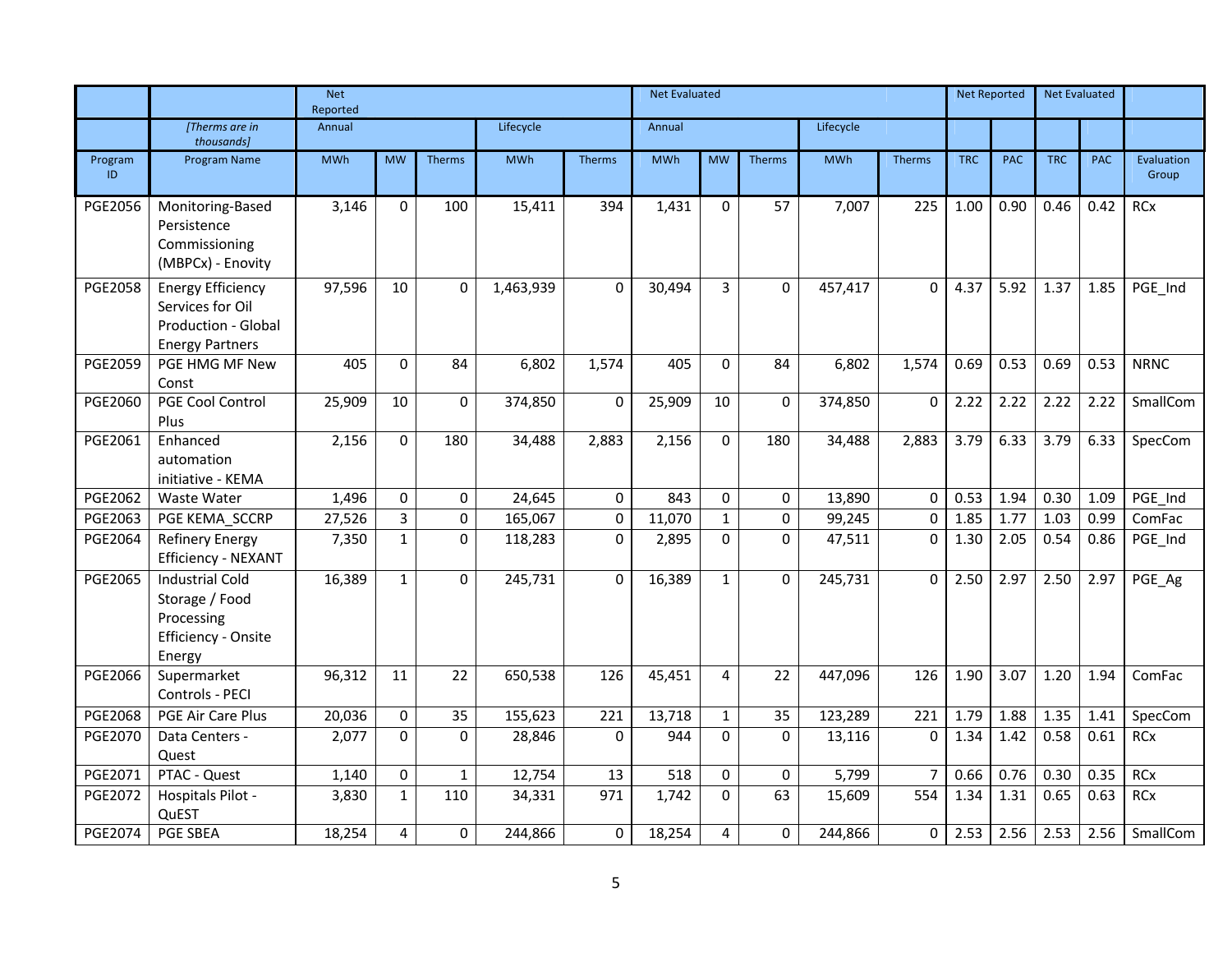|                |                                                                                                                                         | <b>Net</b><br>Reported |                |               |            |                | <b>Net Evaluated</b> |              |                |            |          |            | <b>Net Reported</b> |            | <b>Net Evaluated</b> |                     |
|----------------|-----------------------------------------------------------------------------------------------------------------------------------------|------------------------|----------------|---------------|------------|----------------|----------------------|--------------|----------------|------------|----------|------------|---------------------|------------|----------------------|---------------------|
|                | [Therms are in<br>thousands]                                                                                                            | Annual                 |                |               | Lifecycle  |                | Annual               |              |                | Lifecycle  |          |            |                     |            |                      |                     |
| Program<br>ID. | Program Name                                                                                                                            | <b>MWh</b>             | <b>MW</b>      | <b>Therms</b> | <b>MWh</b> | Therms         | <b>MWh</b>           | <b>MW</b>    | <b>Therms</b>  | <b>MWh</b> | Therms   | <b>TRC</b> | <b>PAC</b>          | <b>TRC</b> | <b>PAC</b>           | Evaluation<br>Group |
| <b>PGE2077</b> | <b>School Energy</b><br><b>Efficiency Program</b>                                                                                       | 5,872                  | $\mathbf{1}$   | 18            | 56,873     | 166            | 5,872                | $\mathbf{1}$ | 18             | 56,873     | 166      | 1.11       | 1.16                | 1.12       | 1.17                 | ComFac              |
| <b>PGE2078</b> | <b>PGE SYNERGY</b><br>Mobile Home                                                                                                       | 5,290                  | $\overline{4}$ | 147           | 66,924     | 2,147          | 4,323                | $\mathbf{1}$ | 69             | 50,242     | 867      | 1.42       | 1.42                | 0.87       | 0.87                 | Res                 |
| PGE2079        | Industrial<br>Refrigeration<br>Performance Plus -<br>VaCom                                                                              | 9,693                  | $\mathbf{1}$   | $\mathbf{0}$  | 155,096    | $\mathbf{0}$   | 9,693                | $\mathbf{1}$ | $\Omega$       | 155,096    | $\Omega$ | 4.32       | 3.41                | 4.35       | 3.43                 | PGE_Ag              |
| <b>PGE2080</b> | PG&E Com MM                                                                                                                             | 1,796,941              | 367            | 12,831        | 7,771,508  | 106,264        | 318,741              | 87           | 10,373         | 2,672,566  | 71,950   | 3.38       | 4.96                | 1.22       | 1.84                 | SmallCom            |
| PGE2081        | AIM (Assessment,<br>Implementation and<br>Monitoring) of<br>compressed air<br>systems                                                   | 10,948                 | $\mathbf{1}$   | $\Omega$      | 109,475    | $\overline{0}$ | 4,056                | $\Omega$     | $\Omega$       | 40,557     | $\Omega$ | 1.81       | 3.19                | 0.65       | 1.15                 | PGE_Ind             |
| <b>PGE2084</b> | Ecos Air                                                                                                                                | 11,182                 | $\overline{2}$ | $\mathbf 0$   | 111,819    | 0              | 5,967                | $\mathbf{1}$ | 0              | 59,669     | $\Omega$ | 1.50       | 1.48                | 0.84       | 0.83                 | PGE Ind             |
| <b>PGE2085</b> | Cool and Light<br>Program                                                                                                               | 4,537                  | $\mathbf{1}$   | $\mathbf{0}$  | 50,341     | $\mathbf{0}$   | 4,537                | $\mathbf{1}$ | $\Omega$       | 50,341     | $\Omega$ | 3.75       | 3.01                | 3.75       | 3.01                 | SmallCom            |
| PGE2086        | HeatWise Program                                                                                                                        | 0                      | $\Omega$       | 104           | 0          | 2,038          | $\pmb{0}$            | 0            | 104            | 0          | 2,038    | 1.65       | 2.35                | 1.64       | 2.35                 | ComFac              |
| <b>PGE2087</b> | Commercial and<br><b>Industrial Boiler</b><br><b>Efficiency Program</b><br>(CIBEP)                                                      | 1,383                  | $\Omega$       | 2,088         | 20,846     | 41,127         | 688                  | $\Omega$     | 745            | 10,404     | 14,670   | 3.05       | 3.70                | 1.11       | 1.35                 | PGE_Ind             |
| <b>PGE2088</b> | <b>Energy Efficiency</b><br>Partnership<br>Program for<br>Department of<br><b>General Services</b><br>State-Leased<br><b>Facilities</b> | 912                    | $\Omega$       | 12            | 4,979      | 61             | 415                  | $\Omega$     | $\overline{7}$ | 2,264      | 35       | 0.37       | 0.52                | 0.17       | 0.24                 | <b>RCx</b>          |
| PGE2089        | California Preschool<br><b>Energy Efficiency</b><br>Program (CPEEP)                                                                     | 3,383                  | $\mathbf{1}$   | $\Omega$      | 32,605     | $\Omega$       | 3,383                | $\mathbf{1}$ | $\Omega$       | 32,605     | $\Omega$ | 1.80       | 1.62                | 1.80       | 1.62                 | SmallCom            |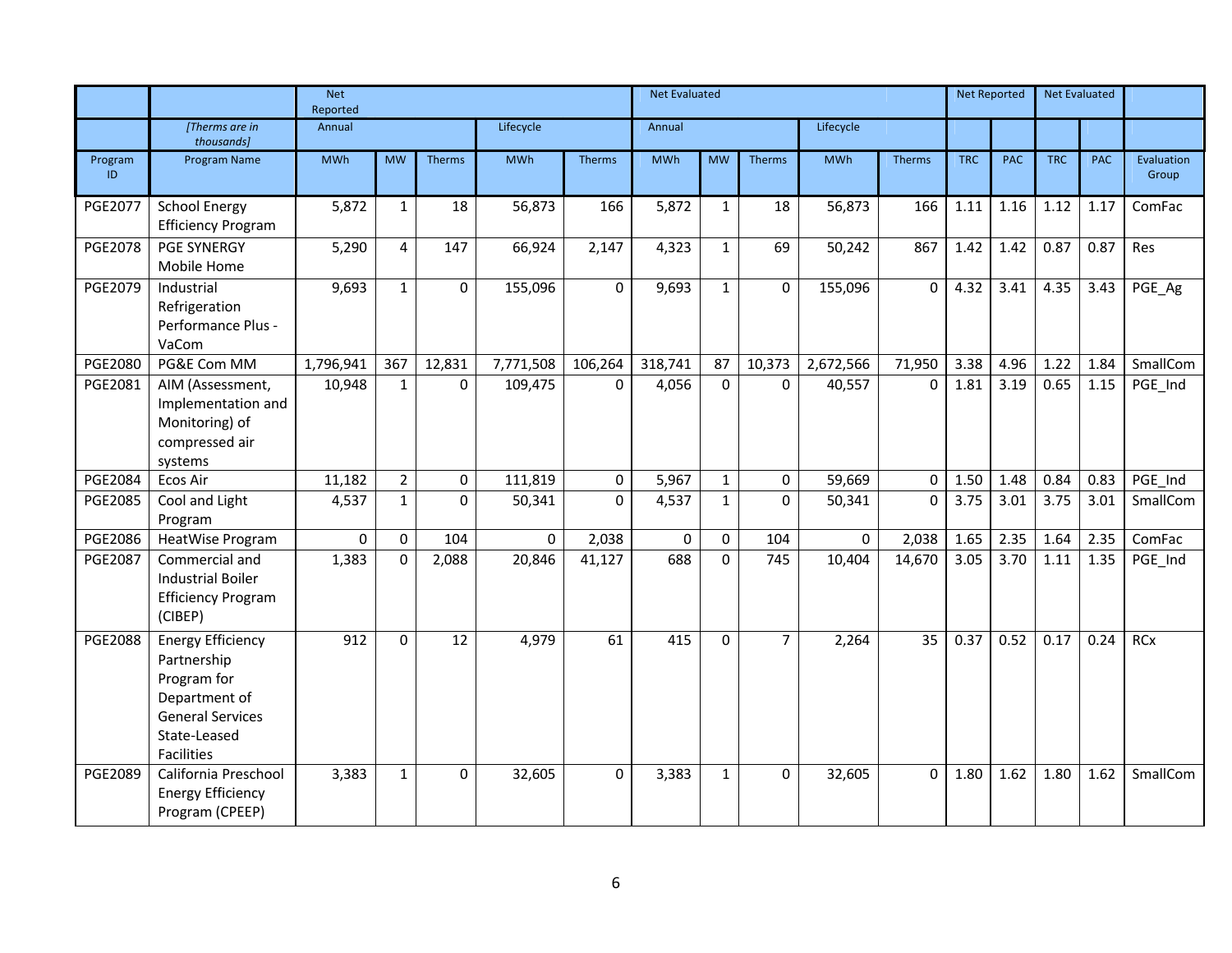|               |                                                                                      | <b>Net</b><br>Reported |                |          |            |        | <b>Net Evaluated</b> |                |        |            |          |            | <b>Net Reported</b> | <b>Net Evaluated</b> |            |                     |
|---------------|--------------------------------------------------------------------------------------|------------------------|----------------|----------|------------|--------|----------------------|----------------|--------|------------|----------|------------|---------------------|----------------------|------------|---------------------|
|               | [Therms are in<br>thousands]                                                         | Annual                 |                |          | Lifecycle  |        | Annual               |                |        | Lifecycle  |          |            |                     |                      |            |                     |
| Program<br>ID | Program Name                                                                         | <b>MWh</b>             | <b>MW</b>      | Therms   | <b>MWh</b> | Therms | <b>MWh</b>           | <b>MW</b>      | Therms | <b>MWh</b> | Therms   | <b>TRC</b> | <b>PAC</b>          | <b>TRC</b>           | <b>PAC</b> | Evaluation<br>Group |
| PGE2090       | Airflow and Fume<br><b>Hood Control</b><br>Systems Re-<br>Commissioning<br>(Lab-RCx) | 930                    | 0              | 55       | 8,363      | 495    | 423                  | $\Omega$       | 31     | 3,802      | 283      | 1.04       | 1.14                | 0.52                 | 0.57       | <b>RCx</b>          |
| PGE2091       | Retrocommissioning<br>Program                                                        | 2,380                  | $\Omega$       | 15       | 15,455     | 45     | 1,090                | $\Omega$       | 9      | 7,050      | 25       | 0.21       | 0.22                | 0.10                 | 0.10       | <b>RCx</b>          |
| PGE2092       | <b>Extended Time</b><br>Delay Relay<br>Program                                       | 1,154                  | $\overline{2}$ | $\Omega$ | 11,539     | 0      | 1,154                | $\overline{2}$ | 0      | 11,539     | $\Omega$ | 1.39       | 1.42                | 1.39                 | 1.42       | Res                 |
| PGE2093       | Mercury Vapor Yard<br>Light Exchange<br>Program (LCP)                                | 2,264                  | $\Omega$       | $\Omega$ | 36,231     | 0      | 2,264                | $\Omega$       | 0      | 36,231     | $\Omega$ | 1.43       | 1.42                | 1.43                 | 1.42       | Res                 |
| PGE2094       | Macy"s<br>Comprehensive<br>Energy<br>Management<br>Program                           | 9,834                  | $\overline{2}$ | $\Omega$ | 143,744    | 0      | 7,387                | $\mathbf{1}$   | 0      | 110,672    | $\Omega$ | 2.31       | 2.68                | 1.80                 | 2.07       | <b>RCx</b>          |
| PGE2095       | <b>LGP SAN LUIS</b><br><b>OBISPO Input</b>                                           | 1,369                  | $\Omega$       | $\Omega$ | 9,304      | 0      | 1,369                | $\Omega$       | 0      | 9,304      | $\Omega$ | 0.58       | 0.58                | 0.58                 | 0.58       | LGP                 |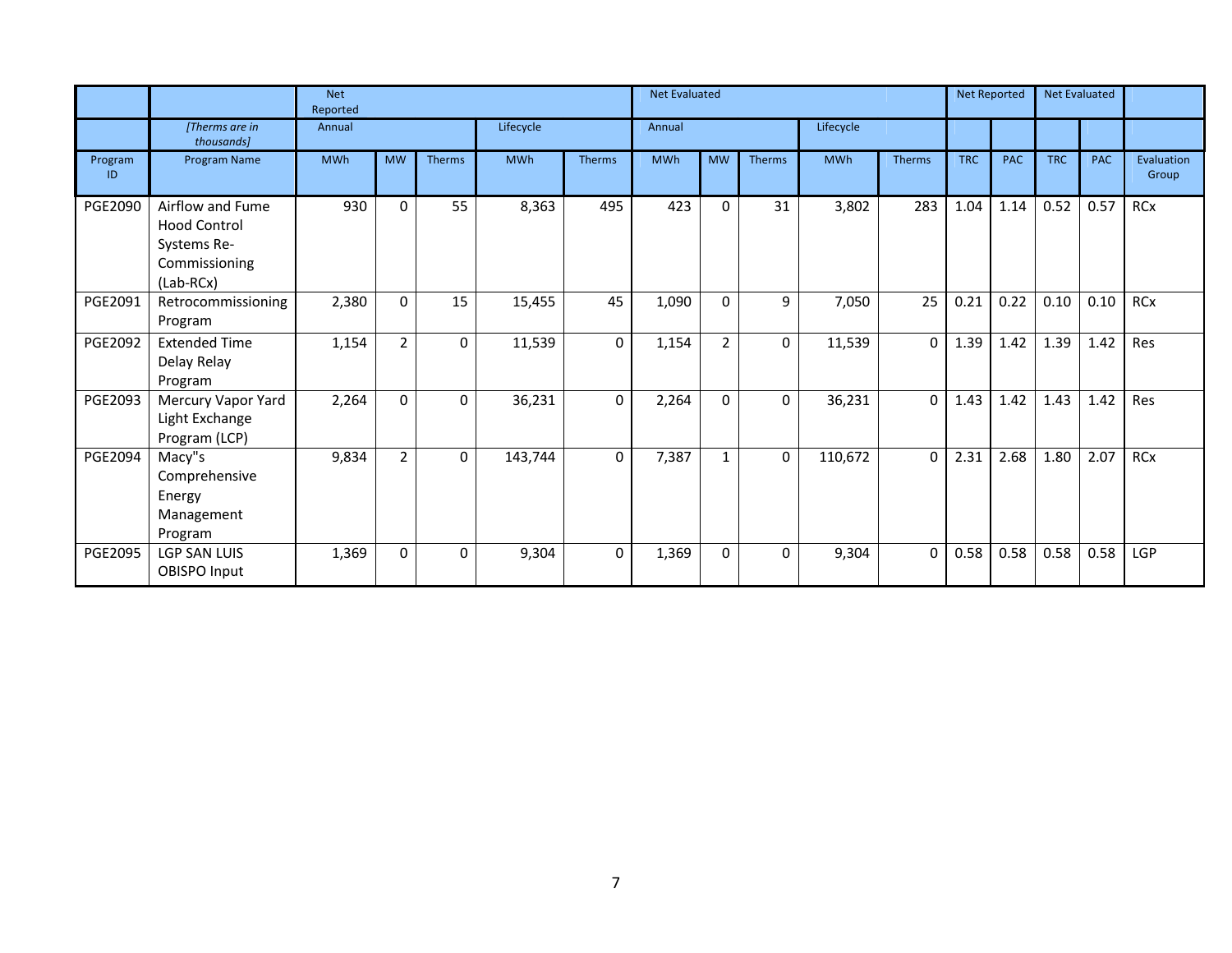|                |                                                 | <b>Net</b><br>Reported |              |               |            |                | <b>Net Evaluated</b> |              |                  |            |               |            | <b>Net Reported</b> | <b>Net Evaluated</b> |            |                     |
|----------------|-------------------------------------------------|------------------------|--------------|---------------|------------|----------------|----------------------|--------------|------------------|------------|---------------|------------|---------------------|----------------------|------------|---------------------|
|                | [Therms are in]<br>thousands]                   | Annual                 |              |               | Lifecycle  |                | Annual               |              |                  | Lifecycle  |               |            |                     |                      |            |                     |
| Program<br>ID  | Program Name                                    | <b>MWh</b>             | <b>MW</b>    | <b>Therms</b> | MWh        | <b>Therms</b>  | <b>MWh</b>           | <b>MW</b>    | Therms           | <b>MWh</b> | <b>Therms</b> | <b>TRC</b> | <b>PAC</b>          | <b>TRC</b>           | <b>PAC</b> | Evaluation<br>Group |
| <b>SCE2500</b> | <b>SCE Appliance</b><br>Recycling               | 214,967                | 39           | 0             | 2,149,564  | $\Omega$       | 138,906              | 24           | 2,987            | 1,388,922  | 29,866        | 4.69       | 4.05                | 2.40                 | 2.08       | Res                 |
| SCE2501        | <b>SCE Residential</b><br>Incentive             | 1,929,548              | 268          | 0             | 14,975,794 | $\mathbf 0$    | 678,305              | 92           | 8,938            | 4,762,144  | 57,727        | 4.25       | 9.99                | 1.25                 | 2.93       | Res                 |
| <b>SCE2502</b> | <b>SCE Multifamily</b>                          | 149,041                | 15           | 0             | 2,091,001  | $\mathbf 0$    | 98,902               | 8            | $-262$           | 1,237,445  | $-1,719$      | 1.47       | 1.69                | 0.87                 | 1.00       | Res                 |
| <b>SCE2503</b> | <b>SCE Home</b><br>Survey                       | 13,355                 | 4            | 0             | 62,287     | $\mathbf 0$    | 13,355               | 4            | $\Omega$         | 62,287     | $\Omega$      | 0.59       | 0.83                | 0.59                 | 0.83       | <b>Res</b>          |
| <b>SCE2504</b> | Integrated<br>School - Based<br>Program         | 5,258                  | $\mathbf{1}$ | 0             | 46,306     | $\mathbf 0$    | 2,891                | $\Omega$     | $-28$            | 20,670     | $-183$        | 0.60       | 0.60                | 0.26                 | 0.26       | SpecCom             |
| <b>SCE2505</b> | <b>SCE New Homes</b>                            | 287                    | $\Omega$     | 0             | 4,362      | $\Omega$       | 865                  | $\mathbf{1}$ | 28               | 14,762     | 502           | 0.10       | 0.10                | 0.44                 | 0.45       | <b>NRNC</b>         |
| <b>SCE2507</b> | <b>SCE Comp AC</b>                              | 101,104                | 83           | 0             | 727,985    | $\mathbf 0$    | 79,826               | 64           | $\boldsymbol{0}$ | 534,182    | $\mathbf 0$   | 1.05       | 1.46                | 0.78                 | 1.08       | Res                 |
| <b>SCE2508</b> | Retro-<br>commissioning                         | 2,985                  | $\Omega$     | 0             | 29,855     | $\Omega$       | 3,000                | $\Omega$     | 26               | 30,004     | 264           | 0.30       | 0.31                | 0.31                 | 0.32       | <b>RCx</b>          |
| <b>SCE2509</b> | Integrated<br>Industrial<br>Process<br>Program  | 103,573                | 12           | $\mathbf 0$   | 1,452,958  | $\mathbf 0$    | 59,149               | 6            | $\Omega$         | 828,735    | 0             | 1.74       | 2.35                | 0.99                 | 1.33       | SCE_Ag_Ind          |
| SCE2510        | Agricultural<br>Energy<br>Efficiency<br>Program | 73,821                 | 18           | $\mathbf{0}$  | 960,913    | $\mathbf{0}$   | 53,969               | 15           | $\Omega$         | 713,210    | $\Omega$      | 1.28       | 2.72                | 0.96                 | 2.04       | SCE_Ag_Ind          |
| SCE2511        | <b>SCE Nonres</b><br>Direct Install             | 273,333                | 49           | 0             | 2,270,471  | $\mathbf 0$    | 108,600              | 28           | $-272$           | 1,478,543  | $-3,655$      | 2.01       | 2.01                | 1.20                 | 1.21       | SmallCom            |
| <b>SCE2512</b> | <b>SCE Savings By</b><br>Design                 | 79,834                 | 13           | $\Omega$      | 1,308,646  | $\mathbf 0$    | 74,155               | 13           | 49               | 1,215,556  | 744           | 2.65       | 4.54                | 2.48                 | 4.25       | <b>NRNC</b>         |
| <b>SCE2517</b> | <b>Business</b><br>Incentive<br>Program         | 767,710                | 148          | 0             | 7,784,978  | $\Omega$       | 498,350              | 99           | $-772$           | 6,359,021  | $-9,868$      | 2.31       | 4.54                | 1.80                 | 3.53       | MajCom              |
| SCE2519        | <b>SCE Ventura</b><br>County                    | 6,801                  | $\mathbf{1}$ | $\mathbf 0$   | 78,441     | $\Omega$       | 6,801                | 1            | 0                | 78,441     | $\Omega$      | 1.12       | 2.06                | 1.12                 | 2.06       | LGP                 |
| <b>SCE2520</b> | <b>SCE South Bay</b>                            | 658                    | $\Omega$     | $\mathbf{0}$  | 6,186      | $\overline{0}$ | 658                  | $\Omega$     | 0                | 6,186      | 0             | 0.28       | 0.28                | 0.28                 | 0.28       | LGP                 |

## Southern California Edison Program Level Results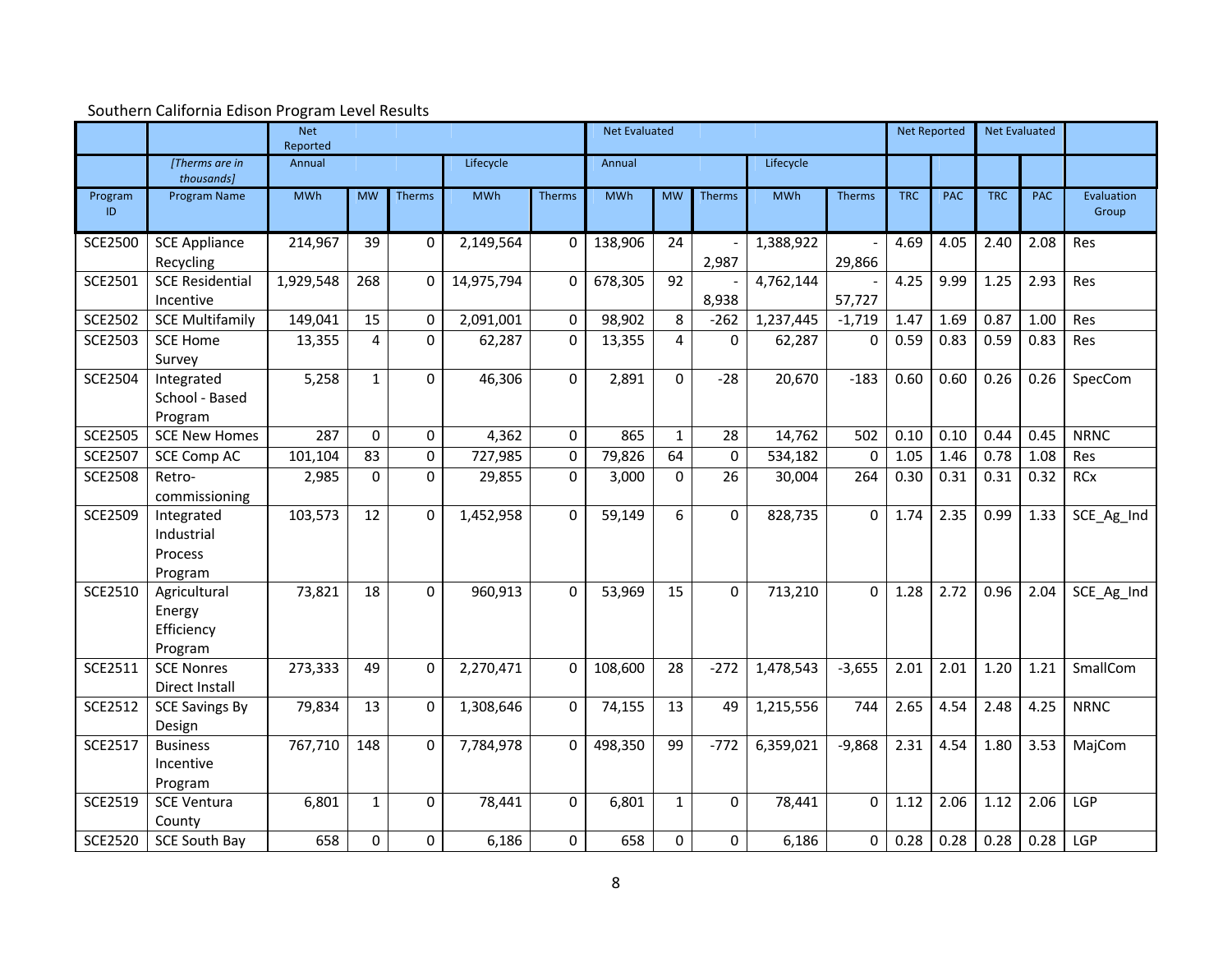|                |                                                                            | <b>Net</b><br>Reported |                |               |            |                  | <b>Net Evaluated</b> |                |               |            |                |            | <b>Net Reported</b> |            | <b>Net Evaluated</b> |                     |
|----------------|----------------------------------------------------------------------------|------------------------|----------------|---------------|------------|------------------|----------------------|----------------|---------------|------------|----------------|------------|---------------------|------------|----------------------|---------------------|
|                | [Therms are in]<br>thousands]                                              | Annual                 |                |               | Lifecycle  |                  | Annual               |                |               | Lifecycle  |                |            |                     |            |                      |                     |
| Program<br>ID  | <b>Program Name</b>                                                        | <b>MWh</b>             | <b>MW</b>      | <b>Therms</b> | <b>MWh</b> | <b>Therms</b>    | <b>MWh</b>           | <b>MW</b>      | <b>Therms</b> | <b>MWh</b> | <b>Therms</b>  | <b>TRC</b> | <b>PAC</b>          | <b>TRC</b> | <b>PAC</b>           | Evaluation<br>Group |
| <b>SCE2521</b> | <b>SCE Bakersfield</b><br>and Kern<br>County                               | 4,721                  | $\mathbf{1}$   | $\mathbf{0}$  | 38,174     | $\mathbf 0$      | 4,721                | $\mathbf{1}$   | $\Omega$      | 38,174     | $\mathbf 0$    | 1.70       | 1.70                | 1.70       | 1.70                 | LGP                 |
| <b>SCE2522</b> | <b>SCE Santa</b><br>Barbara                                                | 272                    | $\mathbf 0$    | $\mathbf 0$   | 2,827      | $\mathbf 0$      | 272                  | $\Omega$       | $\Omega$      | 2,827      | $\Omega$       | 0.35       | 0.44                | 0.35       | 0.44                 | LGP                 |
| <b>SCE2524</b> | <b>SCE Community</b><br>Energy                                             | 7,982                  | $\mathbf{1}$   | $\mathbf 0$   | 76,619     | $\mathbf 0$      | 7,982                | $\mathbf{1}$   | $\Omega$      | 76,619     | $\Omega$       | 1.07       | 1.07                | 1.07       | 1.07                 | LGP                 |
| <b>SCE2525</b> | SCE San Gabriel                                                            | 2,938                  | $\mathbf{1}$   | $\mathbf 0$   | 37,754     | $\pmb{0}$        | 2,938                | $\mathbf{1}$   | $\mathbf{0}$  | 37,754     | 0              | 0.94       | 1.59                | 0.94       | 1.59                 | LGP                 |
| <b>SCE2526</b> | <b>SCE Community</b><br>Colleges                                           | 19,642                 | $\overline{7}$ | $\mathbf 0$   | 252,666    | $\mathbf 0$      | 10,537               | $\overline{2}$ | $-32$         | 145,190    | $-371$         | 0.61       | 2.98                | 0.31       | 1.54                 | LGP                 |
| <b>SCE2527</b> | <b>SCE Department</b><br>of Corrections                                    | 6,729                  | $\mathbf{1}$   | $\mathbf 0$   | 73,554     | $\boldsymbol{0}$ | 6,729                | $\mathbf{1}$   | $\Omega$      | 73,554     | 0              | 1.69       | 2.18                | 1.69       | 2.18                 | LGP                 |
| <b>SCE2528</b> | <b>SCE County of</b><br>LA                                                 | 13,665                 | $\mathbf 0$    | $\mathbf{0}$  | 140,956    | $\mathbf 0$      | 13,675               | $\mathbf{1}$   | 11            | 141,068    | 122            | 2.11       | 2.34                | 2.10       | 2.37                 | <b>RCx</b>          |
| <b>SCE2529</b> | <b>SCE County of</b><br>Riverside                                          | 553                    | $\Omega$       | $\Omega$      | 6,928      | $\mathbf 0$      | 553                  | $\Omega$       | $\Omega$      | 6,928      | $\Omega$       | 0.63       | 0.76                | 0.63       | 0.76                 | <b>LGP</b>          |
| <b>SCE2530</b> | SCE UC-CSU<br>Partnership                                                  | 19,597                 | 3              | $\mathbf 0$   | 214,516    | $\pmb{0}$        | 11,531               | $\mathbf{1}$   | $-6$          | 135,884    | $-79$          | 0.62       | 1.90                | 0.38       | 1.17                 | LGP                 |
| <b>SCE2534</b> | <b>SCE DR</b><br><b>Emerging Tech</b>                                      | $\mathbf{1}$           | $\Omega$       | 0             | 11         | $\mathbf 0$      | $\mathbf{1}$         | $\Omega$       | $\Omega$      | 11         | 0              | 0.00       | 0.00                | 0.00       | 0.00                 | <b>NRNC</b>         |
| <b>SCE2535</b> | 80 Plus                                                                    | 4                      | $\mathbf 0$    | $\mathbf 0$   | 15         | 0                | 4                    | $\Omega$       | 0             | 15         | 0              | 0.06       | 0.06                | 0.06       | 0.06                 | SpecCom             |
| <b>SCE2536</b> | Energy<br>Efficiency /<br>Demand<br>Response Flex<br>Program               | 5,473                  | $\overline{2}$ | 0             | 53,462     | $\mathbf 0$      | 5,473                | $\overline{2}$ | $\mathbf{0}$  | 53,462     | $\overline{0}$ | 1.54       | 1.71                | 1.54       | 1.71                 | SpecCom             |
| <b>SCE2537</b> | <b>SCE MAP</b>                                                             | 19,386                 | 5              | $\mathbf 0$   | 227,193    | $\mathbf 0$      | 18,213               | 5              | $\mathbf 0$   | 221,332    | $\mathbf 0$    | 2.36       | 3.64                | 2.27       | 3.50                 | SpecCom             |
| <b>SCE2538</b> | <b>Lighting Energy</b><br>Efficiency with<br>Demand<br>Response<br>(LEEDR) | 397                    | $\Omega$       | $\Omega$      | 4,363      | $\Omega$         | 397                  | $\Omega$       | $\Omega$      | 4,363      | $\Omega$       | 1.35       | 3.27                | 1.35       | 3.27                 | SpecCom             |
| <b>SCE2543</b> | <b>SCE Designed</b><br>for Comfort                                         | 252                    | $\Omega$       | $\mathbf 0$   | 4,205      | $\mathbf 0$      | 252                  | $\Omega$       | $\mathbf 0$   | 4,205      | 0              | 0.60       | 0.81                | 0.60       | 0.81                 | <b>NRNC</b>         |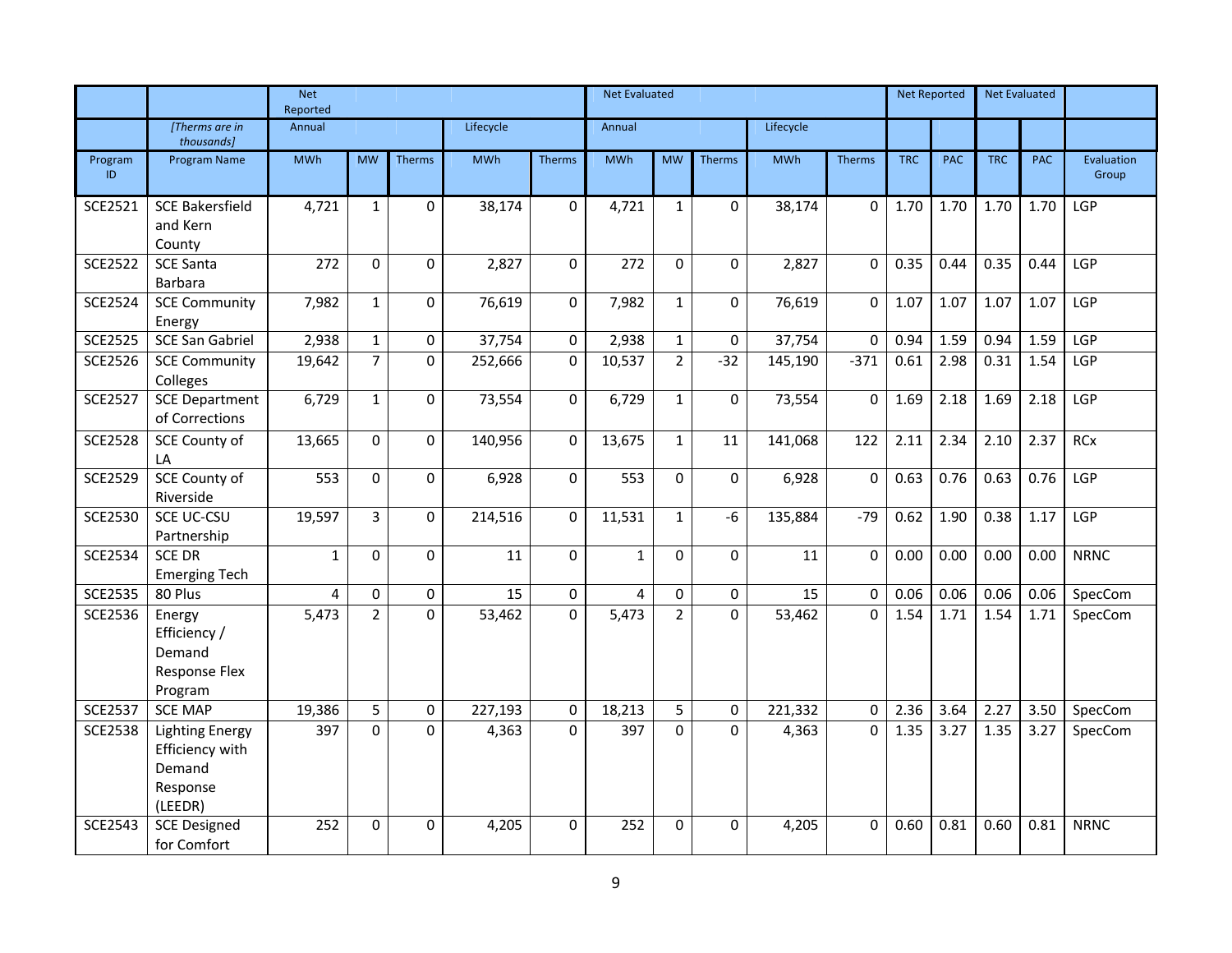|                |                                                                                                                   | <b>Net</b><br>Reported |                |               |            |                  | <b>Net Evaluated</b> |                |             |            |                |            | <b>Net Reported</b> |            | <b>Net Evaluated</b> |                     |
|----------------|-------------------------------------------------------------------------------------------------------------------|------------------------|----------------|---------------|------------|------------------|----------------------|----------------|-------------|------------|----------------|------------|---------------------|------------|----------------------|---------------------|
|                | [Therms are in<br>thousands]                                                                                      | Annual                 |                |               | Lifecycle  |                  | Annual               |                |             | Lifecycle  |                |            |                     |            |                      |                     |
| Program<br>ID  | Program Name                                                                                                      | <b>MWh</b>             | <b>MW</b>      | <b>Therms</b> | <b>MWh</b> | Therms           | <b>MWh</b>           | <b>MW</b>      | Therms      | <b>MWh</b> | <b>Therms</b>  | <b>TRC</b> | <b>PAC</b>          | <b>TRC</b> | <b>PAC</b>           | Evaluation<br>Group |
| <b>SCE2544</b> | <b>SCE CPEEP</b>                                                                                                  | 6,322                  | $\overline{2}$ | $\mathbf 0$   | 62,605     | $\boldsymbol{0}$ | 6,322                | $\overline{2}$ | $\mathbf 0$ | 62,605     | $\mathbf 0$    | 1.33       | 1.35                | 1.33       | 1.35                 | SmallCom            |
| <b>SCE2546</b> | <b>SCE Lights for</b><br>Learning                                                                                 | 102                    | 0              | 0             | 955        | $\pmb{0}$        | 102                  | $\mathbf 0$    | $\mathbf 0$ | 955        | 0              | 0.33       | 0.35                | 0.33       | 0.35                 | Res                 |
| <b>SCE2550</b> | <b>SCE Innov Pool</b><br>Pump                                                                                     | 1,422                  | 0              | $\mathbf 0$   | 14,215     | $\pmb{0}$        | 1,422                | $\Omega$       | $\mathbf 0$ | 14,215     | 0              | 0.79       | 1.66                | 0.79       | 1.66                 | Res                 |
| <b>SCE2552</b> | <b>SCE Night</b><br>Breeze                                                                                        | 8                      | $\Omega$       | $\Omega$      | 139        | $\mathbf 0$      | 8                    | $\Omega$       | $\Omega$    | 139        | $\mathbf 0$    | 0.08       | 0.08                | 0.08       | 0.08                 | Res                 |
| <b>SCE2557</b> | Transforming<br>the Market for<br>New Energy<br>Star<br>Manufactured<br>(Mobile) Homes<br>7(IDEEA /<br>InDEE)     | 131                    | $\Omega$       | $\mathbf 0$   | 2,616      | $\boldsymbol{0}$ | 131                  | $\Omega$       | $\Omega$    | 2,616      | $\overline{0}$ | 0.45       | 0.57                | 0.45       | 0.57                 | <b>NRNC</b>         |
| <b>SCE2559</b> | The Lighting<br>Energy<br><b>Efficiency PAR</b><br>38/30 CFL (LEEP<br>38/30 CFL)<br>Program<br>7(IDEEA/<br>InDEF) | 25,504                 | 4              | $\Omega$      | 44,862     | $\mathbf 0$      | 25,504               | 4              | $\Omega$    | 44,862     | 0              | 2.48       | 2.48                | 2.48       | 2.48                 | SmallCom            |
| <b>SCE2560</b> | <b>Hospital Facility</b><br>Energy<br>Efficiency<br>Program<br>7(IDEEA/<br>InDEF)                                 | 5,069                  | $\mathbf{1}$   | 0             | 44,119     | 0                | 5,069                | $\mathbf{1}$   | $\mathbf 0$ | 44,119     | $\mathbf 0$    | 0.83       | 2.09                | 0.83       | 2.09                 | MajCom              |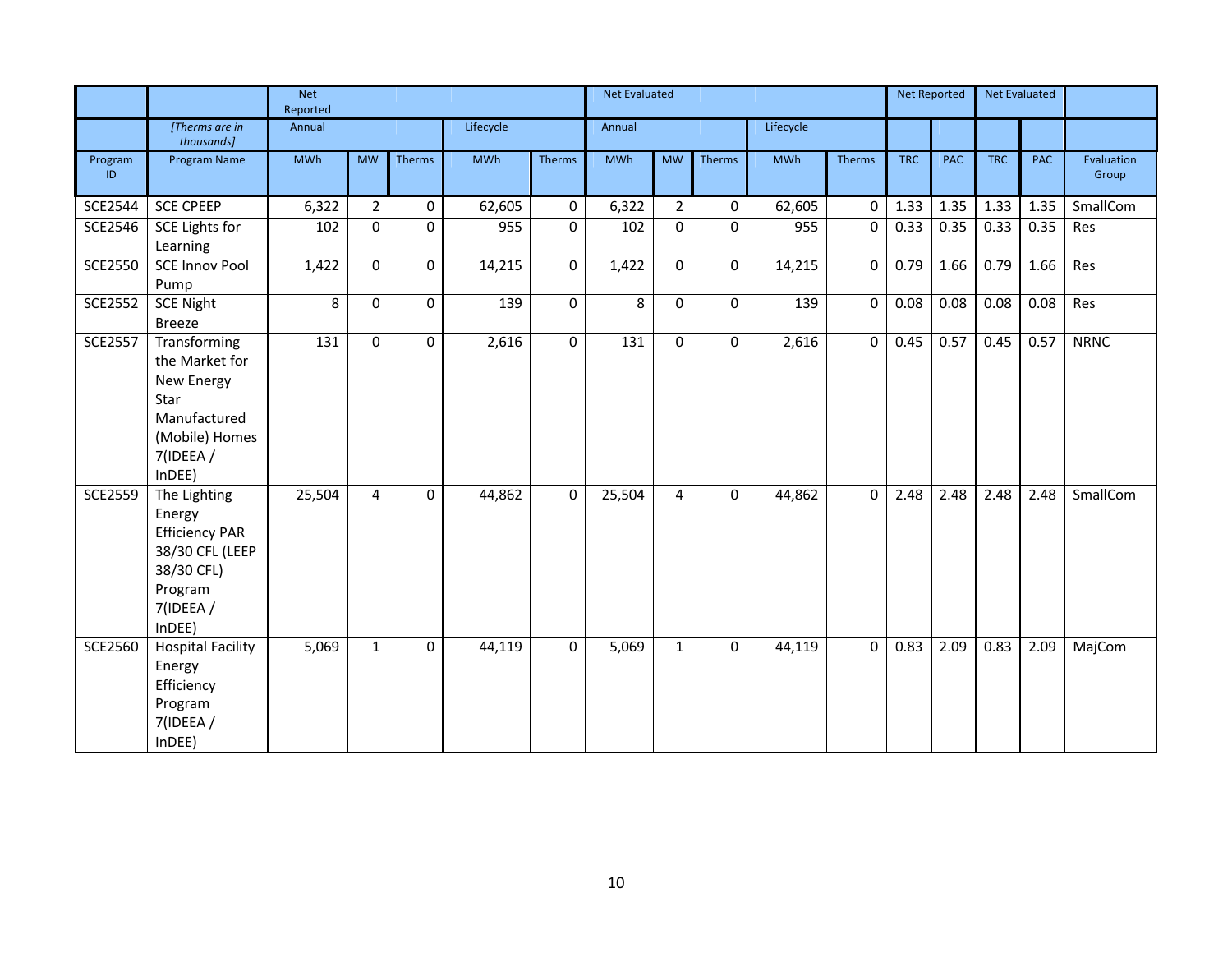|                |                                                                                                                                             | <b>Net</b><br>Reported |                |             |            |                  | <b>Net Evaluated</b> |                |              |            |               | <b>Net Reported</b> |            |            | <b>Net Evaluated</b> |                     |
|----------------|---------------------------------------------------------------------------------------------------------------------------------------------|------------------------|----------------|-------------|------------|------------------|----------------------|----------------|--------------|------------|---------------|---------------------|------------|------------|----------------------|---------------------|
|                | [Therms are in<br>thousands]                                                                                                                | Annual                 |                |             | Lifecycle  |                  | Annual               |                |              | Lifecycle  |               |                     |            |            |                      |                     |
| Program<br>ID  | Program Name                                                                                                                                | <b>MWh</b>             | <b>MW</b>      | Therms      | <b>MWh</b> | <b>Therms</b>    | <b>MWh</b>           | <b>MW</b>      | Therms       | <b>MWh</b> | <b>Therms</b> | <b>TRC</b>          | <b>PAC</b> | <b>TRC</b> | <b>PAC</b>           | Evaluation<br>Group |
| SCE2561        | Energy<br>Efficiency<br>Program for<br>Entertainment<br>Centers 7(IDEEA<br>/ InDEE)                                                         | 881                    | $\mathbf 0$    | $\mathbf 0$ | 6,685      | $\mathbf 0$      | 898                  | $\mathbf{1}$   | $\mathbf{0}$ | 6,858      | $\mathbf 0$   | 3.25                | 3.25       | 3.63       | 3.63                 | SpecCom             |
| <b>SCE2562</b> | Campus<br><b>Housing Energy</b><br>Efficiency<br>Program<br>7(IDEEA /<br>InDEE)                                                             | 258                    | 0              | $\pmb{0}$   | 670        | $\boldsymbol{0}$ | 258                  | $\Omega$       | 0            | 835        | 0             | 0.06                | 0.06       | 0.07       | 0.07                 | MajCom              |
| <b>SCE2563</b> | Plugging the<br>Consumer<br><b>Electronics Gap</b><br>- A Cross-<br><b>Cutting Plug</b><br>Load Reduction<br>Program<br>7(IDEEA /<br>InDEE) | 163                    | 0              | 0           | 653        | $\mathbf 0$      | 163                  | $\Omega$       | $\Omega$     | 653        | 0             | 0.34                | 0.31       | 0.34       | 0.31                 | SmallCom            |
| <b>SCE2564</b> | Grocery Area<br><b>Energy Network</b><br>7(IDEEA /<br>InDEE)                                                                                | 670                    | $\mathbf 0$    | $\mathbf 0$ | 6,806      | 0                | 670                  | $\Omega$       | $\mathbf 0$  | 6,806      | 0             | 1.68                | 1.68       | 1.68       | 1.68                 | SmallCom            |
| <b>SCE2565</b> | Escalator<br>PowerGenius"<br>Program<br>7(IDEEA /<br>InDEF)                                                                                 | 179                    | $\mathbf 0$    | $\pmb{0}$   | 2,692      | $\pmb{0}$        | 179                  | $\mathbf 0$    | $\mathbf 0$  | 2,692      | $\mathbf 0$   | 1.94                | 1.78       | 1.94       | 1.78                 | SpecCom             |
| <b>SCE2566</b> | <b>SCE Palm Desert</b><br>Partnership                                                                                                       | 23,103                 | $\overline{7}$ | $\mathbf 0$ | 153,728    | $\mathbf 0$      | 10,993               | $\overline{2}$ | $-39$        | 88,029     | $-262$        | 1.13                | 1.30       | 0.56       | 0.65                 | LGP                 |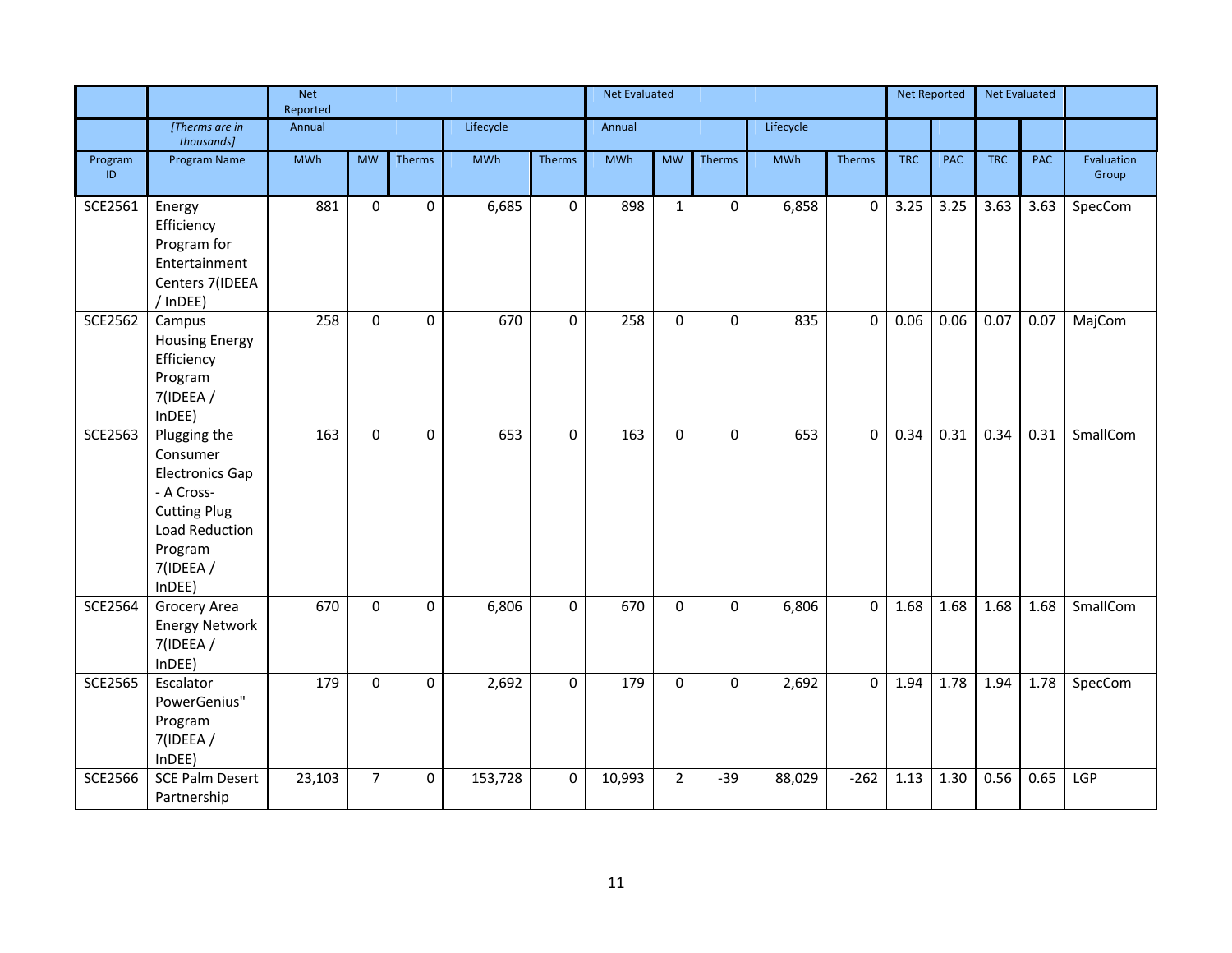|                |                                                                                   | <b>Net</b><br>Reported |             |               |            |                  | <b>Net Evaluated</b> |              |              |            |               | <b>Net Reported</b> |            |            | <b>Net Evaluated</b> |                     |
|----------------|-----------------------------------------------------------------------------------|------------------------|-------------|---------------|------------|------------------|----------------------|--------------|--------------|------------|---------------|---------------------|------------|------------|----------------------|---------------------|
|                | [Therms are in<br>thousands]                                                      | Annual                 |             |               | Lifecycle  |                  | Annual               |              |              | Lifecycle  |               |                     |            |            |                      |                     |
| Program<br>ID  | <b>Program Name</b>                                                               | <b>MWh</b>             | <b>MW</b>   | <b>Therms</b> | <b>MWh</b> | <b>Therms</b>    | <b>MWh</b>           | <b>MW</b>    | Therms       | <b>MWh</b> | <b>Therms</b> | <b>TRC</b>          | <b>PAC</b> | <b>TRC</b> | <b>PAC</b>           | Evaluation<br>Group |
| <b>SCE2567</b> | Mammoth<br>Lakes<br>Partnership<br>2(Partnership<br>Programs)                     | 18                     | $\mathbf 0$ | 0             | 173        | $\mathbf 0$      | 18                   | $\mathbf{0}$ | 0            | 173        | 0             | 0.03                | 0.03       | 0.03       | 0.03                 | <b>LGP</b>          |
| <b>SCE2568</b> | Ridgecrest<br>Partnership<br>2(Partnership<br>Programs)                           | 27                     | 0           | 0             | 236        | 0                | 27                   | $\mathbf{0}$ | $\Omega$     | 236        | 0             | 0.07                | 0.07       | 0.07       | 0.07                 | LGP                 |
| <b>SCE2569</b> | Department of<br>General<br>Services<br>Partnership<br>3(Partnership<br>Programs) | 1,007                  | 0           | 0             | 10,899     | $\mathbf 0$      | 1,007                | $\Omega$     | $\Omega$     | 10,899     | $\mathbf 0$   | 0.56                | 1.21       | 0.56       | 1.21                 | LGP                 |
| <b>SCE2570</b> | <b>Federal Direct</b><br>Install Initiative                                       | 5,889                  | 1           | 0             | 41,803     | $\boldsymbol{0}$ | 5,889                | 1            | 0            | 41,803     | 0             | 2.41                | 2.41       | 2.41       | 2.41                 | <b>LGP</b>          |
| SCE2571        | Santa Ana<br>Partnership                                                          | 3,040                  | 0           | 0             | 28,707     | $\mathbf 0$      | 3,040                | $\Omega$     | $\Omega$     | 28,707     | 0             | 1.96                | 1.96       | 1.96       | 1.96                 | <b>LGP</b>          |
| <b>SCE2573</b> | San Bernardino<br>County<br>Partnership                                           | 14                     | $\Omega$    | $\mathbf 0$   | 114        | $\mathbf 0$      | 14                   | $\mathbf{0}$ | $\mathbf{0}$ | 114        | $\Omega$      | 0.08                | 0.08       | 0.08       | 0.08                 | LGP                 |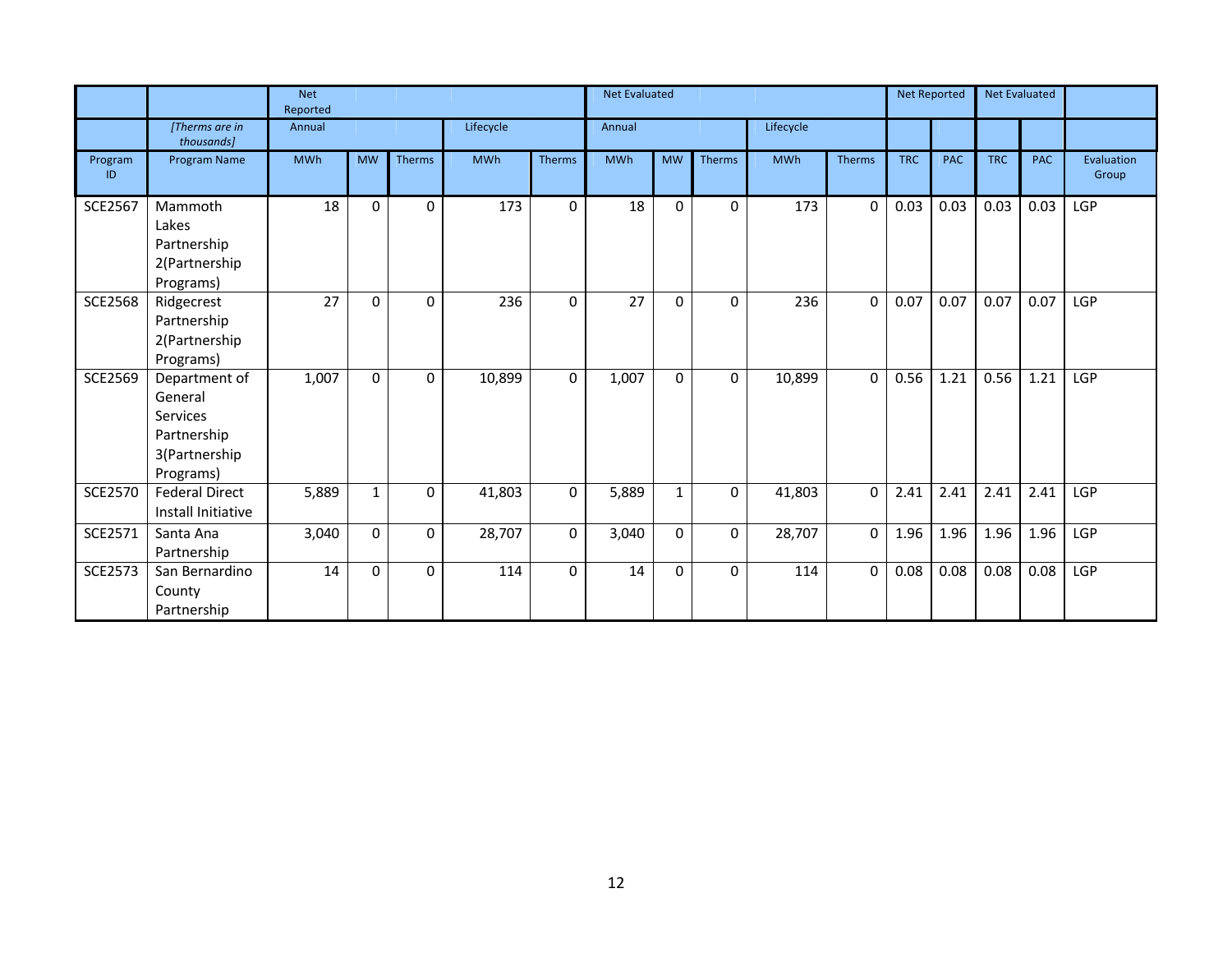# San Diego Gas and Electric Program Level Results

|            |                                                                      | <b>Net</b><br>Reported |                |             |            |             | <b>Net Evaluated</b> |                |            |            |          | <b>Net Reported</b> |            | Net Evaluated |            |                     |
|------------|----------------------------------------------------------------------|------------------------|----------------|-------------|------------|-------------|----------------------|----------------|------------|------------|----------|---------------------|------------|---------------|------------|---------------------|
|            | [Therms are in<br>thousands]                                         | Annual                 |                |             | Lifecycle  |             | Annual               |                |            | Lifecycle  |          |                     |            |               |            |                     |
| Program ID | Program Name                                                         | <b>MWh</b>             | <b>MW</b>      | Therm<br>S  | <b>MWh</b> | Therms      | <b>MWh</b>           | M<br>W         | Therm<br>S | <b>MWh</b> | Therms   | <b>TRC</b>          | <b>PAC</b> | <b>TRC</b>    | <b>PAC</b> | Evaluation<br>Group |
| SDGE3001   | <b>SDGE</b><br>Community<br>College                                  | 3,866                  | $\mathbf{1}$   | 31          | 45,086     | 622         | 1,328                | $\mathbf 0$    | 22         | 12,900     | 212      | 0.35                | 1.57       | 0.11          | 0.49       | LGP                 |
| SDGE3006   | <b>SDGE Lighting</b><br>Exch                                         | 4,313                  | 0              | $\mathbf 0$ | 40,316     | $\mathbf 0$ | 2,259                | $\mathbf 0$    | 0          | 18,575     | $\Omega$ | 1.60                | 1.67       | 0.78          | 0.82       | Res                 |
| SDGE3007   | SDGE<br>Advanced<br>Home                                             | 260                    | 0              | 21          | 4,185      | 344         | 260                  | $\mathbf 0$    | 21         | 4,185      | 344      | 0.18                | 0.18       | 0.14          | 0.14       | <b>NRNC</b>         |
| SDGE3010   | <b>Energy Savings</b><br>Bids (project<br>bids from<br>participants) | 97,400                 | 15             | 1,361       | 1,286,370  | 20,478      | 58,000               | 9              | 1,175      | 763,539    | 17,619   | 3.40                | 4.18       | 2.11          | 2.62       | MajCom              |
| SDGE3012   | <b>SDGE Express</b><br>Efficiency                                    | 84,492                 | 16             | 722         | 625,765    | 4,880       | 24,910               | 6              | 149        | 273,134    | 581      | 3.19                | 4.25       | 1.20          | 1.60       | SmallCo<br>m        |
| SDGE3015   | <b>SDGE Refrig</b><br>Repl                                           | 783                    | 0              | 5           | 7,884      | 48          | 256                  | $\mathbf 0$    | $-6$       | 2,619      | $-59$    | 0.63                | 0.53       | 0.16          | 0.14       | Res                 |
| SDGE3016   | <b>SDGE</b><br>Upstream<br>Lighting                                  | 308,745                | 28             | O           | 2,900,444  | $\mathbf 0$ | 72,493               | 10             | $-788$     | 527,600    | $-5,088$ | 5.82                | 9.92       | 1.09          | 1.86       | Res                 |
| SDGE3017   | <b>SDGE MF</b><br>Rebate                                             | 10,598                 | $\overline{4}$ | 285         | 113,487    | 2,867       | 8,013                | $\mathbf{1}$   | 170        | 93,541     | 1,953    | 1.06                | 1.19       | 0.82          | 0.93       | Res                 |
| SDGE3018   | <b>SDGE Savings</b><br><b>By Design</b>                              | 14,707                 | 4              | 184         | 196,088    | 2,763       | 9,450                | $\overline{2}$ | 183        | 141,747    | 2,741    | 2.19                | 1.88       | 1.56          | 1.45       | <b>NRNC</b>         |
| SDGE3020   | <b>SDGE Small</b><br><b>Bus</b>                                      | 215,738                | 41             | 765         | 2,093,305  | 11,131      | 98,267               | 23             | -9         | 1,278,334  | $-1,129$ | 4.08                | 5.01       | 2.14          | 2.64       | SmallCo<br>m        |
| SDGE3021   | <b>SDGE</b><br>Sustainable<br>Communities                            | 806                    | $\mathbf{0}$   | 12          | 12,096     | 181         | 806                  | $\mathbf 0$    | 12         | 12,096     | 181      | 0.88                | 0.80       | 0.88          | 0.80       | <b>NRNC</b>         |
| SDGE3023   | <b>SDGE SD</b><br>Water<br>Authority                                 | $\Omega$               | $\Omega$       | 526         | $\Omega$   | 7,369       | 963                  | $\Omega$       | 121        | 10,593     | 1,328    | 0.47                | 2.47       | 0.19          | 1.01       | Res                 |
| SDGE3024   | <b>SDGE SF</b><br>Rebate                                             | 12,112                 | 10             | 472         | 114,093    | 6,509       | 4,023                | $\overline{3}$ | 268        | 48,771     | 3,175    | 1.02                | 1.65       | 0.39          | 0.64       | Res                 |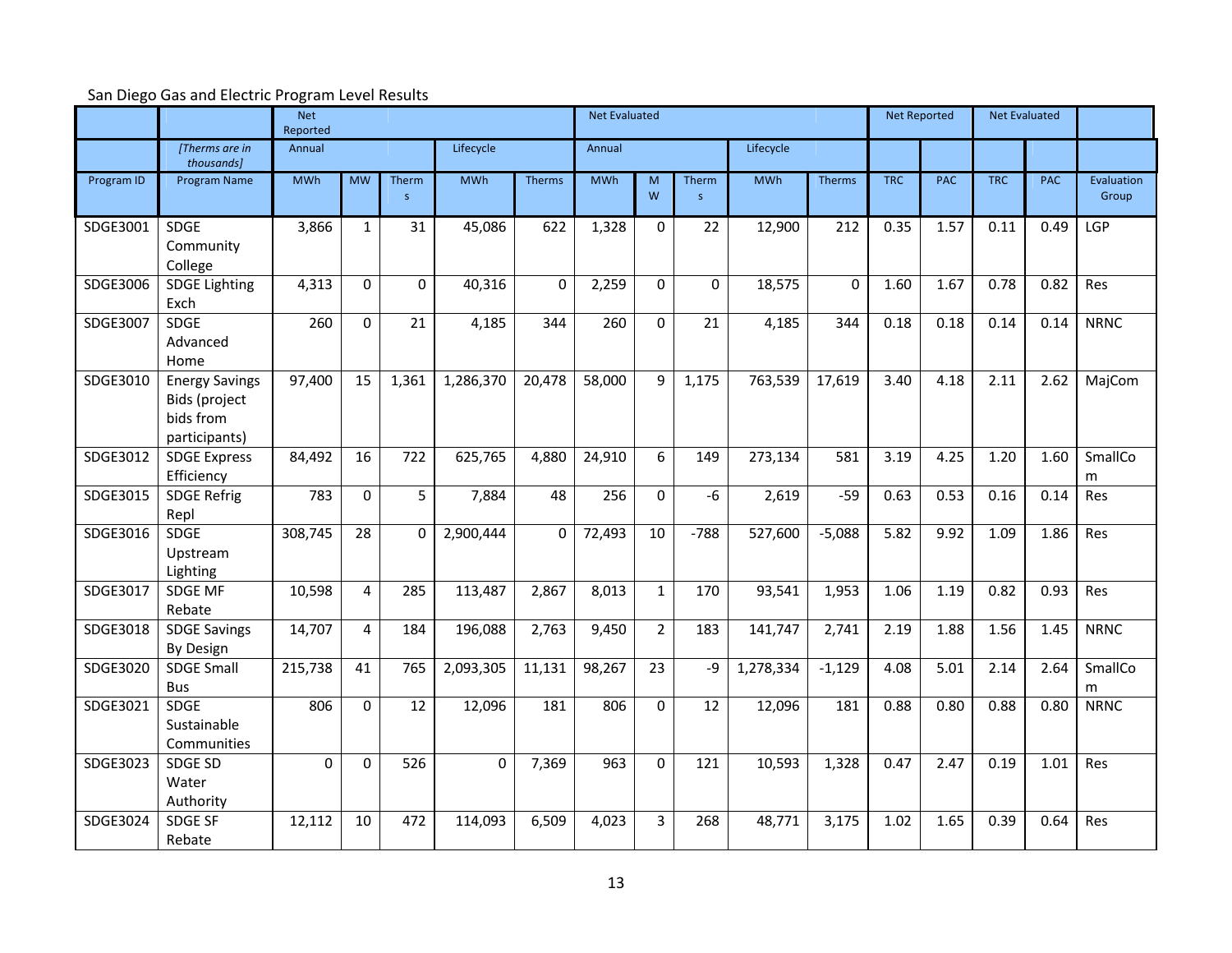| Annual<br>Lifecycle<br>Annual<br>Lifecycle<br>[Therms are in]<br>thousands]<br><b>MWh</b><br><b>MWh</b><br><b>MWh</b><br><b>MWh</b><br><b>TRC</b><br><b>PAC</b><br><b>TRC</b><br><b>PAC</b><br>Evaluation<br>Program Name<br><b>MW</b><br>Therm<br><b>Therms</b><br>M<br><b>Therms</b><br>Program ID<br>Therm<br>W<br>Group<br>$\mathsf{S}$<br>S<br>26,617<br>31,512<br>80<br>SDGE3025<br>Standard<br>$\overline{4}$<br>417<br>347,120<br>6,261<br>$\overline{4}$<br>411,664<br>1,291<br>1.40<br>4.53<br>1.49<br>4.87<br>MajCom<br>Performance<br>Program<br>SDGE3026<br>13,135<br>$\overline{3}$<br>6,056<br>SDGE UC-CSU<br>362<br>137,368<br>3,620<br>$\mathbf{1}$<br>201<br>63,114<br>1,863<br>1.32<br>1.33<br>0.62<br>0.63<br>LGP<br>$\overline{4}$<br>$\overline{3}$<br>$-410$<br>1.29<br>SDGE3028<br><b>SDGE</b><br>24,578<br>$\mathbf 0$<br>19,683<br>196,752<br>$-4,104$<br>1.85<br>2.10<br>245,783<br>0<br>1.13<br>Res<br>Appliance<br>Recycling<br>5<br>$\overline{3}$<br>$\mathbf{1}$<br>87,209<br>3,707<br>$\mathbf{1}$<br>55,534<br>0.76<br>2.29<br>SDGE3029<br>5,453<br>14<br>11<br>0.42<br>1.28<br>SpecCom<br>Upstream<br>HVAC/Motors<br>Program (res<br>and non-res)<br>0<br>0<br>0.62<br>SmallCo<br><b>SDGE CPEEP</b><br>980<br>$\Omega$<br>10,455<br>$\Omega$<br>980<br>$\mathbf 0$<br>10,455<br>$\Omega$<br>0.60<br>0.62<br>0.60<br>SDGE3030<br>m<br><b>EDC</b> - Domestic<br>SDGE3034<br>$\mathbf 0$<br>0<br>197<br>$\mathbf 0$<br>2,954<br>$\mathbf 0$<br>197<br>$\mathbf{0}$<br>2,954<br>5.29<br>3.11<br>5.29<br>3.11<br>SpecCom<br>$\Omega$<br><b>Hot Water</b><br>Control<br>Program<br>$\overline{3}$<br><b>SDGE Mobile</b><br>5,419<br>64,664<br>$\mathbf{1}$<br>129<br>1.12<br>1.32<br>0.75<br>SDGE3035<br>280<br>4,134<br>4,039<br>45,424<br>1,822<br>0.64<br>Res<br>Home<br>SmallCo<br>SDGE3039<br><b>SDGE</b><br>4,553<br>$\mathbf{1}$<br>174<br>12,343<br>861<br>4,553<br>$\mathbf{1}$<br>174<br>12,343<br>861<br>1.61<br>1.61<br>1.61<br>1.61<br>MobileEnergy<br>m<br>SmallCo<br>SDGE3042<br>278<br>0<br>1,556<br>278<br>0.87<br><b>SDGE Laundry</b><br>154<br>1,826<br>$\mathbf 0$<br>154<br>1,556<br>1,826<br>1.40<br>0.87<br>1.40<br>Coin-OP<br>m<br>$\overline{5}$<br>SDGE3043<br>7,941<br>10<br>54,271<br>185<br>$\overline{2}$<br>11<br>190<br>0.44<br>0.17<br>SpecCom<br><b>HVAC Training,</b><br>4,553<br>22,072<br>0.44<br>0.17<br>Installation,<br>and<br>Maintenance,<br><b>KEMA</b><br>$\overline{2}$<br>SDGE3046 VP<br>1,866<br>$\mathbf 0$<br>18,657<br>$\overline{2}$<br>0<br>18,657<br>0.98<br>1.15<br>0.98<br>1.15<br>SDGE3046<br>0<br>1,866<br>$\Omega$<br>Res<br>P 3PVariableS<br>peedPoolPump<br>S. |          |              | <b>Net</b> | Reported |     |        |       |       |   | <b>Net Evaluated</b> |        |       |      |      | <b>Net Evaluated</b> |      |     |
|---------------------------------------------------------------------------------------------------------------------------------------------------------------------------------------------------------------------------------------------------------------------------------------------------------------------------------------------------------------------------------------------------------------------------------------------------------------------------------------------------------------------------------------------------------------------------------------------------------------------------------------------------------------------------------------------------------------------------------------------------------------------------------------------------------------------------------------------------------------------------------------------------------------------------------------------------------------------------------------------------------------------------------------------------------------------------------------------------------------------------------------------------------------------------------------------------------------------------------------------------------------------------------------------------------------------------------------------------------------------------------------------------------------------------------------------------------------------------------------------------------------------------------------------------------------------------------------------------------------------------------------------------------------------------------------------------------------------------------------------------------------------------------------------------------------------------------------------------------------------------------------------------------------------------------------------------------------------------------------------------------------------------------------------------------------------------------------------------------------------------------------------------------------------------------------------------------------------------------------------------------------------------------------------------------------------------------------------------------------------------------------------------------------------------------------------------------------------------------------------------------------------------------------------------------------------------------------------------------------------------------------------------------|----------|--------------|------------|----------|-----|--------|-------|-------|---|----------------------|--------|-------|------|------|----------------------|------|-----|
|                                                                                                                                                                                                                                                                                                                                                                                                                                                                                                                                                                                                                                                                                                                                                                                                                                                                                                                                                                                                                                                                                                                                                                                                                                                                                                                                                                                                                                                                                                                                                                                                                                                                                                                                                                                                                                                                                                                                                                                                                                                                                                                                                                                                                                                                                                                                                                                                                                                                                                                                                                                                                                                         |          |              |            |          |     |        |       |       |   |                      |        |       |      |      |                      |      |     |
|                                                                                                                                                                                                                                                                                                                                                                                                                                                                                                                                                                                                                                                                                                                                                                                                                                                                                                                                                                                                                                                                                                                                                                                                                                                                                                                                                                                                                                                                                                                                                                                                                                                                                                                                                                                                                                                                                                                                                                                                                                                                                                                                                                                                                                                                                                                                                                                                                                                                                                                                                                                                                                                         |          |              |            |          |     |        |       |       |   |                      |        |       |      |      |                      |      |     |
|                                                                                                                                                                                                                                                                                                                                                                                                                                                                                                                                                                                                                                                                                                                                                                                                                                                                                                                                                                                                                                                                                                                                                                                                                                                                                                                                                                                                                                                                                                                                                                                                                                                                                                                                                                                                                                                                                                                                                                                                                                                                                                                                                                                                                                                                                                                                                                                                                                                                                                                                                                                                                                                         |          |              |            |          |     |        |       |       |   |                      |        |       |      |      |                      |      |     |
|                                                                                                                                                                                                                                                                                                                                                                                                                                                                                                                                                                                                                                                                                                                                                                                                                                                                                                                                                                                                                                                                                                                                                                                                                                                                                                                                                                                                                                                                                                                                                                                                                                                                                                                                                                                                                                                                                                                                                                                                                                                                                                                                                                                                                                                                                                                                                                                                                                                                                                                                                                                                                                                         |          |              |            |          |     |        |       |       |   |                      |        |       |      |      |                      |      |     |
|                                                                                                                                                                                                                                                                                                                                                                                                                                                                                                                                                                                                                                                                                                                                                                                                                                                                                                                                                                                                                                                                                                                                                                                                                                                                                                                                                                                                                                                                                                                                                                                                                                                                                                                                                                                                                                                                                                                                                                                                                                                                                                                                                                                                                                                                                                                                                                                                                                                                                                                                                                                                                                                         |          |              |            |          |     |        |       |       |   |                      |        |       |      |      |                      |      |     |
|                                                                                                                                                                                                                                                                                                                                                                                                                                                                                                                                                                                                                                                                                                                                                                                                                                                                                                                                                                                                                                                                                                                                                                                                                                                                                                                                                                                                                                                                                                                                                                                                                                                                                                                                                                                                                                                                                                                                                                                                                                                                                                                                                                                                                                                                                                                                                                                                                                                                                                                                                                                                                                                         |          |              |            |          |     |        |       |       |   |                      |        |       |      |      |                      |      |     |
|                                                                                                                                                                                                                                                                                                                                                                                                                                                                                                                                                                                                                                                                                                                                                                                                                                                                                                                                                                                                                                                                                                                                                                                                                                                                                                                                                                                                                                                                                                                                                                                                                                                                                                                                                                                                                                                                                                                                                                                                                                                                                                                                                                                                                                                                                                                                                                                                                                                                                                                                                                                                                                                         |          |              |            |          |     |        |       |       |   |                      |        |       |      |      |                      |      |     |
|                                                                                                                                                                                                                                                                                                                                                                                                                                                                                                                                                                                                                                                                                                                                                                                                                                                                                                                                                                                                                                                                                                                                                                                                                                                                                                                                                                                                                                                                                                                                                                                                                                                                                                                                                                                                                                                                                                                                                                                                                                                                                                                                                                                                                                                                                                                                                                                                                                                                                                                                                                                                                                                         |          |              |            |          |     |        |       |       |   |                      |        |       |      |      |                      |      |     |
|                                                                                                                                                                                                                                                                                                                                                                                                                                                                                                                                                                                                                                                                                                                                                                                                                                                                                                                                                                                                                                                                                                                                                                                                                                                                                                                                                                                                                                                                                                                                                                                                                                                                                                                                                                                                                                                                                                                                                                                                                                                                                                                                                                                                                                                                                                                                                                                                                                                                                                                                                                                                                                                         |          |              |            |          |     |        |       |       |   |                      |        |       |      |      |                      |      |     |
|                                                                                                                                                                                                                                                                                                                                                                                                                                                                                                                                                                                                                                                                                                                                                                                                                                                                                                                                                                                                                                                                                                                                                                                                                                                                                                                                                                                                                                                                                                                                                                                                                                                                                                                                                                                                                                                                                                                                                                                                                                                                                                                                                                                                                                                                                                                                                                                                                                                                                                                                                                                                                                                         |          |              |            |          |     |        |       |       |   |                      |        |       |      |      |                      |      |     |
|                                                                                                                                                                                                                                                                                                                                                                                                                                                                                                                                                                                                                                                                                                                                                                                                                                                                                                                                                                                                                                                                                                                                                                                                                                                                                                                                                                                                                                                                                                                                                                                                                                                                                                                                                                                                                                                                                                                                                                                                                                                                                                                                                                                                                                                                                                                                                                                                                                                                                                                                                                                                                                                         |          |              |            |          |     |        |       |       |   |                      |        |       |      |      |                      |      |     |
|                                                                                                                                                                                                                                                                                                                                                                                                                                                                                                                                                                                                                                                                                                                                                                                                                                                                                                                                                                                                                                                                                                                                                                                                                                                                                                                                                                                                                                                                                                                                                                                                                                                                                                                                                                                                                                                                                                                                                                                                                                                                                                                                                                                                                                                                                                                                                                                                                                                                                                                                                                                                                                                         |          |              |            |          |     |        |       |       |   |                      |        |       |      |      |                      |      |     |
|                                                                                                                                                                                                                                                                                                                                                                                                                                                                                                                                                                                                                                                                                                                                                                                                                                                                                                                                                                                                                                                                                                                                                                                                                                                                                                                                                                                                                                                                                                                                                                                                                                                                                                                                                                                                                                                                                                                                                                                                                                                                                                                                                                                                                                                                                                                                                                                                                                                                                                                                                                                                                                                         |          |              |            |          |     |        |       |       |   |                      |        |       |      |      |                      |      |     |
|                                                                                                                                                                                                                                                                                                                                                                                                                                                                                                                                                                                                                                                                                                                                                                                                                                                                                                                                                                                                                                                                                                                                                                                                                                                                                                                                                                                                                                                                                                                                                                                                                                                                                                                                                                                                                                                                                                                                                                                                                                                                                                                                                                                                                                                                                                                                                                                                                                                                                                                                                                                                                                                         |          |              |            |          |     |        |       |       |   |                      |        |       |      |      |                      |      |     |
|                                                                                                                                                                                                                                                                                                                                                                                                                                                                                                                                                                                                                                                                                                                                                                                                                                                                                                                                                                                                                                                                                                                                                                                                                                                                                                                                                                                                                                                                                                                                                                                                                                                                                                                                                                                                                                                                                                                                                                                                                                                                                                                                                                                                                                                                                                                                                                                                                                                                                                                                                                                                                                                         |          |              |            |          |     |        |       |       |   |                      |        |       |      |      |                      |      |     |
|                                                                                                                                                                                                                                                                                                                                                                                                                                                                                                                                                                                                                                                                                                                                                                                                                                                                                                                                                                                                                                                                                                                                                                                                                                                                                                                                                                                                                                                                                                                                                                                                                                                                                                                                                                                                                                                                                                                                                                                                                                                                                                                                                                                                                                                                                                                                                                                                                                                                                                                                                                                                                                                         |          |              |            |          |     |        |       |       |   |                      |        |       |      |      |                      |      |     |
|                                                                                                                                                                                                                                                                                                                                                                                                                                                                                                                                                                                                                                                                                                                                                                                                                                                                                                                                                                                                                                                                                                                                                                                                                                                                                                                                                                                                                                                                                                                                                                                                                                                                                                                                                                                                                                                                                                                                                                                                                                                                                                                                                                                                                                                                                                                                                                                                                                                                                                                                                                                                                                                         |          |              |            |          |     |        |       |       |   |                      |        |       |      |      |                      |      |     |
|                                                                                                                                                                                                                                                                                                                                                                                                                                                                                                                                                                                                                                                                                                                                                                                                                                                                                                                                                                                                                                                                                                                                                                                                                                                                                                                                                                                                                                                                                                                                                                                                                                                                                                                                                                                                                                                                                                                                                                                                                                                                                                                                                                                                                                                                                                                                                                                                                                                                                                                                                                                                                                                         |          |              |            |          |     |        |       |       |   |                      |        |       |      |      |                      |      |     |
|                                                                                                                                                                                                                                                                                                                                                                                                                                                                                                                                                                                                                                                                                                                                                                                                                                                                                                                                                                                                                                                                                                                                                                                                                                                                                                                                                                                                                                                                                                                                                                                                                                                                                                                                                                                                                                                                                                                                                                                                                                                                                                                                                                                                                                                                                                                                                                                                                                                                                                                                                                                                                                                         |          |              |            |          |     |        |       |       |   |                      |        |       |      |      |                      |      |     |
|                                                                                                                                                                                                                                                                                                                                                                                                                                                                                                                                                                                                                                                                                                                                                                                                                                                                                                                                                                                                                                                                                                                                                                                                                                                                                                                                                                                                                                                                                                                                                                                                                                                                                                                                                                                                                                                                                                                                                                                                                                                                                                                                                                                                                                                                                                                                                                                                                                                                                                                                                                                                                                                         |          |              |            |          |     |        |       |       |   |                      |        |       |      |      |                      |      |     |
|                                                                                                                                                                                                                                                                                                                                                                                                                                                                                                                                                                                                                                                                                                                                                                                                                                                                                                                                                                                                                                                                                                                                                                                                                                                                                                                                                                                                                                                                                                                                                                                                                                                                                                                                                                                                                                                                                                                                                                                                                                                                                                                                                                                                                                                                                                                                                                                                                                                                                                                                                                                                                                                         |          |              |            |          |     |        |       |       |   |                      |        |       |      |      |                      |      |     |
|                                                                                                                                                                                                                                                                                                                                                                                                                                                                                                                                                                                                                                                                                                                                                                                                                                                                                                                                                                                                                                                                                                                                                                                                                                                                                                                                                                                                                                                                                                                                                                                                                                                                                                                                                                                                                                                                                                                                                                                                                                                                                                                                                                                                                                                                                                                                                                                                                                                                                                                                                                                                                                                         |          |              |            |          |     |        |       |       |   |                      |        |       |      |      |                      |      |     |
|                                                                                                                                                                                                                                                                                                                                                                                                                                                                                                                                                                                                                                                                                                                                                                                                                                                                                                                                                                                                                                                                                                                                                                                                                                                                                                                                                                                                                                                                                                                                                                                                                                                                                                                                                                                                                                                                                                                                                                                                                                                                                                                                                                                                                                                                                                                                                                                                                                                                                                                                                                                                                                                         |          |              |            |          |     |        |       |       |   |                      |        |       |      |      |                      |      |     |
|                                                                                                                                                                                                                                                                                                                                                                                                                                                                                                                                                                                                                                                                                                                                                                                                                                                                                                                                                                                                                                                                                                                                                                                                                                                                                                                                                                                                                                                                                                                                                                                                                                                                                                                                                                                                                                                                                                                                                                                                                                                                                                                                                                                                                                                                                                                                                                                                                                                                                                                                                                                                                                                         |          |              |            |          |     |        |       |       |   |                      |        |       |      |      |                      |      |     |
|                                                                                                                                                                                                                                                                                                                                                                                                                                                                                                                                                                                                                                                                                                                                                                                                                                                                                                                                                                                                                                                                                                                                                                                                                                                                                                                                                                                                                                                                                                                                                                                                                                                                                                                                                                                                                                                                                                                                                                                                                                                                                                                                                                                                                                                                                                                                                                                                                                                                                                                                                                                                                                                         |          |              |            |          |     |        |       |       |   |                      |        |       |      |      |                      |      |     |
|                                                                                                                                                                                                                                                                                                                                                                                                                                                                                                                                                                                                                                                                                                                                                                                                                                                                                                                                                                                                                                                                                                                                                                                                                                                                                                                                                                                                                                                                                                                                                                                                                                                                                                                                                                                                                                                                                                                                                                                                                                                                                                                                                                                                                                                                                                                                                                                                                                                                                                                                                                                                                                                         |          |              |            |          |     |        |       |       |   |                      |        |       |      |      |                      |      |     |
|                                                                                                                                                                                                                                                                                                                                                                                                                                                                                                                                                                                                                                                                                                                                                                                                                                                                                                                                                                                                                                                                                                                                                                                                                                                                                                                                                                                                                                                                                                                                                                                                                                                                                                                                                                                                                                                                                                                                                                                                                                                                                                                                                                                                                                                                                                                                                                                                                                                                                                                                                                                                                                                         |          |              |            |          |     |        |       |       |   |                      |        |       |      |      |                      |      |     |
| 3PSmartContr                                                                                                                                                                                                                                                                                                                                                                                                                                                                                                                                                                                                                                                                                                                                                                                                                                                                                                                                                                                                                                                                                                                                                                                                                                                                                                                                                                                                                                                                                                                                                                                                                                                                                                                                                                                                                                                                                                                                                                                                                                                                                                                                                                                                                                                                                                                                                                                                                                                                                                                                                                                                                                            | SDGE3049 | SDGE3049 3P2 | 1,376      | 0        | 677 | 13,757 | 6,773 | 1,376 | 0 | 677                  | 13,757 | 6,773 | 2.64 | 3.28 | 2.64                 | 3.28 | Res |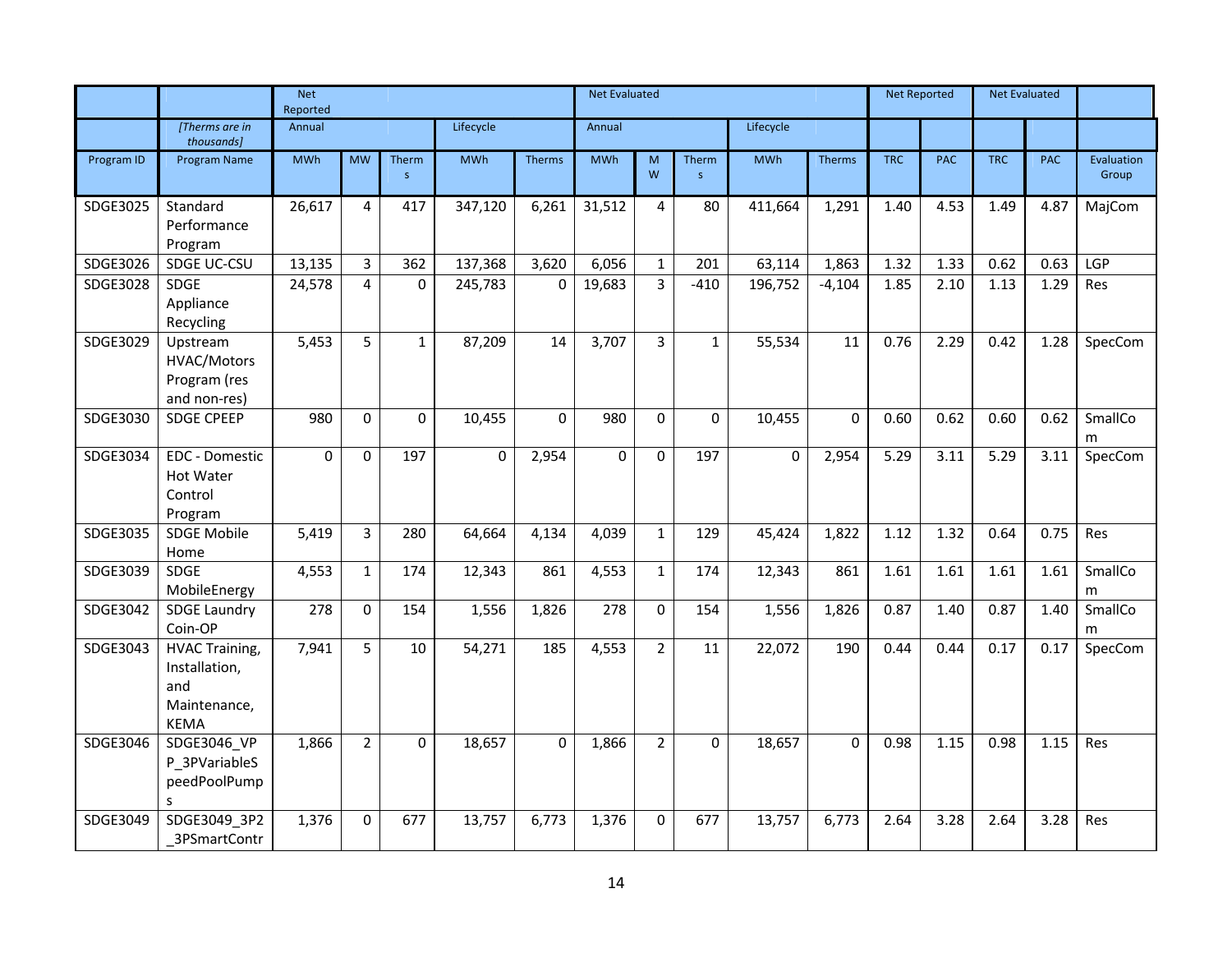|            |                                                               | <b>Net</b><br>Reported |              |            |            |               | <b>Net Evaluated</b> |             |             |            |               |            | <b>Net Reported</b> | <b>Net Evaluated</b> |            |                     |
|------------|---------------------------------------------------------------|------------------------|--------------|------------|------------|---------------|----------------------|-------------|-------------|------------|---------------|------------|---------------------|----------------------|------------|---------------------|
|            | [Therms are in<br>thousands]                                  | Annual                 |              |            | Lifecycle  |               | Annual               |             |             | Lifecycle  |               |            |                     |                      |            |                     |
| Program ID | Program Name                                                  | <b>MWh</b>             | <b>MW</b>    | Therm<br>S | <b>MWh</b> | <b>Therms</b> | <b>MWh</b>           | M<br>W      | Therm<br>-S | <b>MWh</b> | <b>Therms</b> | <b>TRC</b> | <b>PAC</b>          | <b>TRC</b>           | <b>PAC</b> | Evaluation<br>Group |
|            | olsforPools&Sp<br>as                                          |                        |              |            |            |               |                      |             |             |            |               |            |                     |                      |            |                     |
| SDGE3050   | SDGE3050 3P3<br>_3PControlsfor<br>RestaurantHVA<br>C&HotWater | 293                    | 0            | 138        | 2,931      | 1,377         | 293                  | $\mathbf 0$ | 138         | 2,931      | 1,377         | 0.21       | 0.21                | 0.21                 | 0.21       | SmallCo<br>m        |
| SDGE3053   | SDGE3053_3P4<br>_3PLodgingEne<br>rgyEfficiencyPr<br>ogram     | 2,428                  | $\mathbf{1}$ | 11         | 26,108     | 229           | 2,428                | 1           | 11          | 26,108     | 229           | 1.51       | 2.07                | 1.51                 | 2.07       | SmallCo<br>m        |
| SDGE3054   | SDGE3054 3P5<br>_3PHealthcare<br>EnergyEfficienc<br>yProgram  | 1,613                  | 0            | 30         | 32,221     | 302           | 1,613                | $\mathbf 0$ | 30          | 32,221     | 302           | 2.56       | 3.11                | 2.36                 | 2.87       | MajCom              |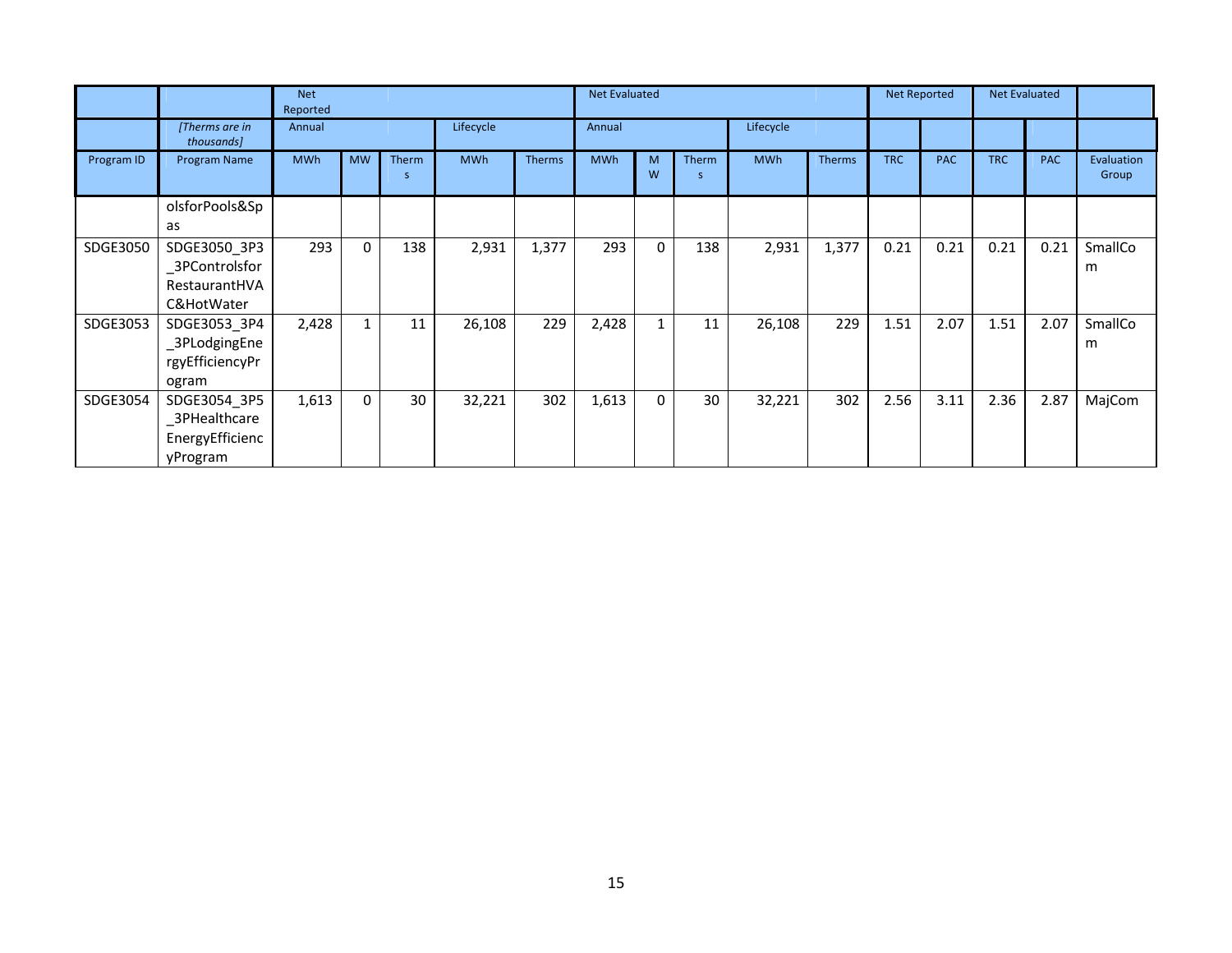|            |                                                              | <b>Net</b><br>Reporte<br>$\mathsf{d}$ |                |                   |             |          | <b>Net</b><br>Evaluate<br>d |              |            |             |          |            | <b>Net Reported</b> |            | <b>Net Evaluated</b> |                         |
|------------|--------------------------------------------------------------|---------------------------------------|----------------|-------------------|-------------|----------|-----------------------------|--------------|------------|-------------|----------|------------|---------------------|------------|----------------------|-------------------------|
|            | [Therms are in<br>thousands]                                 | Annual                                |                |                   | Lifecycle   |          | Annual                      |              |            | Lifecycle   |          |            |                     |            |                      |                         |
| Program ID | Program Name                                                 | <b>MWh</b>                            | <b>MW</b>      | Therms            | <b>MWh</b>  | Therms   | <b>MWh</b>                  | <b>MW</b>    | Therms     | <b>MWh</b>  | Therms   | <b>TRC</b> | <b>PAC</b>          | <b>TRC</b> | <b>PAC</b>           | Evaluati<br>on<br>Group |
| SCG3502    | SCG Adv Home                                                 | 1,945                                 | $\overline{2}$ | 142               | 35,531      | 2,572    | 1,950                       | $2^{\circ}$  | 131        | 35,619      | 2,366    | 0.66       | 0.71                | 0.67       | 0.72                 | <b>NRNC</b>             |
| SCG3503    | SCG Ed & Train                                               | 0                                     | $\mathbf 0$    | 4,970             | 0           | 67,172   | 0                           | $\Omega$     | 421        | $\Omega$    | 6,332    | 3.34       | 4.89                | 0.33       | 0.49                 | #N/A                    |
| SCG3507    | <b>SCG Express</b><br>Efficiency                             | $\mathbf 0$                           | $\mathbf 0$    | 35,19<br>$\Omega$ | $\mathbf 0$ | 498,210  | 111                         | $\mathbf 0$  | 16,11<br>3 | 553         | 112,265  | 9.76       | 14.49               | 2.76       | 4.11                 | SmallC<br>om            |
| SCG3510    | <b>SCG MF Rebate</b>                                         | 23                                    | $\mathbf 0$    | 1,733             | 453         | 20,712   | 23                          | $\Omega$     | 1,735      | 453         | 20,752   | 1.84       | 3.15                | 1.84       | 3.16                 | Res                     |
| SCG3513    | <b>Local Business</b><br><b>Energy Efficiency</b><br>Program | $\Omega$                              | $\Omega$       | 11,72<br>8        | $\Omega$    | 204,559  | $\Omega$                    | $\Omega$     | 5,635      | $\Omega$    | 97,940   | 3.37       | 5.83                | 1.61       | 2.77                 | MajCo<br>m              |
| SCG3517    | <b>SCG SF Rebate</b>                                         | 3,821                                 | $\overline{2}$ | 2,278             | 76,421      | 37,988   | 1,271                       | $\mathbf{1}$ | 880        | 25,416      | 13,949   | 0.61       | 1.62                | 0.21       | 0.57                 | <b>Res</b>              |
| SCG3518    | <b>SCG Community</b><br>College                              | $\Omega$                              | $\mathbf{0}$   | 284               | 0           | 5,681    | $\Omega$                    | $\mathbf 0$  | 186        | $\Omega$    | 3,443    | 1.59       | 3.42                | 0.97       | 2.11                 | LGP                     |
| SCG3519    | <b>SCG Department</b><br>of Corrections                      | $\mathbf{0}$                          | $\Omega$       | $\Omega$          | 0           | $\Omega$ | $\Omega$                    | $\Omega$     | $\Omega$   | $\Omega$    | $\Omega$ | 0.00       | 0.00                | 0.00       | 0.00                 | LGP                     |
| SCG3520    | SCG UC-CSU                                                   | 0                                     | 0              | 679               | $\mathbf 0$ | 6,786    | 0                           | 0            | 466        | $\mathbf 0$ | 5,118    | 0.09       | 2.00                | 0.07       | 1.46                 | LGP                     |
| SCG3523    | <b>SCG Bakersfield</b><br>Kern                               | $\Omega$                              | $\Omega$       | 23                | 0           | 223      | $\Omega$                    | $\Omega$     | 23         | $\Omega$    | 223      | 0.48       | 0.56                | 0.48       | 0.56                 | LGP                     |
| SCG3526    | <b>SCG Water</b><br>Conservation                             | $\Omega$                              | $\Omega$       | 643               | $\Omega$    | 1,930    | $\Omega$                    | $\Omega$     | 643        | $\Omega$    | 1,930    | 2.56       | 3.44                | 2.56       | 3.44                 | SmallC<br>om.           |
| SCG3527    | <b>SCG LA County</b>                                         | $\mathbf 0$                           | 0              | 740               | $\mathbf 0$ | 11,104   | $\mathbf 0$                 | 0            | 773        | 0           | 11,595   | 1.61       | 4.33                | 1.66       | 4.55                 | <b>RCx</b>              |
| SCG3536    | Constant Volume<br>Retrofit Program<br>(CVRP)                | 707                                   | $\Omega$       | 22                | 7,074       | 222      | 707                         | 0            | 22         | 7,074       | 222      | 0.15       | 0.19                | 0.15       | 0.19                 | SpecC<br>om.            |
| SCG3538    | <b>SCG Gas Cooling</b>                                       | $\Omega$                              | $\Omega$       | 17                | $\mathbf 0$ | 259      | $\mathbf 0$                 | $\Omega$     | 17         | $\Omega$    | 259      | 0.22       | 0.22                | 0.22       | 0.22                 | SmallC<br>om.           |
| SCG3539    | <b>SCG Mobile</b><br>Home                                    | $\Omega$                              | $\Omega$       | 122               | 0           | 1,799    | $\Omega$                    | $\Omega$     | 74         | $\Omega$    | 938      | 0.16       | 0.17                | 0.09       | 0.09                 | <b>Res</b>              |
| SCG3540    | <b>SCG Laundry</b><br>Coin-op                                | $\mathbf 0$                           | 0              | 134               | 0           | 1,266    | 0                           | $\mathbf 0$  | 134        | $\mathbf 0$ | 1,266    | 0.17       | 0.18                | 0.17       | 0.18                 | SmallC<br>om            |

#### SoCal Gas Program Level Results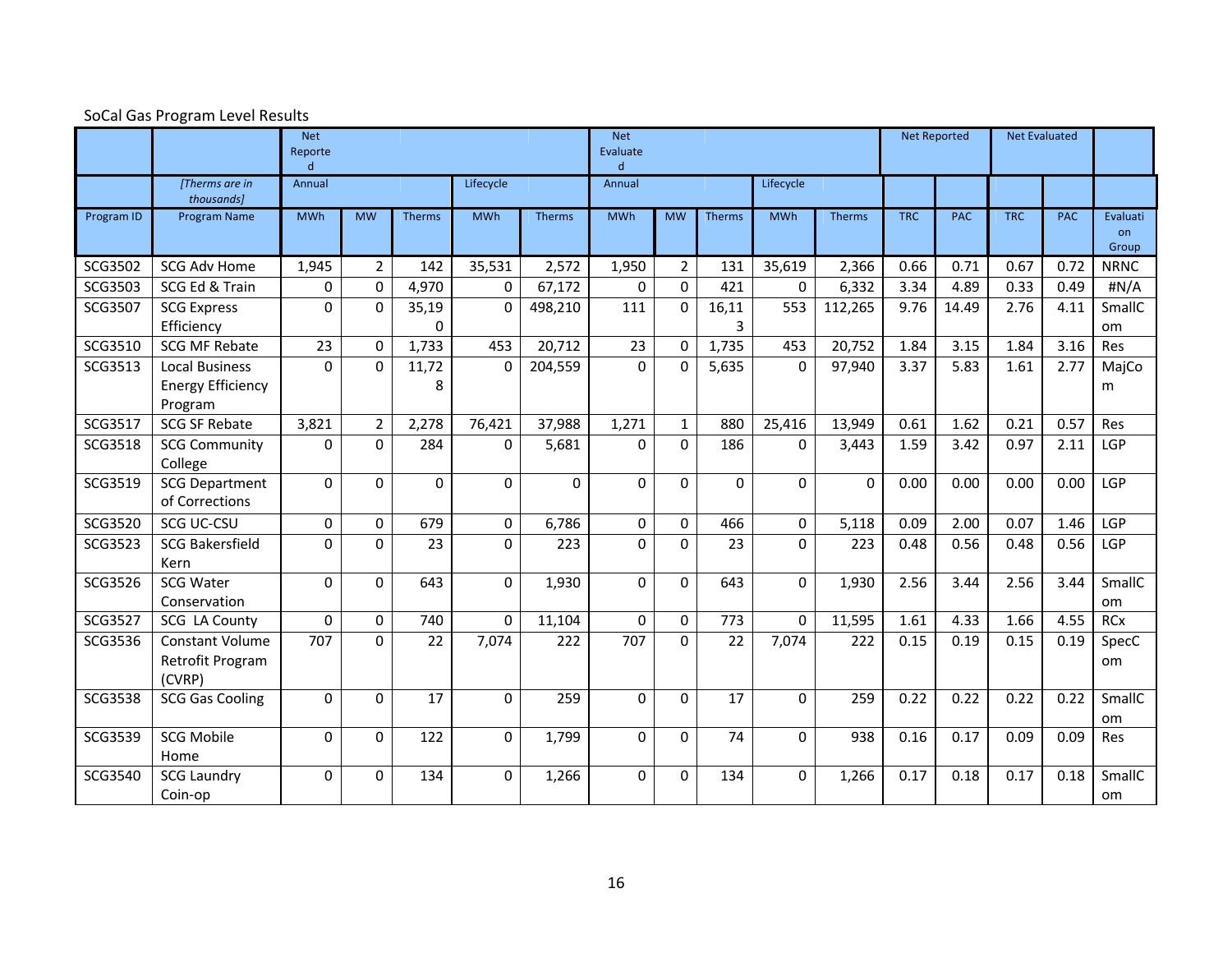|            |                                                                              | <b>Net</b><br>Reporte<br>d |           |        |             |               | <b>Net</b><br>Evaluate<br>$\mathbf d$ |           |              |             |        |            | Net Reported |            | <b>Net Evaluated</b> |                         |
|------------|------------------------------------------------------------------------------|----------------------------|-----------|--------|-------------|---------------|---------------------------------------|-----------|--------------|-------------|--------|------------|--------------|------------|----------------------|-------------------------|
|            | [Therms are in<br>thousands]                                                 | Annual                     |           |        | Lifecycle   |               | Annual                                |           |              | Lifecycle   |        |            |              |            |                      |                         |
| Program ID | Program Name                                                                 | <b>MWh</b>                 | <b>MW</b> | Therms | <b>MWh</b>  | <b>Therms</b> | <b>MWh</b>                            | <b>MW</b> | Therms       | <b>MWh</b>  | Therms | <b>TRC</b> | <b>PAC</b>   | <b>TRC</b> | <b>PAC</b>           | Evaluati<br>on<br>Group |
| SCG3542    | SCG3542_NEW4<br>$NEW4-$<br>SavingsByDesign<br>SCGSCEProgram                  | $\mathbf 0$                | $\Omega$  | 6,792  | $\Omega$    | 101,792       | 0                                     | 0         | 3,506        | $\mathbf 0$ | 52,556 | 18.2<br>3  | 10.84        | 9.43       | 9.65                 | <b>NRNC</b>             |
| SCG3543    | <b>SCG Palm Desert</b><br>Partnership                                        | 1                          | $\Omega$  | 1      | 11          | 13            | 0                                     | 0         | $\mathbf{1}$ | 4           | 13     | 0.00       | 0.00         | 0.01       | 0.01                 | LGP                     |
| SCG3544    | SCG3544_HWC4<br>3PEDCDomestic<br>HotWaterControl<br>S                        | $\Omega$                   | $\Omega$  | 333    | $\Omega$    | 4,999         | $\Omega$                              | $\Omega$  | 333          | 0           | 4,999  | 7.13       | 3.63         | 7.13       | 3.63                 | SpecC<br>om             |
| SCG3546    | SCG3546_EVC4_<br>3PBenningfieldGr<br>oup-<br>AdvancedWater<br>HeaterTechnolo | 10                         | $\Omega$  | 76     | 152         | 1,140         | 10                                    | $\Omega$  | 76           | 152         | 1,140  | 1.11       | 1.11         | 1.12       | 1.12                 | MajCo<br>m              |
| SCG3547    | SCG3547_3P1_3<br>PEnergyEfficientS<br>martControlsforC<br>ommPools&Sp        | 0                          | $\Omega$  | 379    | $\mathbf 0$ | 3,791         | 0                                     | 0         | 379          | 0           | 3,791  | 1.68       | 2.26         | 1.68       | 2.26                 | Res                     |
| SCG3550    | SCG3550_3P4_3<br>PMultifamilyDire<br>ctThermSavings                          | 0                          | $\Omega$  | 320    | $\Omega$    | 3,039         | $\mathbf 0$                           | 0         | 320          | $\mathbf 0$ | 3,039  | 0.83       | 1.11         | 0.83       | 1.11                 | Res                     |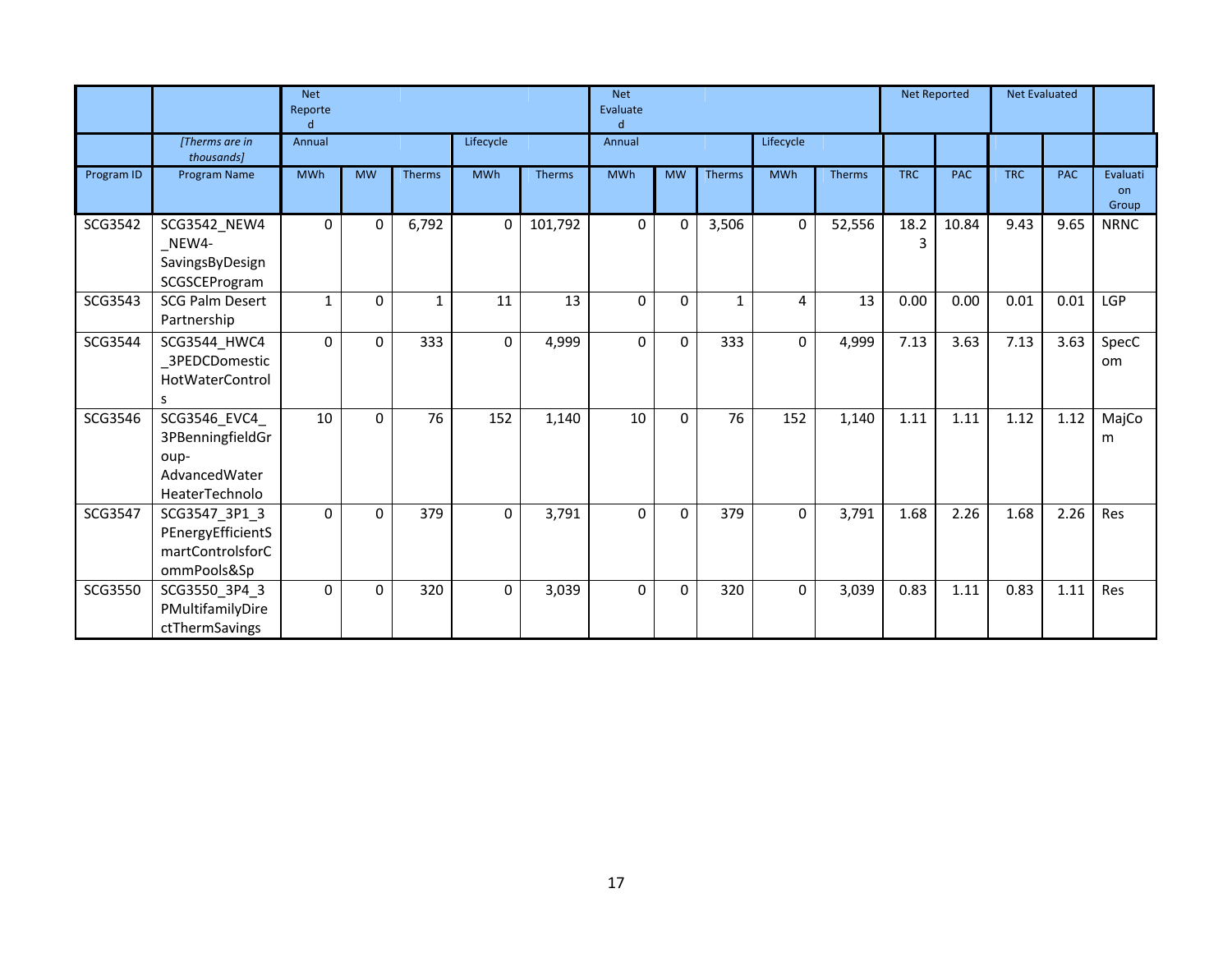# **B. Description of HVAC Interactive Effects Factors**

The interior building load reduction/increase due to a measure installation in a facility can interact with the heating, ventilating and air-conditioning (HVAC) system, resulting in changes in the consumption of electricity or gas. These HVAC interactive effects can result in positive or negative changes in consumption, and can cross fuel types and energy/demand categories.

Measures causing HVAC interactions primarily include lighting and appliances located within a conditioned space. The impact of HVAC interactions on measure savings were presented in the first two verification reports. Through a series of parametric runs of the VRT software, savings estimates with and without HVAC interactive effects were prepared. This same set of parametrics was applied to the final energy savings calculations within the ERT, but was limited to applications for prescriptive measures. Interactive effects for whole building, custom or process measures were captured in the evaluation measurement and verification work. Only two scenarios of interactive effects are presented: with interactive effects includes both positive and negative effects and without interactive effects removes the interactive effects for prescriptive measure savings.

A series of annual interactive effects multipliers were prepared for a variety of measure types, building types, climate zones and HVAC system types. The annual interactive effects multipliers were derived from the DOE-2.2 simulations used to construct the 2008 DEER<sup>1</sup>. The interactive effect multipliers for the selected combination of parameters were calculated by climate zone and system type. Multipliers were developed for electricity (kWh/kWh), demand (kW/kW) and gas (therm/kWh).

The process for obtaining the multipliers was as follows:

| appliarices and so Oil, was selected. |                                  |                                    |
|---------------------------------------|----------------------------------|------------------------------------|
| Measure category                      | <b>DEER Measure ID</b>           | Description                        |
| <b>Residential CFL</b>                | CFL-Int-7W-Rpl-Prim              | 7 watt screw in CFL replacing a xx |
|                                       |                                  | watt incandescent                  |
| <b>Residential Appliance</b>          | RefgFrzrRefRefg-900kWh-500kWh    | Refrigerator or freezer            |
|                                       |                                  | replacement; 900 kWh/yr            |
|                                       |                                  | baseline, 500 kWh/yr measure       |
| <b>Commercial CFL</b>                 | ILtg-FixtPwr-Sec-100wIncRef100w- | 25 W CFL reflector replacing a     |
|                                       | 25wCFLRefSMg25w                  | 100 W incandescent reflector       |
| <b>Commercial Linear</b>              | ILtg-LFluor-Prim-RplLPD-         | 4 ft T-8 30 W energy saving lamp   |
| Fluorescent                           | 48in39wT12SMg60w-                | replacing a 4 ft T-12 standard     |
|                                       | 48in3g30wT8ESPISNEl27w           | lamp with standard magnetic        |
|                                       |                                  | ballast                            |

1. A representative measure from DEER for each of the interactive effects categories (lighting, appliances and so on) was selected.

 $^{\rm 1}$  To better estimate interactive-effects, the ED DMQC Team, with assistance from the ED DEER Team, provided an interactive-effects spreadsheet for the ERT Team. Several heating and cooling system types were added to the DEER dataset, and air-conditioning and heating saturations were applied which mitigate the negative therms impact. Additionally, a couple of errors identified in the DEER 2008 analysis software tool were corrected.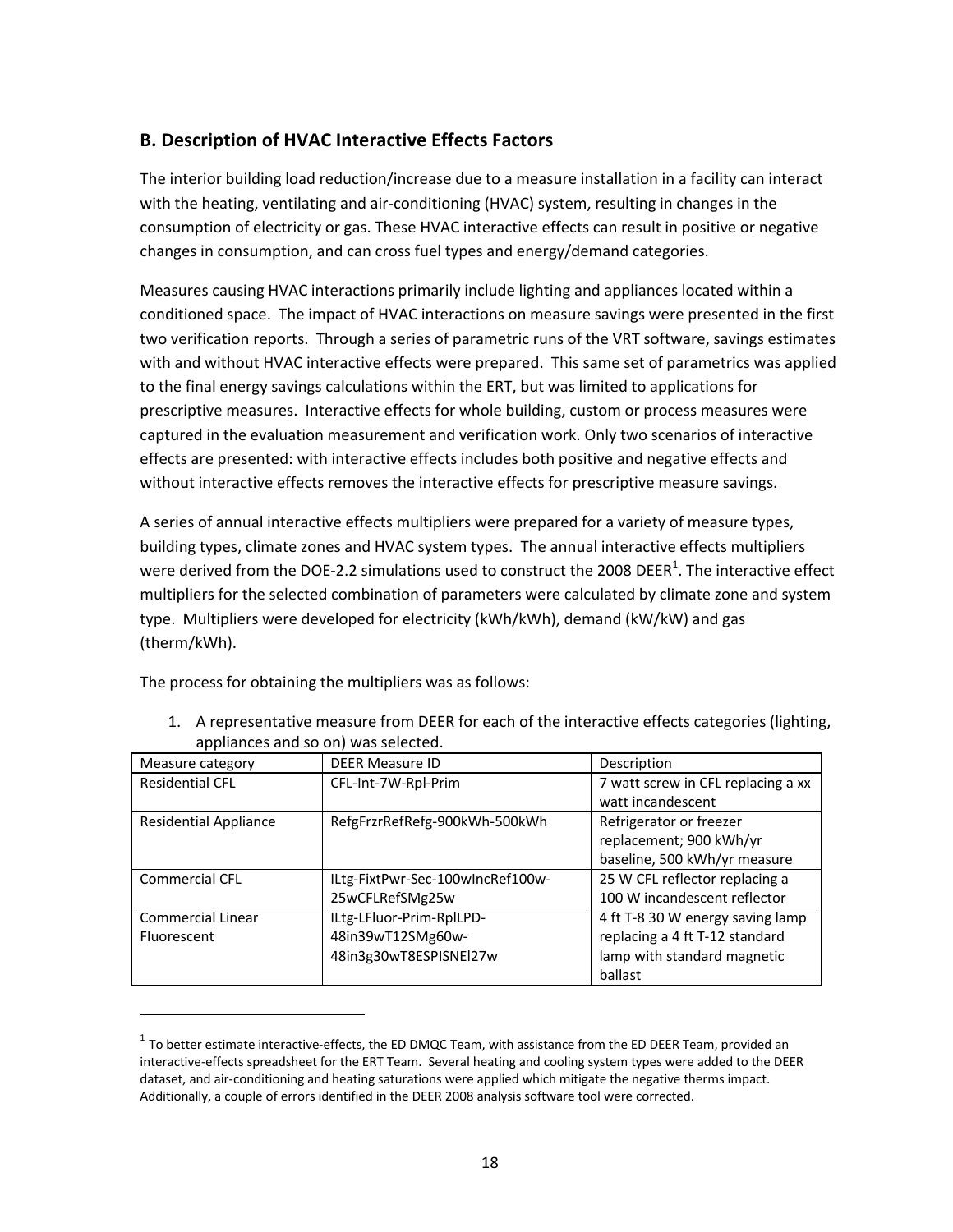| <b>Commercial Exit Signs</b> | ILtg-Power-Exit-60pct | Exit sign with 60% power |
|------------------------------|-----------------------|--------------------------|
|                              |                       | reduction                |

- 2. Data were extracted from MISer for each measure, building type, HVAC type and climate zone combination.
- 3. The end-use and whole building savings from the MISer database extract were compiled. The relevant fields in the MISer database are shown below:

| Name             | Description                                           |
|------------------|-------------------------------------------------------|
| ElecDem D08      | Demand: Whole Bldg Demand 2008 peak period (kW)       |
| ElecDemD08 EU    | Demand: Direct End Use Demand 2008 peak period (kW)   |
| Imp AnnualkWh    | Impact: Annual electricity use (kWh)                  |
| Imp AnnualkWh EU | Impact: Annual electricity use - direct end use (kWh) |
| Imp Annualtherm  | Impact: Annual gas use (therm)                        |

The HVAC interactive effects multipliers for kWh were calculated as follows:

*HVACkWh = (Imp\_AnnualkWh – Imp\_AnnualkWh\_EU) / Imp\_AnnualkWh\_EU*

The HVAC interactive effects multipliers for kW were calculated as follows:

*HVACkW = (ElecDem\_D08 – ElecDem\_D08\_EU) / ElecDem\_D08\_EU*

The HVAC interactive effects multipliers for therms were calculated as follows:

*HVACtherm = Imp\_Annualtherm / Imp\_AnnualkWh\_EU*

The process for incorporating the multipliers was as follows:

- 1. Measures were mapped to appropriate measure type in the HVAC interactive effects tables. For residential buildings, HVAC interactive effects multipliers were developed for interior lighting and appliances, using simulations for CFLs and refrigerators/freezers. For commercial buildings, HVAC interactive effects multipliers were developed for CFLs, linear fluorescent lighting and exit signs. CFL measures used the CFL HVAC interactive effects multipliers, exit sign measures used the exit sign HVAC interactive effects multipliers, and all remaining interior lighting measures used the linear fluorescent interactive effects multipliers.
- 2. The climate zone where the building is located was identified in the standard program tracking database (SPTdb). This information, along with the IOU service territory was used to select the correct climate zone. If the climate zone was not known (as is the case with upstream lighting measures), the IOU average value was used. More detail about assigning climate zones for unknown cases is presented in the documentation of the SPTdb.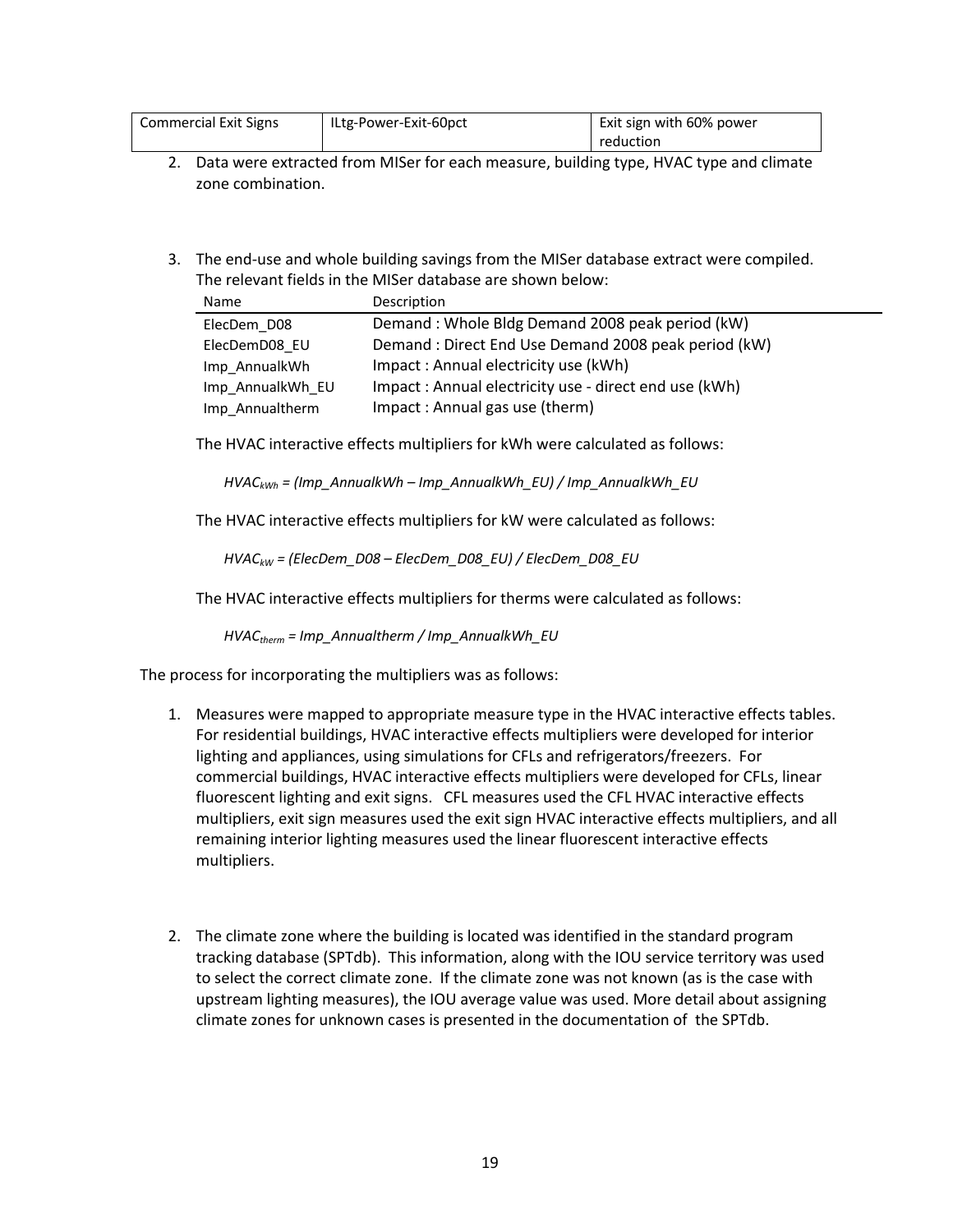3. The appropriate DEER building type was identified from the DEER building type field in the SPTdb. More detail about assigning building type for unknown cases is presented in the documentation of the SPTdb. HVAC interactive effects multipliers were developed for each of the DEER building types shown below:

Single Family Residential Multi-Family Residential Double Wide Mobile Home

Commercial Building Types with HVAC Interactive Effects Multipliers

Residential Building Types with HVAC Interactive Effects Multipliers

| Assembly                             | Manufacturing - Bio/Tech         |
|--------------------------------------|----------------------------------|
| <b>Education - Primary School</b>    | Manufacturing - Light Industrial |
| Education - Secondary School         | Office - Large                   |
| <b>Education - Community College</b> | Office - Small                   |
| <b>Education - University</b>        | Restaurant - Sit Down            |
| Education - Relocatable Classroom    | Restaurant - Fast Food           |
| Grocery                              | Retail - Multistory Large        |
| Health/Medical - Hospital            | Retail - Single-Story Large      |
| Health/Medical - Nursing Home        | Retail - Small                   |
| Lodging - Hotel                      | Storage - Conditioned            |
| Lodging - Motel                      |                                  |

The SPTdb DEER building type is not populated for all records. In situations where the building type is unknown or set to "Average" or "Miscellaneous," a weighted average across the building types by program was used. See the individual measure sections for specific details on how the weighting factors were developed.

4. The HVAC system type from building characteristics data collected during the site M&V activities were used to select the correct HVAC interactive effects multipliers. HVAC interactive effects multipliers were developed for the following residential HVAC system types:

| System Name | Description                                      |
|-------------|--------------------------------------------------|
| GasPac      | Central air conditioning system with gas furnace |
| <b>HP</b>   | Central air source heat pump                     |
| ElecHeat    | Electric resistance space heating only (no AC)   |
| GasFurn     | Gas furnace only (no AC)                         |

HVAC interactive effects multipliers were developed for the following commercial HVAC system types:

| System Name | Description                                            |
|-------------|--------------------------------------------------------|
| GasPac      | Packaged rooftop AC unit with gas heat                 |
| <b>HP</b>   | Packaged rooftop air source heat pump                  |
| <b>PVAV</b> | Packaged rooftop VAV system with zone level gas reheat |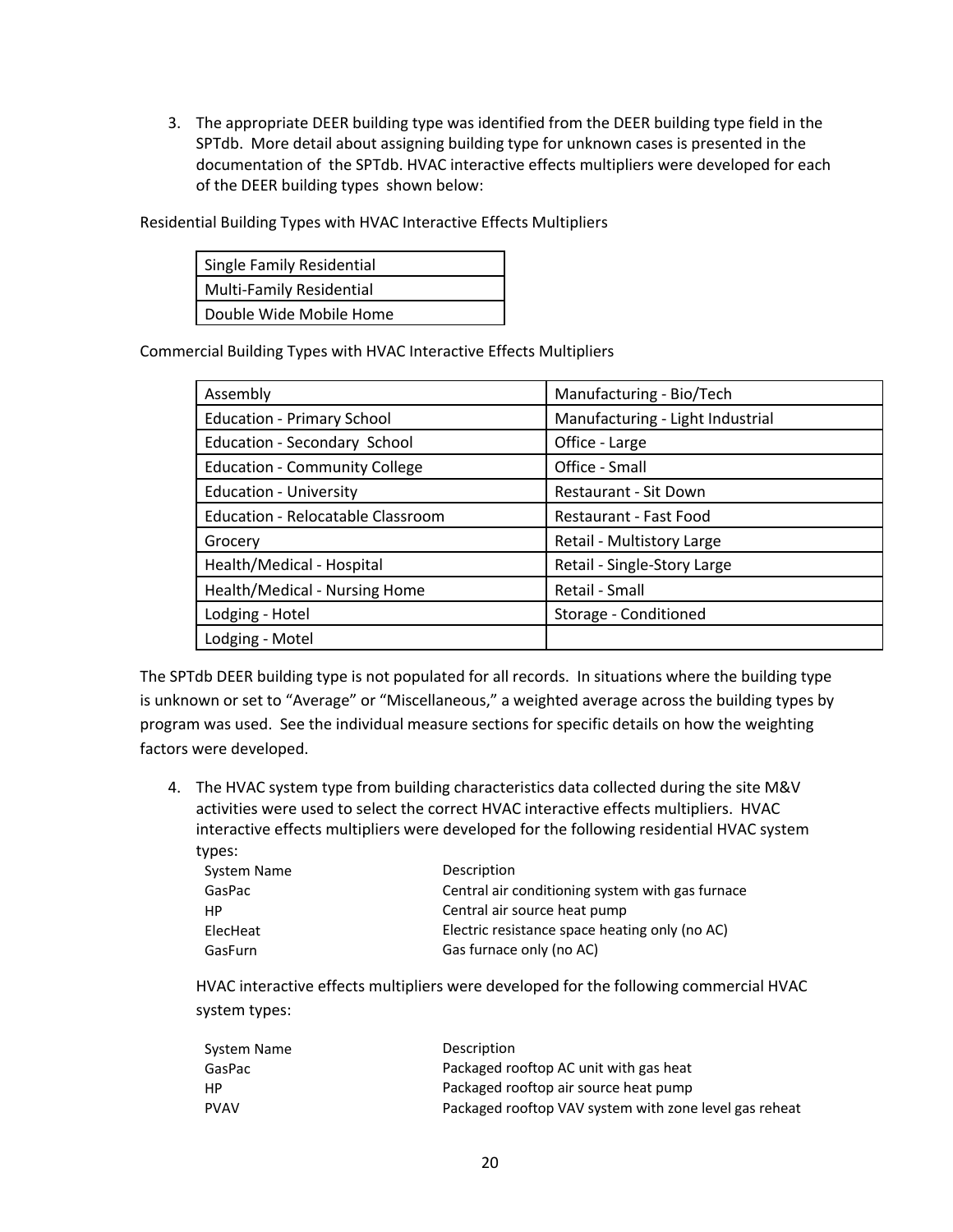| <b>SVAV</b>     | Built-up VAV system with zone level gas reheat              |
|-----------------|-------------------------------------------------------------|
| <b>WLHP</b>     | Water loop heat pump                                        |
| <b>PSZElec</b>  | Packaged rooftop AC unit with electric heat                 |
| <b>PVAVElec</b> | Packaged rooftop VAV system with zone level electric reheat |
| <b>SVAVElec</b> | Built-up VAV system with zone level electric reheat         |
| ElecHeat        | Electric resistance space heating only (no AC)              |
| GasFurn         | Gas furnace only (no AC)                                    |

If the HVAC system type was not known, a weighted average based on the saturation of HVAC system types in the participant population was used. The weights were derived from several sources: the Residential Appliance Saturation Study (RASS), the Commercial End-Use Survey (CEUS) and primary data collected during the course of the evaluation studies.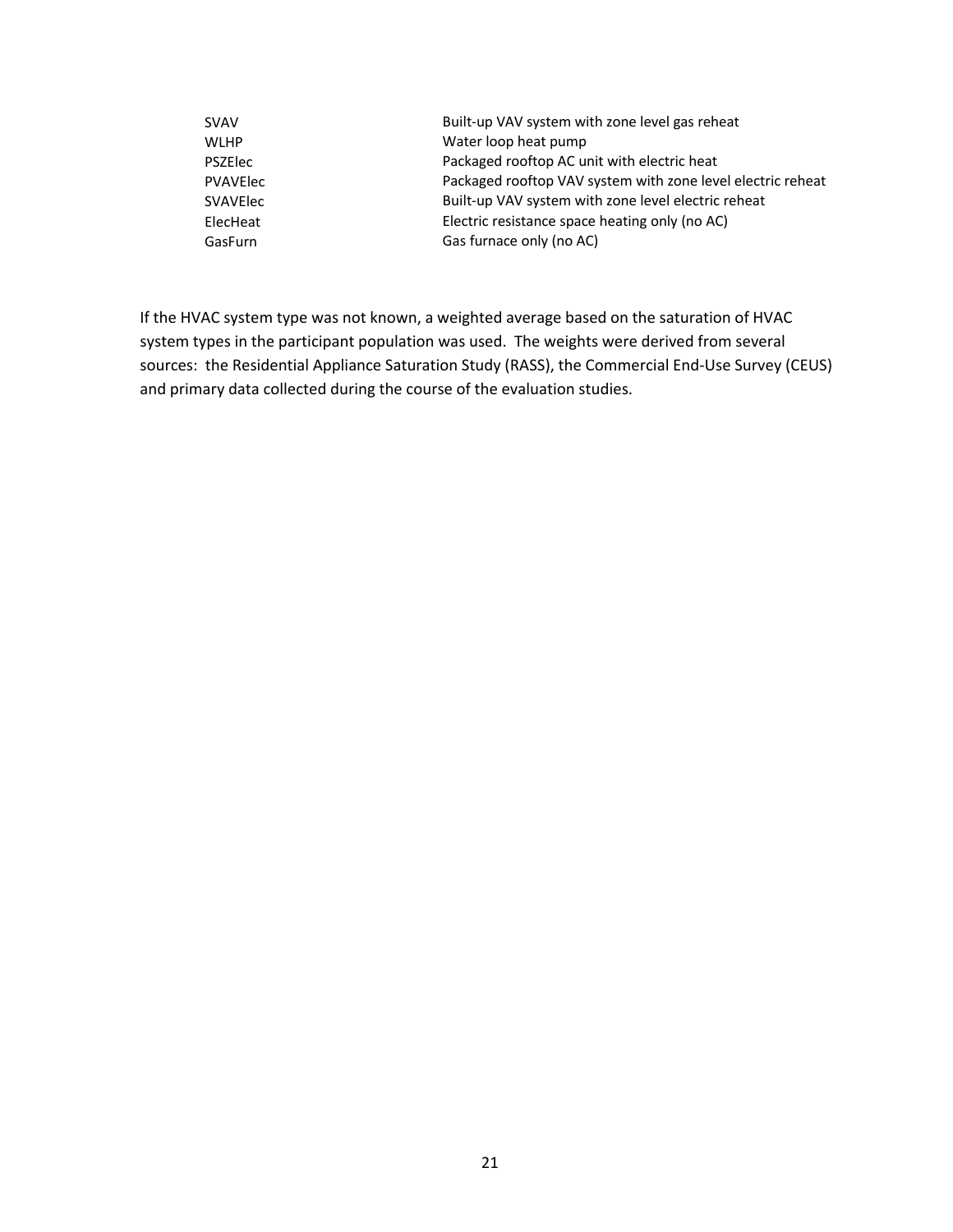# **PG&E HVAC System Weights**

| <b>Building Type</b>                 | GasPac | HP     | <b>WLHP</b> | <b>PSZElec</b> | ElecHeat | GasFurn | <b>PVAV</b> | <b>SVAV</b> | <b>PVAVElec</b> | <b>SVAVElec</b> | DX/Other | Unconditioned |
|--------------------------------------|--------|--------|-------------|----------------|----------|---------|-------------|-------------|-----------------|-----------------|----------|---------------|
| Assembly                             | 0.443  | 0.127  |             | 0.036          | 0.045    | 0.246   |             |             |                 |                 |          | 0.102         |
| <b>Education - Primary School</b>    | 0.470  | 0.192  |             | 0.014          | 0.008    | 0.316   |             |             |                 |                 |          |               |
| Education - Secondary School         | 0.435  | 0.177  |             | 0.013          | 0.007    | 0.293   | 0.066       | 0.008       | 0.001           | 0.000           |          |               |
| <b>Education - Community College</b> | 0.322  | 0.052  | 0.009       | 0.012          |          | 0.190   | 0.360       | 0.042       | 0.011           | 0.001           |          |               |
| <b>Education - University</b>        | 0.330  | 0.053  |             | 0.012          |          | 0.190   | 0.360       | 0.042       | 0.011           | 0.001           |          |               |
| Education - Relocatable Classroom    | 0.470  | 0.192  |             | 0.014          | 0.008    | 0.316   |             |             |                 |                 |          |               |
| Grocery                              | 0.498  | 0.137  |             | 0.027          | 0.271    | 0.047   |             |             |                 |                 |          | 0.021         |
| Health/Medical - Hospital            | 0.351  | 0.117  |             | 0.046          | 0.000    | 0.246   | 0.197       | 0.023       | 0.018           | 0.002           |          | 0.001         |
| Health/Medical - Nursing Home        | 0.351  | 0.117  |             | 0.046          | 0.000    | 0.246   | 0.197       | 0.023       | 0.018           | 0.002           |          | 0.001         |
| Lodging - Hotel                      | 0.213  | 0.194  | 0.038       | 0.115          | 0.082    | 0.187   | 0.121       | 0.014       | 0.031           | 0.004           |          |               |
| Lodging - Motel                      | 0.275  | 0.251  |             | 0.149          | 0.098    | 0.226   |             |             |                 |                 |          |               |
| Manufacturing - Bio/Tech             | 0.441  | 0.127  | 0.004       | 0.036          | 0.045    | 0.246   |             |             |                 |                 |          | 0.102         |
| Manufacturing - Light Industrial     | 0.443  | 0.127  |             | 0.036          | 0.045    | 0.246   |             |             |                 |                 |          | 0.102         |
| Office - Large                       | 0.201  | 0.091  | 0.059       | 0.004          | 0.019    | 0.152   | 0.420       | 0.049       | 0.004           | 0.001           |          |               |
| Office - Small                       | 0.312  | 0.273  | 0.017       | 0.038          | 0.077    | 0.230   | 0.045       | 0.005       | 0.003           | 0.000           |          |               |
| Restaurant - Sit Down                | 0.514  | 0.083  |             | 0.013          | 0.142    | 0.151   |             |             |                 |                 |          | 0.097         |
| Restaurant - Fast Food               | 0.514  | 0.083  |             | 0.013          | 0.142    | 0.151   |             |             |                 |                 |          | 0.097         |
| Retail - Multistory Large            | 0.396  | 0.173  | 0.000       | 0.050          | 0.057    | 0.240   | 0.023       | 0.003       | 0.002           | 0.000           |          | 0.056         |
| Retail - Single-Story Large          | 0.408  | 0.178  |             | 0.052          | 0.058    | 0.248   |             |             |                 |                 |          | 0.056         |
| Retail - Small                       | 0.408  | 0.178  |             | 0.052          | 0.058    | 0.248   |             |             |                 |                 |          | 0.056         |
| Storage - Conditioned                | 0.365  | 0.280  |             | 0.003          | 0.136    | 0.174   |             |             |                 |                 |          | 0.043         |
| <b>Single Family Residential</b>     | 0.4971 | 0.0286 |             |                | 0.0214   | 0.3729  |             |             |                 |                 | 0.046    | 0.034         |
| <b>Multi-Family Residential</b>      | 0.3032 | 0.0436 |             |                | 0.0628   | 0.4365  |             |             |                 |                 | 0.063    | 0.091         |
| Double Wide Mobile Home              | 0.5702 | 0.0815 |             |                | 0.0185   | 0.1298  |             |             |                 |                 | 0.163    | 0.037         |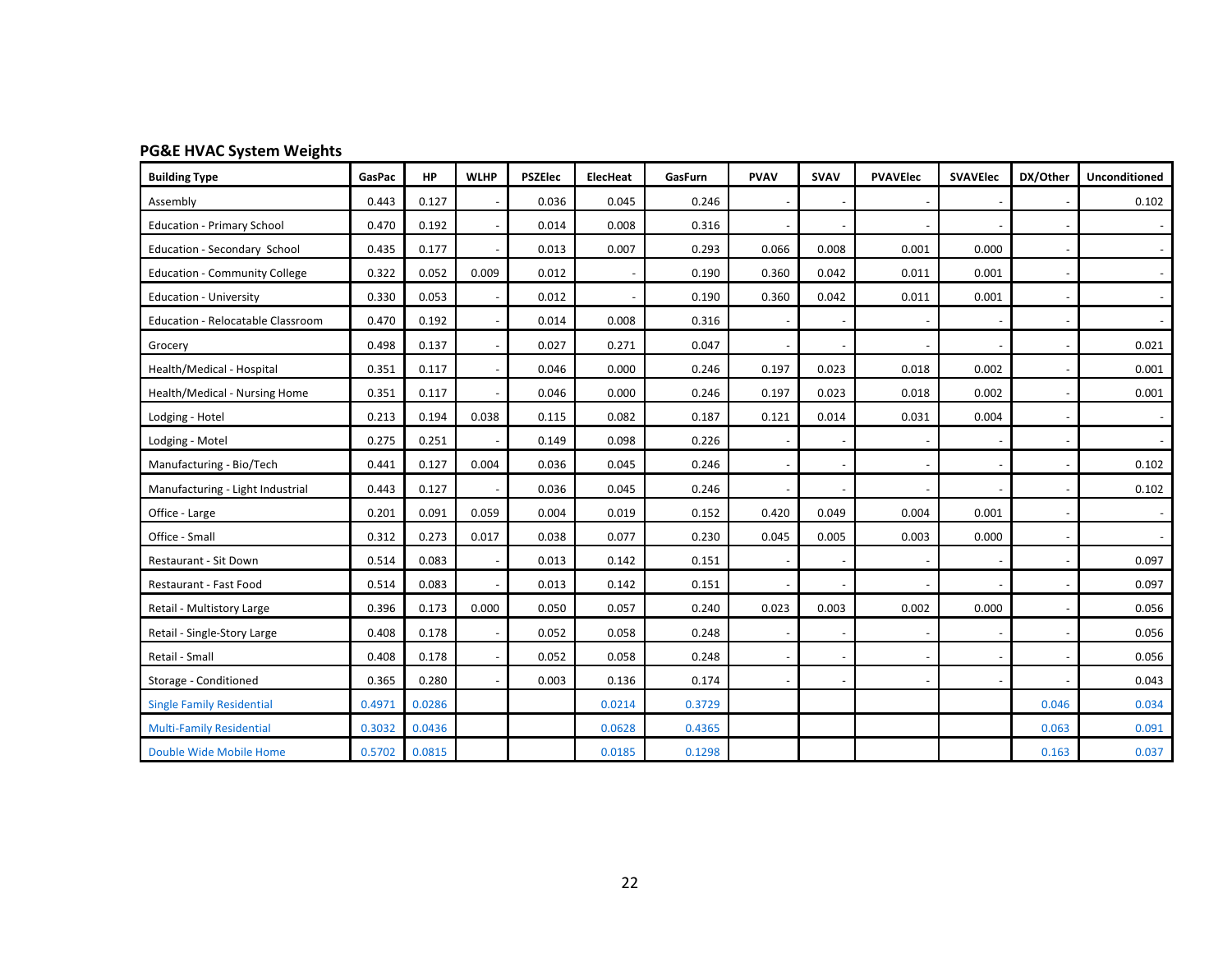# **SCE HVAC System Weights**

| <b>Building Type</b>                 | GasPac | <b>HP</b> | <b>WLHP</b> | <b>PSZElec</b> | <b>ElecHeat</b> | GasFurn | <b>PVAV</b> | <b>SVAV</b> | <b>PVAVElec</b> | <b>SVAVElec</b> | DX/Other | <b>Unconditioned</b> |
|--------------------------------------|--------|-----------|-------------|----------------|-----------------|---------|-------------|-------------|-----------------|-----------------|----------|----------------------|
| Assembly                             | 0.591  | 0.170     |             | 0.048          | 0.017           | 0.091   |             |             |                 |                 |          | 0.084                |
| <b>Education - Primary School</b>    | 0.614  | 0.250     |             | 0.018          | 0.003           | 0.115   |             |             |                 |                 |          |                      |
| Education - Secondary School         | 0.548  | 0.223     |             | 0.016          | 0.003           | 0.102   | 0.031       | 0.075       | 0.001           | 0.002           |          |                      |
| <b>Education - Community College</b> | 0.475  | 0.077     | 0.014       | 0.018          |                 | 0.078   | 0.096       | 0.233       | 0.003           | 0.007           |          |                      |
| <b>Education - University</b>        | 0.487  | 0.079     |             | 0.018          |                 | 0.078   | 0.096       | 0.233       | 0.003           | 0.007           |          |                      |
| Education - Relocatable Classroom    | 0.614  | 0.250     |             | 0.018          | 0.003           | 0.115   |             |             |                 |                 |          |                      |
| Grocery                              | 0.593  | 0.163     |             | 0.032          | 0.090           | 0.016   |             |             |                 |                 |          | 0.106                |
| Health/Medical - Hospital            | 0.439  | 0.146     |             | 0.057          | 0.000           | 0.086   | 0.072       | 0.176       | 0.007           | 0.016           |          |                      |
| Health/Medical - Nursing Home        | 0.439  | 0.146     |             | 0.057          | 0.000           | 0.086   | 0.072       | 0.176       | 0.007           | 0.016           |          |                      |
| Lodging - Hotel                      | 0.285  | 0.260     | 0.051       | 0.154          | 0.030           | 0.070   | 0.035       | 0.085       | 0.009           | 0.022           |          |                      |
| Lodging - Motel                      | 0.360  | 0.328     |             | 0.195          | 0.036           | 0.082   |             |             |                 |                 |          |                      |
| Manufacturing - Bio/Tech             | 0.588  | 0.169     | 0.005       | 0.047          | 0.017           | 0.091   |             |             |                 |                 |          | 0.084                |
| Manufacturing - Light Industrial     | 0.591  | 0.170     |             | 0.048          | 0.017           | 0.091   |             |             |                 |                 |          | 0.084                |
| Office - Large                       | 0.265  | 0.120     | 0.078       | 0.005          | 0.007           | 0.056   | 0.135       | 0.329       | 0.001           | 0.003           |          |                      |
| Office - Small                       | 0.407  | 0.355     | 0.022       | 0.050          | 0.028           | 0.083   | 0.015       | 0.036       | 0.001           | 0.002           |          | 0.001                |
| Restaurant - Sit Down                | 0.711  | 0.114     |             | 0.018          | 0.054           | 0.058   |             |             |                 |                 |          | 0.045                |
| Restaurant - Fast Food               | 0.711  | 0.114     |             | 0.018          | 0.054           | 0.058   |             |             |                 |                 |          | 0.045                |
| Retail - Multistory Large            | 0.511  | 0.223     | 0.000       | 0.064          | 0.020           | 0.086   | 0.007       | 0.018       | 0.001           | 0.002           |          | 0.068                |
| Retail - Single-Story Large          | 0.526  | 0.230     |             | 0.066          | 0.021           | 0.089   |             |             |                 |                 |          | 0.068                |
| Retail - Small                       | 0.526  | 0.230     |             | 0.066          | 0.021           | 0.089   |             |             |                 |                 |          | 0.068                |
| Storage - Conditioned                | 0.491  | 0.376     |             | 0.003          | 0.051           | 0.065   |             |             |                 |                 |          | 0.013                |
| Storage - Unconditioned              | 0.987  |           |             |                |                 |         |             |             |                 |                 |          | 0.013                |
| Warehouse - Refrigerated             | 0.888  |           |             |                |                 |         |             |             |                 |                 |          | 0.112                |
| <b>Single Family Residential</b>     | 0.6335 | 0.0364    |             |                | 0.0136          | 0.2365  |             |             |                 |                 | 0.058    | 0.022                |
| <b>Multi-Family Residential</b>      | 0.4305 | 0.0619    |             |                | 0.0445          | 0.3092  |             |             |                 |                 | 0.090    | 0.064                |
| Double Wide Mobile Home              | 0.5657 | 0.0808    |             |                | 0.0192          | 0.1343  |             |             |                 |                 | 0.162    | 0.038                |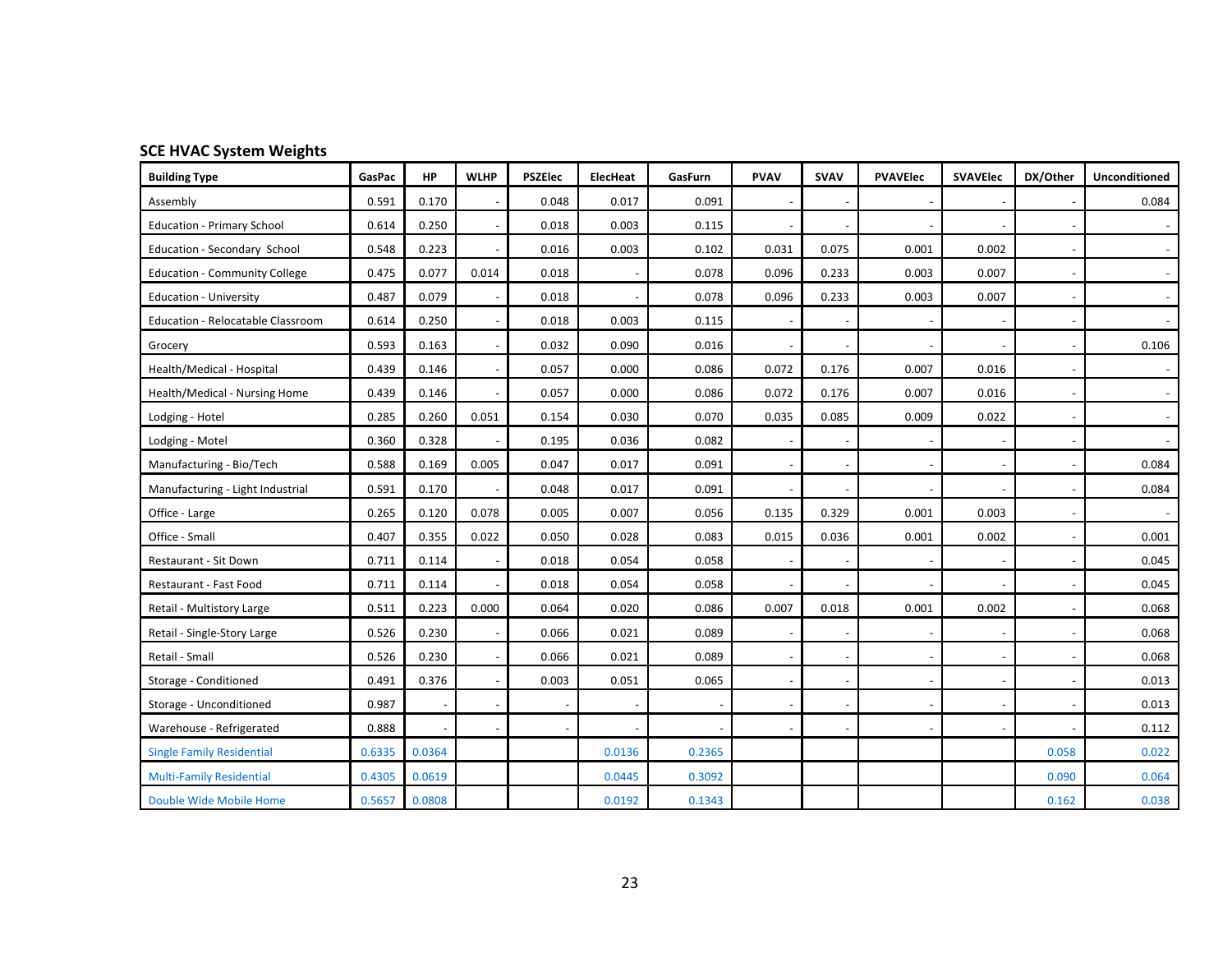# **SDG&E HVAC System Weights**

| <b>Building Type</b>                 | GasPac | <b>HP</b> | <b>WLHP</b> | <b>PSZElec</b> | <b>ElecHeat</b> | GasFurn | <b>PVAV</b> | SVAV  | <b>PVAVElec</b> | <b>SVAVElec</b> | DX/Other | Unconditioned |
|--------------------------------------|--------|-----------|-------------|----------------|-----------------|---------|-------------|-------|-----------------|-----------------|----------|---------------|
| Assembly                             | 0.616  | 0.177     |             | 0.050          | 0.021           | 0.114   |             |       |                 |                 |          | 0.023         |
| <b>Education - Primary School</b>    | 0.600  | 0.245     |             | 0.017          | 0.003           | 0.134   |             |       |                 |                 |          |               |
| Education - Secondary School         | 0.561  | 0.229     |             | 0.016          | 0.003           | 0.126   | 0.009       | 0.055 | 0.000           | 0.001           |          |               |
| <b>Education - Community College</b> | 0.371  | 0.060     | 0.011       | 0.014          |                 | 0.073   | 0.063       | 0.394 | 0.002           | 0.012           |          |               |
| <b>Education - University</b>        | 0.380  | 0.062     |             | 0.014          |                 | 0.073   | 0.063       | 0.394 | 0.002           | 0.012           |          |               |
| Education - Relocatable Classroom    | 0.600  | 0.245     |             | 0.017          | 0.003           | 0.134   |             |       |                 |                 |          |               |
| Grocery                              | 0.571  | 0.157     |             | 0.031          | 0.103           | 0.018   |             |       |                 |                 |          | 0.121         |
| Health/Medical - Hospital            | 0.427  | 0.142     |             | 0.056          | 0.000           | 0.099   | 0.035       | 0.218 | 0.003           | 0.020           |          |               |
| Health/Medical - Nursing Home        | 0.427  | 0.142     |             | 0.056          | 0.000           | 0.099   | 0.035       | 0.218 | 0.003           | 0.020           |          |               |
| Lodging - Hotel                      | 0.276  | 0.251     | 0.049       | 0.149          | 0.035           | 0.081   | 0.018       | 0.109 | 0.005           | 0.028           |          |               |
| Lodging - Motel                      | 0.352  | 0.320     |             | 0.190          | 0.042           | 0.096   |             |       |                 |                 |          |               |
| Manufacturing - Bio/Tech             | 0.612  | 0.176     | 0.005       | 0.049          | 0.021           | 0.114   |             |       |                 |                 |          | 0.023         |
| Manufacturing - Light Industrial     | 0.616  | 0.177     |             | 0.050          | 0.021           | 0.114   |             |       |                 |                 |          | 0.023         |
| Office - Large                       | 0.340  | 0.154     | 0.100       | 0.006          | 0.011           | 0.085   | 0.042       | 0.259 | 0.000           | 0.003           |          |               |
| Office - Small                       | 0.421  | 0.367     | 0.023       | 0.051          | 0.035           | 0.103   |             |       |                 |                 |          |               |
| Restaurant - Sit Down                | 0.727  | 0.117     |             | 0.018          | 0.067           | 0.071   |             |       |                 |                 |          |               |
| Restaurant - Fast Food               | 0.727  | 0.117     |             | 0.018          | 0.067           | 0.071   |             |       |                 |                 |          |               |
| Retail - Multistory Large            | 0.513  | 0.224     | 0.000       | 0.065          | 0.024           | 0.103   | 0.003       | 0.018 | 0.000           | 0.002           |          | 0.048         |
| Retail - Single-Story Large          | 0.525  | 0.229     |             | 0.066          | 0.025           | 0.106   |             |       |                 |                 |          | 0.048         |
| Retail - Small                       | 0.525  | 0.229     |             | 0.066          | 0.025           | 0.106   |             |       |                 |                 |          | 0.048         |
| Storage - Conditioned                | 0.483  | 0.370     |             | 0.003          | 0.060           | 0.077   |             |       |                 |                 |          | 0.007         |
| Storage - Unconditioned              | 0.993  |           |             |                |                 |         |             |       |                 |                 |          | 0.007         |
| Warehouse - Refrigerated             | 1.000  |           |             |                |                 |         |             |       |                 |                 |          |               |
| <b>Single Family Residential</b>     | 0.4031 | 0.0232    |             |                | 0.0268          | 0.4669  |             |       |                 |                 | 0.037    | 0.043         |
| <b>Multi-Family Residential</b>      | 0.3117 | 0.0448    |             |                | 0.0615          | 0.4280  |             |       |                 |                 | 0.065    | 0.089         |
| Double Wide Mobile Home              | 0.3664 | 0.0523    |             |                | 0.0477          | 0.3336  |             |       |                 |                 | 0.105    | 0.095         |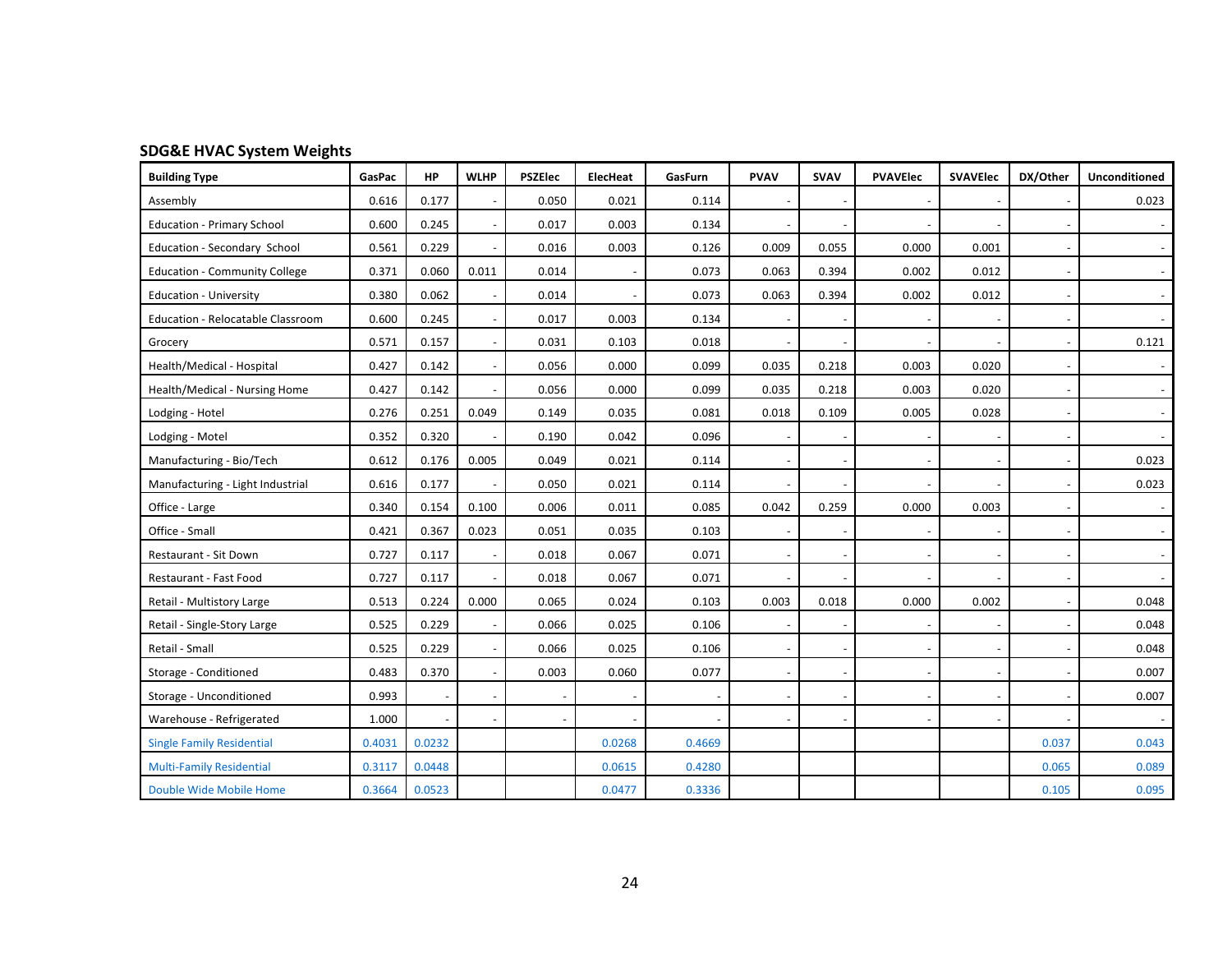#### **Application to ERT**

Measure savings are uploaded to the ERT parameter update tables as revised unit energy savings (UES) values. The ERT accepts updated UES values with and without interactive effects in the fields EDUESi, and EDUES respectively from the input files. Input file documentation also calls out the use of these interactive effects factors for any given program. Some of the custom lighting measure savings analyses have been conducted using a building energy simulation program, where the HVAC interactive effects are automatically included in the results. In these instances, the UES values are held constant for the interactive and non-interactive UES updates.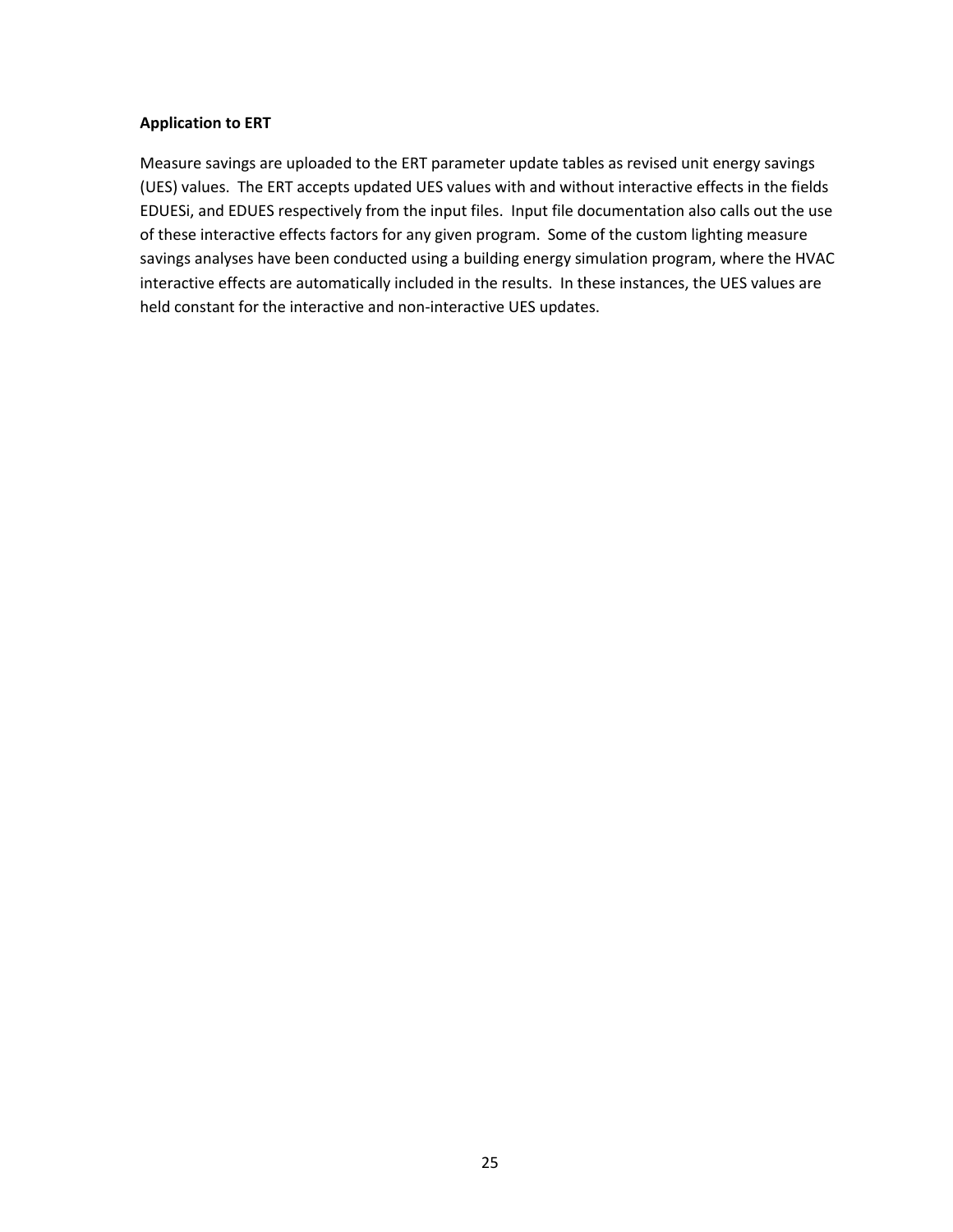# **C. ERT Input Summary tables by Contract Group and documentation files**

Appendix C is provided as a separate document due to size constraints.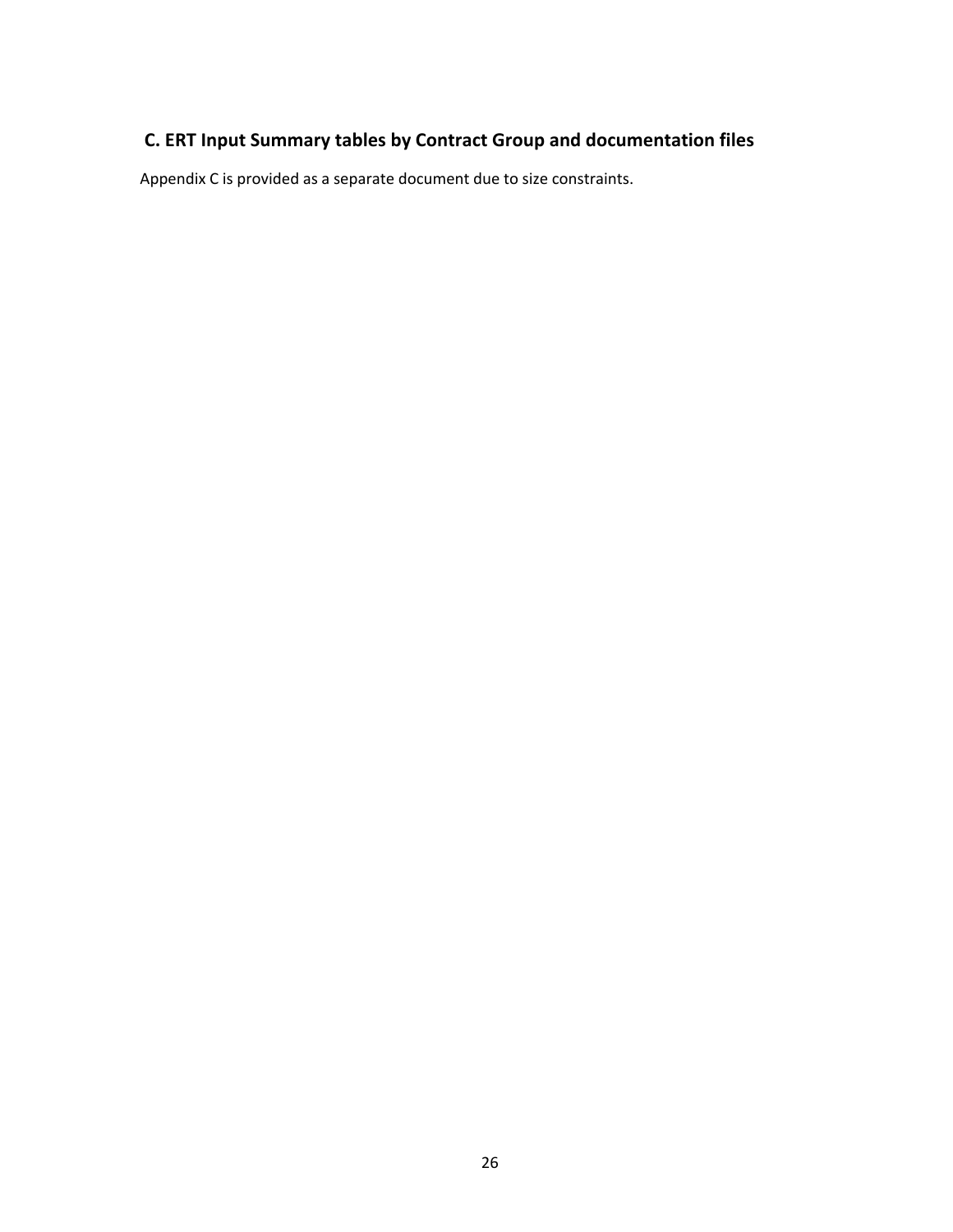# **D. Policy Direction on ED options for Extrapolating Results**

Appendix A. Policy Direction on ED options for Extrapolating Results

#### D-07-09-043 , Section 8.4.2, p137

Finally, establishing where performance falls along the adopted penalty/earnings curve involves estimating load impacts, load shapes and (for calculating PEB) measure and program costs for an extensive number of programs and measures. In recognition that we may not have the resources to verify each parameter on an *ex post* basis for every program, our adopted EM&V protocols provide staff the flexibility to establish priorities for the EM&V efforts throughout the program cycle. In performing its EM&V duties, we clarify that staff or its evaluation contractors may utilize any or all of the following approaches in order to report an estimated PEB for those programs that do not receive an impact evaluation, as staff deems appropriate:

- Extrapolate findings from comparable programs to determine net resource benefits for programs that do not receive full impact evaluation; or
- · Accept reported savings values for programs that do not receive impact evaluation; or
- Extrapolate savings findings from impact evaluations for comparable programs for some net resource benefit parameters and accept reported values for others; or
- · Apply a discount factor to savings or costs from programs that do not receive impact evaluation based upon historic impact evaluation results for comparable programs.

Staff should describe the method(s) it uses to estimate PEB for those programs that do not receive an impact evaluation in the Final Performance Basis Report, which will be issued to obtain stakeholder input pursuant to the Attachment 7 procedures. In addition, Energy Division may need to prioritize resources for verifying measure installations and program costs over the program cycle, and may, as circumstances warrant, report the results of completed verification tasks in the Final Verification and Performance Basis Report. If such circumstances arise, Energy Division should describe in each Verification Report the additional verification activities that will be performed and reported later in the program cycle.

# **E. Requirement for the application of the DEER 2008 updates**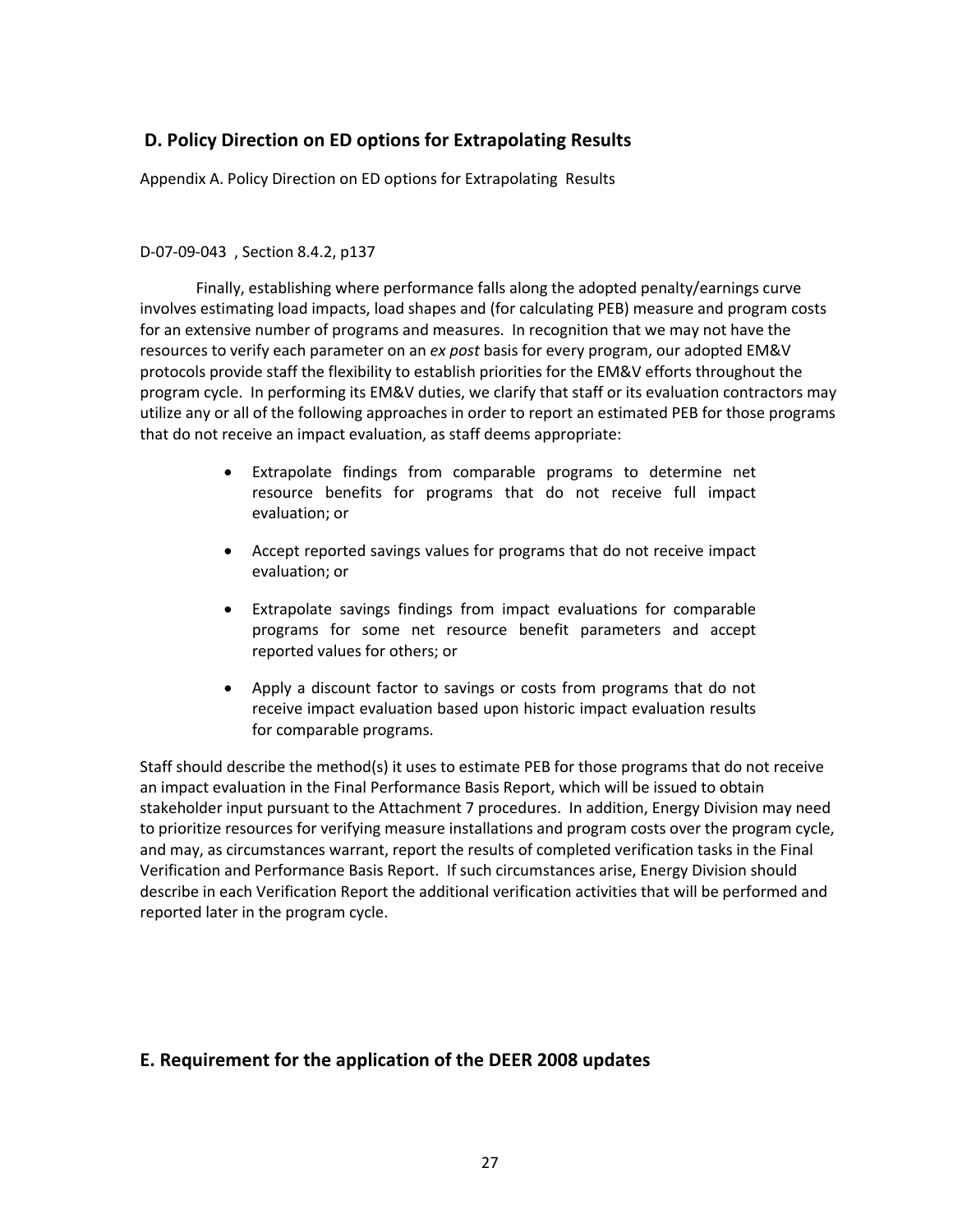#### D. 08-01-042 (Ordering Paragraph 3)

3. For the 2006-2008 program cycle, the following ex ante assumptions of energy savings and demand reductions shall be used in conjunction with verified installations and verified costs, shall be used as the basis for to calculate the 1st and 2nd Claims: [line out strike out per D.08-12-059; OP 11.]

(a) Except as otherwise provided for below, the ex ante measure savings parameters that are contained in the utilities' E3 calculators, as of the 4th quarter 2007 report for the 1st Claim and as of the 4th quarter 2008 report for the 2nd Claim.

(b) For measures contained in the Database for Energy Efficient Resources (DEER), the 2008 and 2009 DEER updates of ex ante measure savings parameters, including net-to-gross ratios and expected useful lives. The 2008 DEER update shall apply to the 1st Claim and the 2009 DEER update shall apply to the 2nd Claim.

(c) For customized measures or customized projects that represent aggregated measures in the E3 calculator, Energy Division shall identify the appropriate installed measure(s) based on its measure verification results and develop the associated ex ante load impact values. For this purpose, Energy Division may use the utilities' tracking system information, engineering work papers, DEER values and methods, or other current measurement and verification results that are available.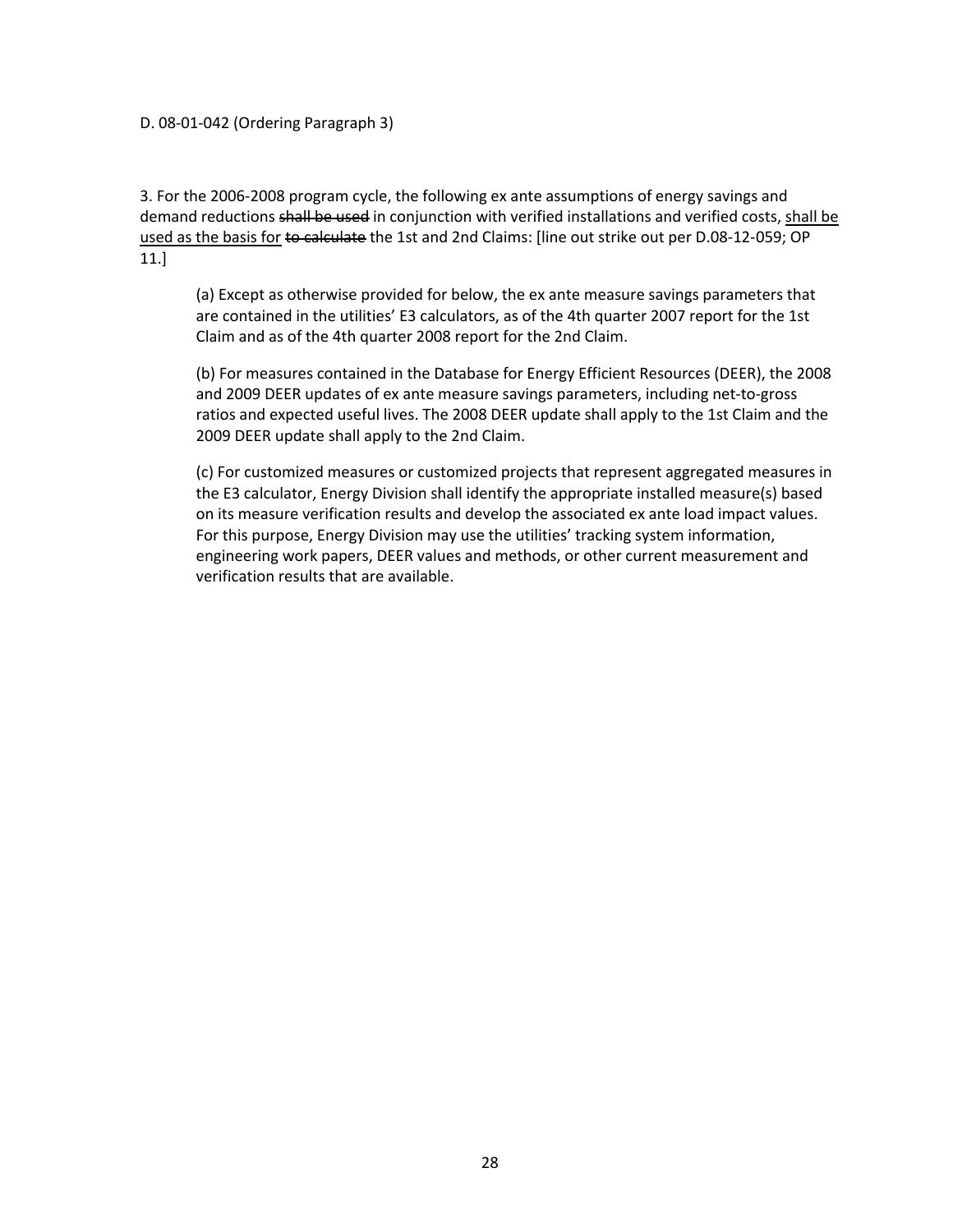## **F. Dual Baseline Memo**

#### *Need for Dual Baseline Data and Modeling*

Savings that are in place at a given point in time are reflected in results from energy efficiency evaluation, measurement, and verification. However, estimating the savings that accrue from a specific technology or technologies over time are more difficult to quantify. Such an evaluation needs to consider early replacement of the existing technology in the short term versus what that technology replaces in the long term, and the future operational characteristics of the site. None of these factors were considered in the aggregated savings for the portfolios that are presented in this report.Tthe first year energy savings for all programs, based on the evaluated baseline, were multiplied by the effective useful life (EUL) of the replacement technology to derive the lifecycle savings. The results presented in the final ERT input files and the E3 runs reflect a flat long-term savings scenario (first year savings \* EUL). In this appendix, Energy Division presents the challenges to developing accurate lifecycle impacts associated with this approach and an analysis in which a lifecycle realization rate was developed for several large industrial programs.

#### *Early Replacement*

Although some IOU programs encourage and provide incentives for technology early replacement, most programs focus on customer installation of the most efficient technology once the current equipment burns out ("replace on burnout"). Both scenarios produce variable benefits over the life of the technology as well as a different starting baseline. This phenomenon is referred to as a "dual baseline"; Figure 1 illustrates the variable stream of savings over time for any given measure installation. The blue line indicates an early replacement project and related savings over the first 5 years are larger than those from a replace on burnout project, because the baseline is the old existing equipment. At year 6 the incremental savings decrease under the assumption that the old equipment has burned out, and savings in future years are relative to existing code or current market practice baseline. (Savings from technology replaced on burn out are always relative to the existing code or current market practice baseline. )



Figure 1. Savings over time for Early Replacement and Replace on Burn Out.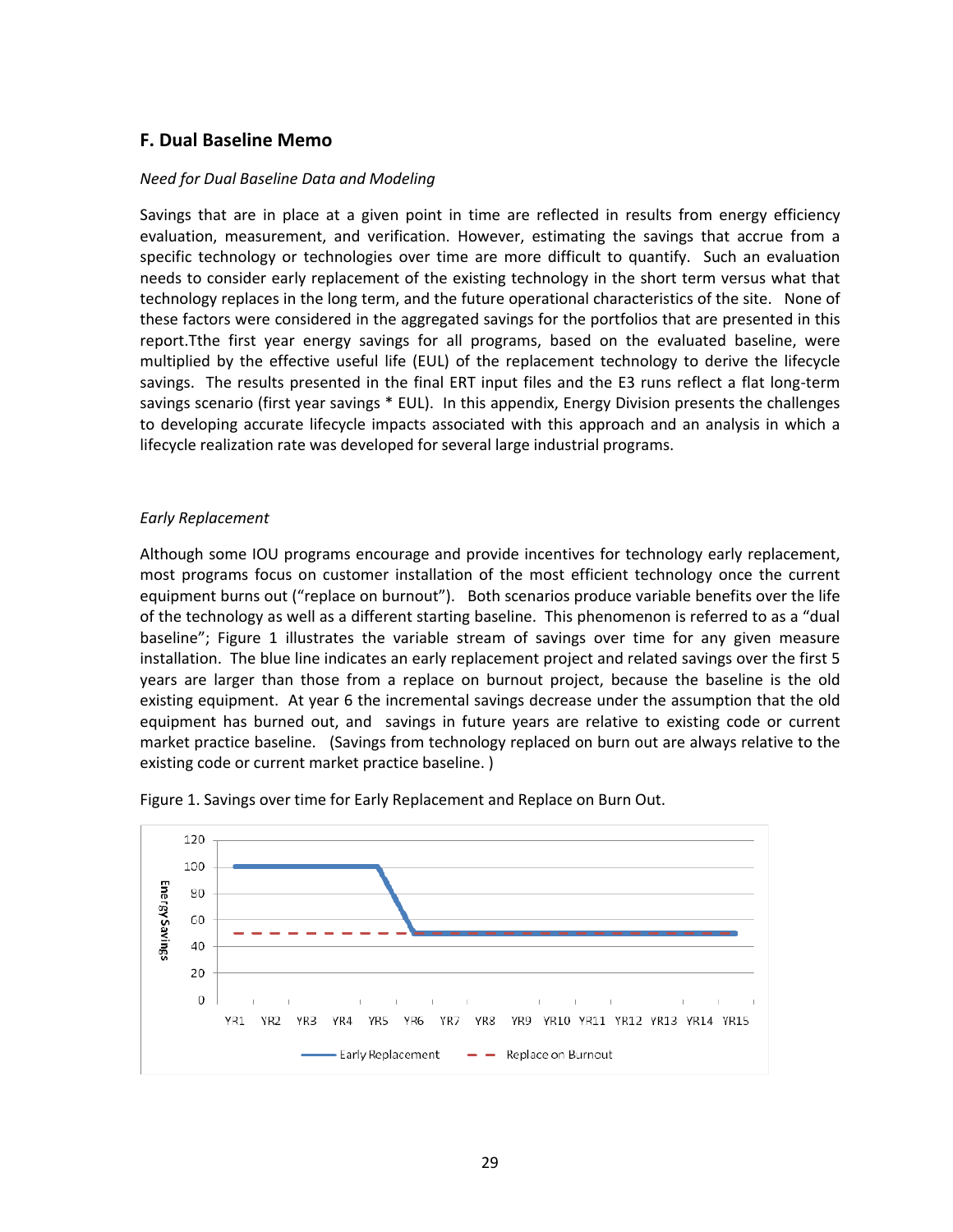Ideally, implementers and evaluators would be able to collect information necessary to calculate and verify the variable stream of benefits in order to accurately reflect the comparative savings and benefits for early replacement situations and replace on burnout situations. However, most of the existing prescriptive measure and rebate activity in the portfolio continues to be replace on burnout, so the incremental savings (over code or standard efficiency) for the measure may be propagated over the effective useful life of that measure. This does not account for market changes overtime, or code changes that will occur at some future point in the measure life (e.g. Huffman bill and compact fluorescent bulbs. However, these factors affect the actual savings on the ground in any given time period, and are discussed below.

Evaluation contractors identified early replacement projects in the portfolios to varying degrees through participant interviews and onsite examination. As noted, early replacement means that the program encouraged a customer to change out equipment before the equipment would have expired (e.g. accelerated adoption). Early replacement cases typically realize larger savings in the early years (due to the larger marginal savings compared to the equipment that was replaced) and lower marginal savings in the period after the existing equipment would have expired (assuming more efficient products would be available in the market if replaced upon burnout.)

In the 2006-2008 cycle there were several limitations to modeling dual baselines for early replacement for both prescriptive and custom projects:

- · First, tracking data did not always identify an early replacement case versus a replacement on burnout, and it was difficult to make this determination in the field after the technology had been replaced. In the future, data on the specific type and vintage of the equipment replaced, and whether it was an early replacement or replace on burnout, should be collected.
- · Second, determining the remaining useful life ("RUL") of the technology presents significant challenges. The evaluations in this cycle incorporated questions to determine the remaining useful life and the net to gross algorithm considered the effect of the program on early replacement in the net savings calculation. However, an "RUL" that could confidently be applied across the sample population was not developed.
- · Third, the E3 calculator used to aggregate the results did not include multiple lines of data to capture the dual streams of savings and benefits and weighted approaches would distort either the long-term savings and benefit impacts or the short term accomplishments.

Given these limitations, Energy Division that the final aggregation of results would not include dual baselines and the default assumptions would be replace on burnout (compared to the appropriate evaluation baseline) for all measures that were installed for the full effective useful life period. These are the results that are contained in the combined evaluation findings.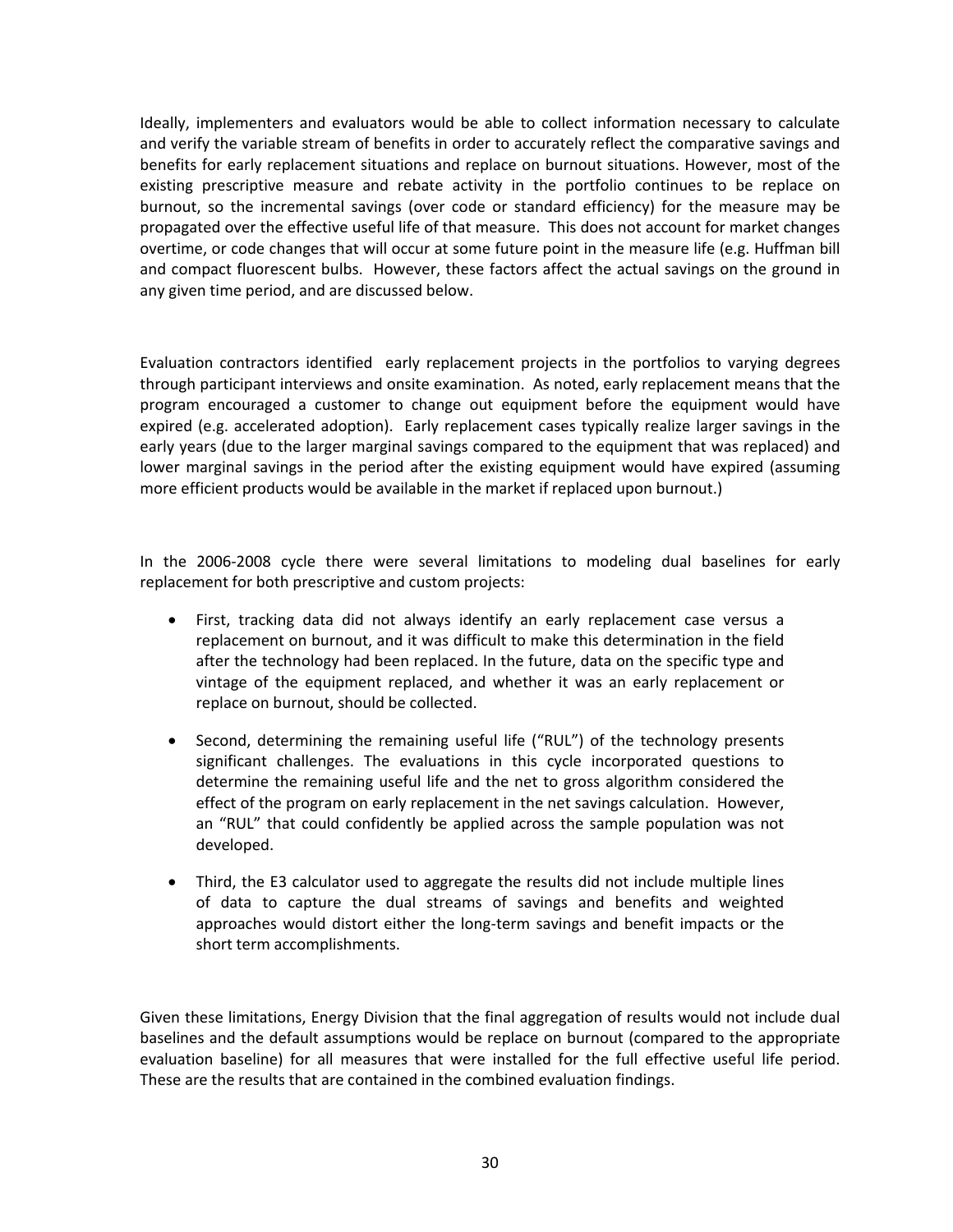#### *Future Production*

In addition to early replacement there are other factors that lead to differences in savings over time. One aspect of particular importance in this cycle was the effect of the recession. The evaluations present a snapshot of the annual savings accomplishments and did not delve into predictions of the future economic situation. Like the early replacement dual baseline effect, the effect of future production could influence savings overtime and is illustrated in Figure 2. Note that three factors affect the lifecycle savings that will accrue for this technology: the type of installation (early or on burn out), and the effect on future production due to reduced plant activity or closure due to the recession in the second and third years. Additionally, the recession may lead to the old equipment lasting longer, which is not reflected in this hypothetical illustration and presents another source of uncertainty.



#### Figure 2. Potential Effect of Economic Activity on Future Energy Savings

*Dual Baseline Sensitivity Analysis*

This section illustrates one method for taking the early replacement and future productivity of the sites into consideration. The results are compared to the outcomes that are modeled in the ERT (i.e. first year savings \* EUL) to understand the sensitivity of taking these factors into account. Energy Division recognizes that there are several limitations to this approach. The key limitation is that it is still a single realization rate that reflects the multi-year impacts not a dual or multiple stream of savings. It also considers multiple dual baseline issues, including early replacement and economic downturn. However, this analysis is provided as a starting point for future discussion that will lead to improvements in how future savings are estimated.

The approach Itron developed is designed to quantify ex-post savings over the lifetime of the measure instead of only the first-year ex-post savings. This affects measures with dual baselines for which the annual ex-post savings over the lifetime of the measure are not equal to the first-year ex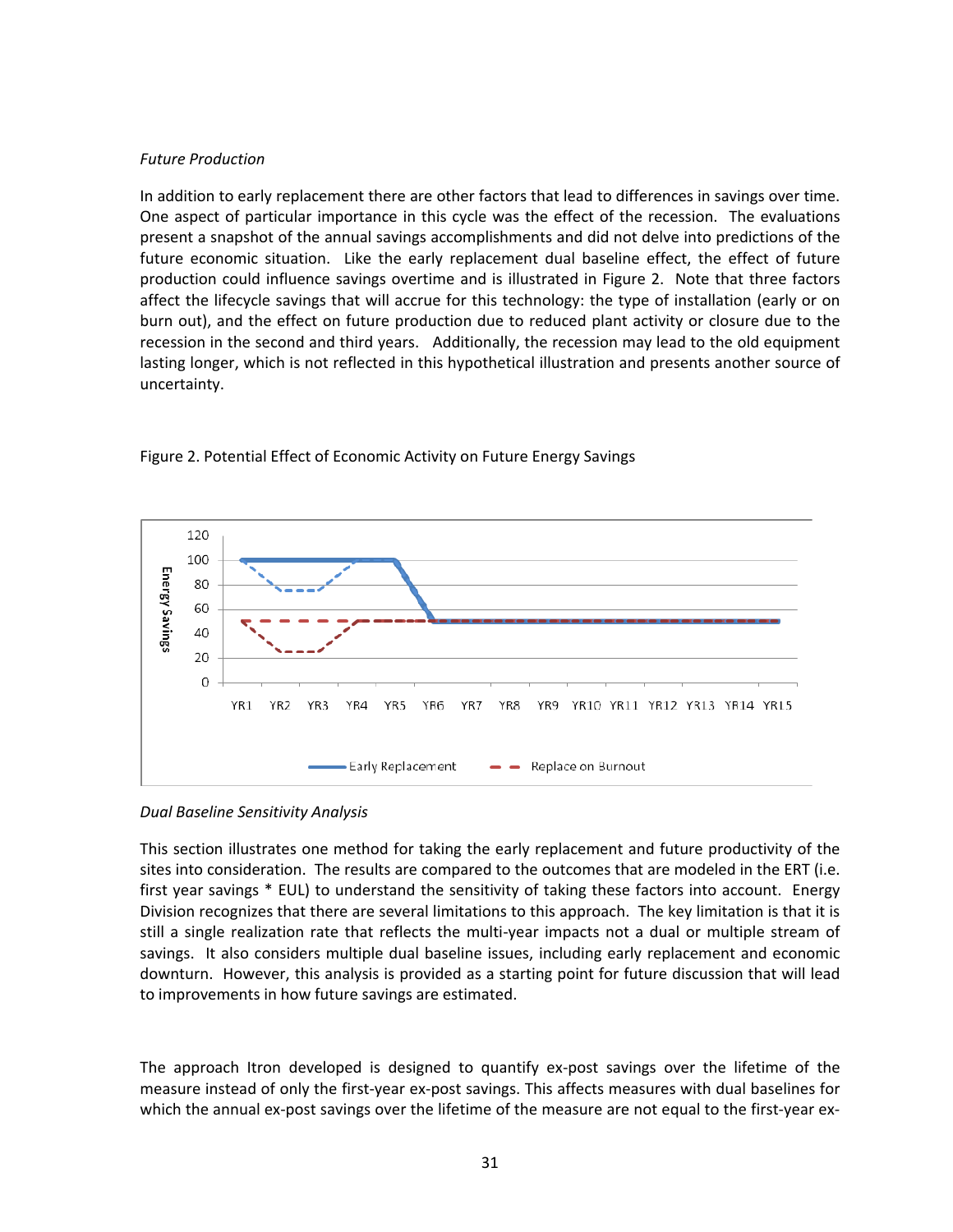post savings (e.g. early retirement measures, measures that were installed and then decommissioned after a small number of years, measures switched off due to facility closure, etc.)

- · The impact sample for the PG&E Fabrication contract group consisted of 134 projects. Of these, 47 projects, or 35% of the sample.
- · The impact sample for program SCE2509 consisted of 31 projects. Of these, 9 projects, or 29% of the sample, had dual baseline issues as follows:

Should the bullet(s) read:

· The impact sample for the PG&E Fabrication contract group consisted of 134 projects, while the impact sample for the SCE2509 program consisted of 31 projects. Of these, 47 projects and 9 projects, respectively (35% and 29% of the samples, respectively) had dual baseline issues as follows:

The ERT Update procedure for the dual baseline scenario captures all of the dual baseline issues in a multi-year realization rate. This multi-year realization rate is substituted for the first-year realization rate as follows:

- For each site included in the impact sample, a multi-year realization rate is calculated as the sum of gross engineering ex-post savings over the lifetime of the measure divided by the sum of gross ex-ante savings from the tracking database:

RR multiyear = S ex post savings over measure life / S tracking ex ante savings over measure life

- Multi-year realization rates for each stratum are then calculated as the weighted average of the individual multi-year realization rates in each stratum.
- The multi-year realization rates are applied by strata as multipliers to the EDFilledUES fields in the tracking database, yielding multi-year EDUES values for the dual baseline ERT scenario.
- The remaining parameters (NTG, EUL, Installation rates, update types, etc.) are applied to the tracking database using the same values and settings as for the firstyear ERT scenario.

*Results for PG&E Fabrication, Process and Manufacturing*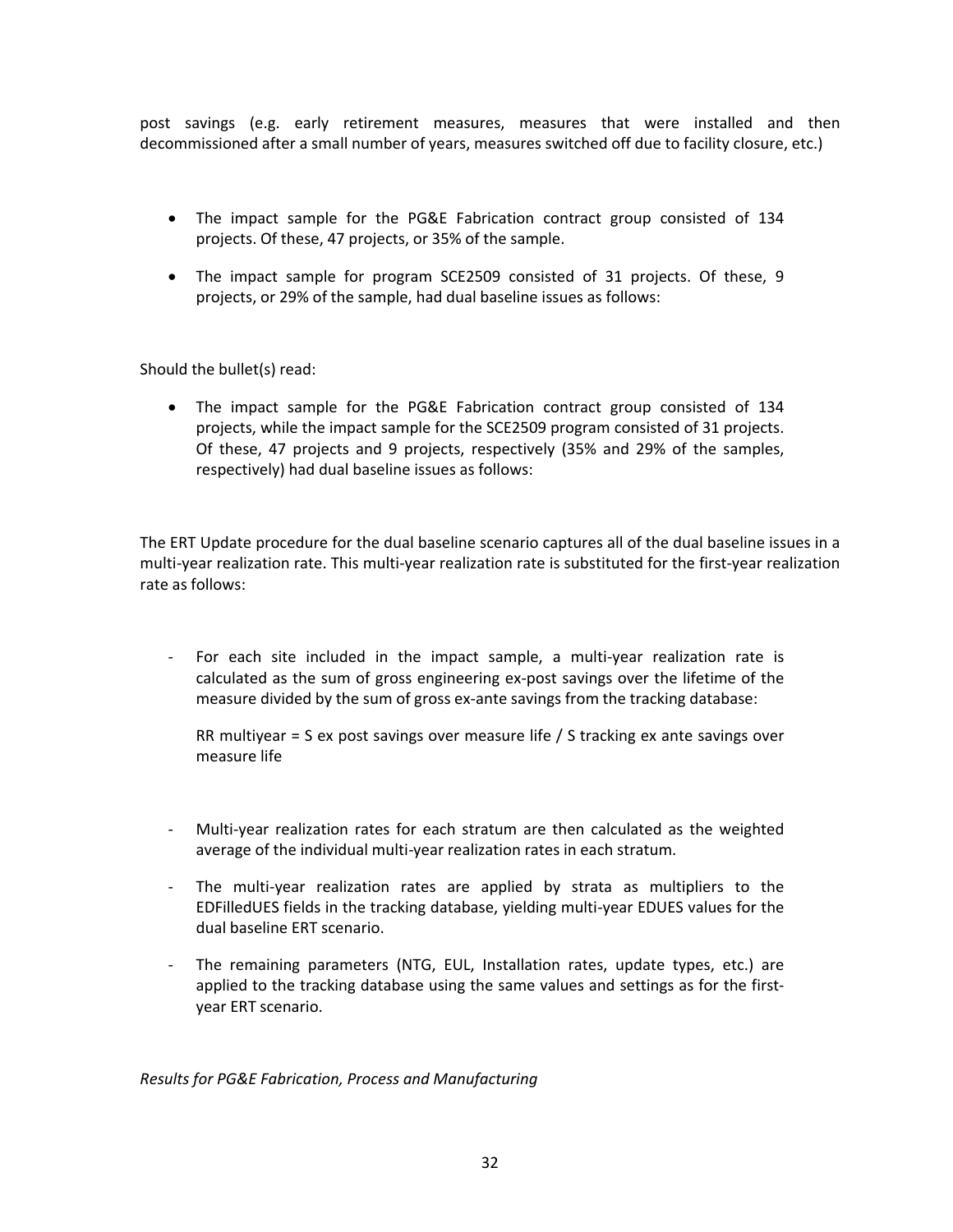- If multi-year realization rates are used instead of the first-year realization rates for the ERT Update:
	- o net ex-post kWh program savings decrease by 20 percent, and
	- o net ex-post kW savings decrease by 15 percent, and
	- o Therm program savings decrease by 17 percent.
- The percentage savings decrease varies by program and is influenced by the distribution of individual projects by category and strata, since the difference between multi-year realization rates and first-year realization rates varies by category – POC, non-POC and gas – and by strata.

#### *Results for SCE2509*

- By using multi-year realization rates instead of the first-year realization rates in the ERT calculation:
	- o net ex-post kW and kWh program savings decrease by 12 percent.

The detailed approach and examples for specific cases are provided below.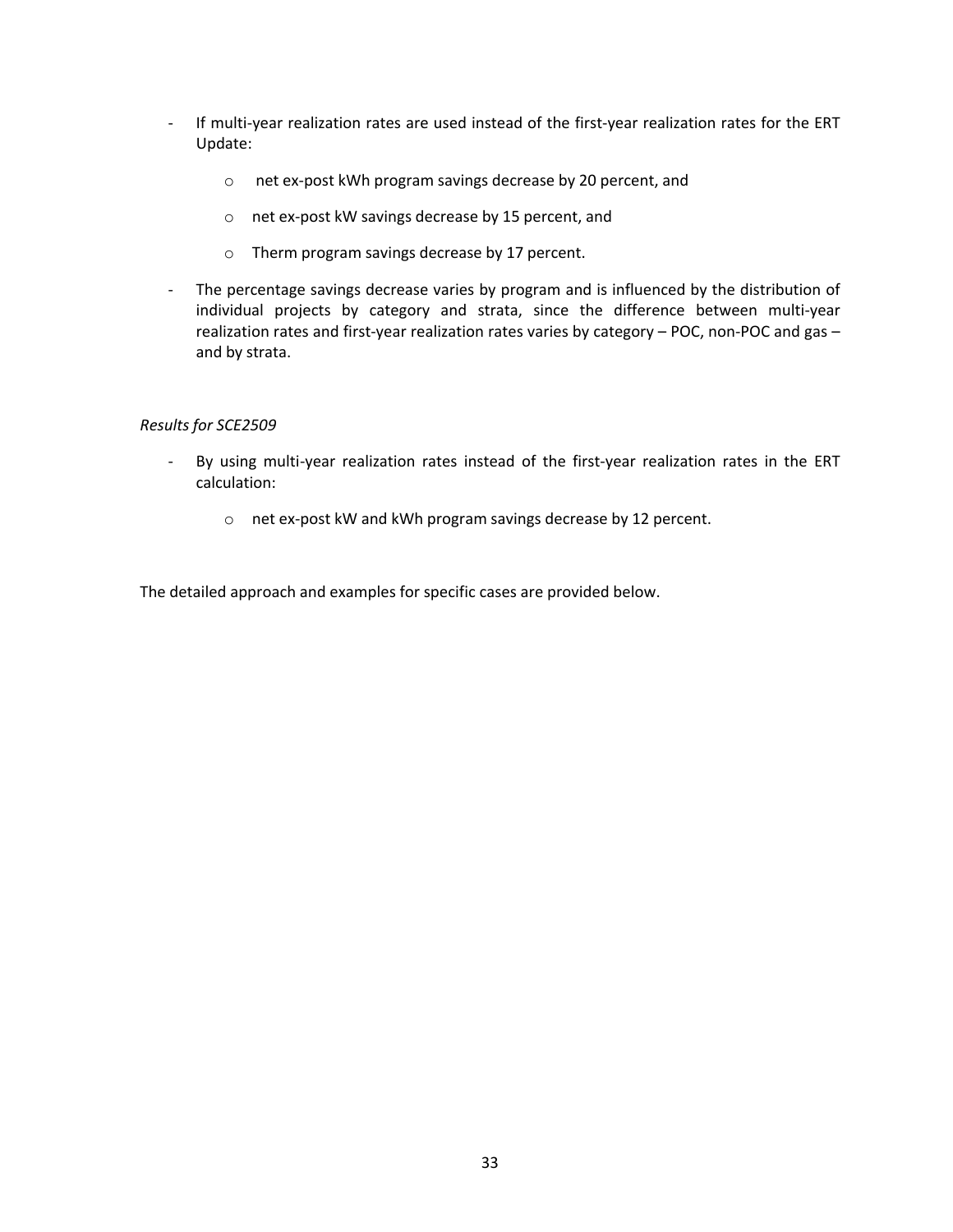#### **Contract Group: PG&E Fabrication, Process and Manufacturing**

#### **Analyst Submitting ERT input File: Corina Jump**

#### **ERT Input File Name:** *ERTInput\_PGEInd\_Multi\_02\_22\_10.txt*

**Programs included in ERT input File:** PGE2004, PGE2042, PGE2046, PGE2058, PGE2062, PGE2064, PGE2081, PGE2084 and PGE2087

#### **Procedures for ERT Update for PGE Industrial Programs, Dual Baseline Scenario**

The Dual Baseline Scenario is designed to quantify ex-post savings over the lifetime of the measure, rather than the first-year ex-post savings only. This affects measures with dual baselines, i.e. measures for which the annual ex-post savings over the lifetime of the measure are not equal to the first-year ex-post savings (e.g. early retirement measures, measures that were installed and then decommissioned after a small number of years, measures switched off due to facility closure, etc.)

#### **Dual Baseline Issues**

The impact sample for the PG&E Fabrication contract group consisted of 134 projects. Of these, 47 projects, or 35% of the sample, had dual baseline issues as follows:

- 1. Six projects (B006, B014, B033, B039, B105 and B125) installed measures in facilities that subsequently closed.
- 2. Three projects (B013, B042a and B095) installed measures in production lines that were subsequently shut down or underwent re-tooling for different product lines.
- 3. Six projects (B067, B100, B108, B112, B115 and B117) installed a number of measures as specified in the application paperwork; some of these measures had been disabled by the time the evaluation team arrived on-site.
- 4. One project (B080) was installed in a facility where operating hours varied over the first 3 years of the measure. This translated into ex post estimated savings that varied over the first 3 years.
- 5. Ten projects (B012, B015, B036a, B042, B048a, B048c, B053, B061, B077 and B101) were early retirement projects. The ex post savings used the efficiency of the measure removed as baseline for a number of years of estimated remaining life (specified by the customer in the in-depth interview.) After the years of measure remaining life, the ex post savings used an appropriate market baseline for the measure installed. The multi-year reporting table for site B012 is shown below.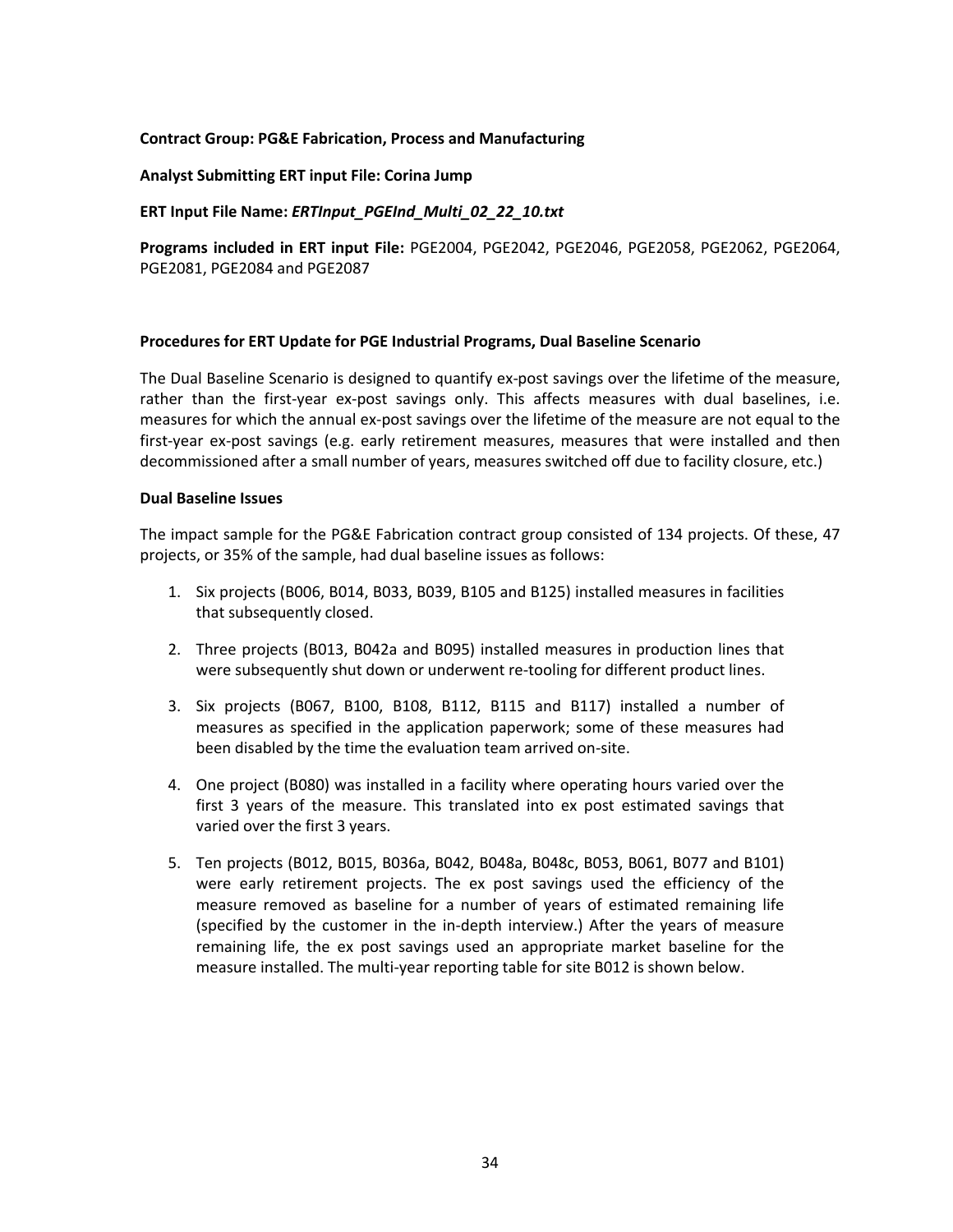| Program ID              |                      | PGE2004, Application B012                                          |                                                                              |                                                          |                                                                    |  |  |  |  |
|-------------------------|----------------------|--------------------------------------------------------------------|------------------------------------------------------------------------------|----------------------------------------------------------|--------------------------------------------------------------------|--|--|--|--|
| <b>Program Name</b>     |                      |                                                                    |                                                                              |                                                          | PG&E Fabrication, Process and Heavy Industrial Manufacturing       |  |  |  |  |
|                         |                      | <b>Ex-Ante Gross</b><br>Program-<br>Projected<br><b>Annual MWh</b> | <b>Ex-Post Gross</b><br><b>Evaluation-</b><br>Confirmed<br><b>Annual MWh</b> | <b>Ex-Ante Gross</b><br>Program-<br>Projected<br>Peak MW | <b>Ex-Post Gross</b><br><b>Evaluation-</b><br>Confirmed<br>Peak MW |  |  |  |  |
| Year                    | <b>Calendar Year</b> | Savings <sup>1</sup>                                               | Savings <sup>2</sup>                                                         | <b>Savings</b>                                           | <b>Savings</b>                                                     |  |  |  |  |
| 1                       | 2006                 | 504.57                                                             | 504.57                                                                       | 0.027                                                    | 0.027                                                              |  |  |  |  |
| $\overline{2}$          | 2007                 | 504.57                                                             | 504.57                                                                       | 0.027                                                    | 0.027                                                              |  |  |  |  |
| $\overline{\mathbf{3}}$ | 2008                 | 504.57                                                             | 0.00                                                                         | 0.027                                                    | 0.000                                                              |  |  |  |  |
| $\overline{4}$          | 2009                 | 504.57                                                             | 0.00                                                                         | 0.027                                                    | 0.000                                                              |  |  |  |  |
| 5                       | 2010                 | 504.57                                                             | 0.00                                                                         | 0.027                                                    | 0.000                                                              |  |  |  |  |
| 6                       | 2011                 | 504.57                                                             | 0.00                                                                         | 0.027                                                    | 0.000                                                              |  |  |  |  |
| $\overline{7}$          | 2012                 | 504.57                                                             | 0.00                                                                         | 0.027                                                    | 0.000                                                              |  |  |  |  |
| 8                       | 2013                 | 504.57                                                             | 0.00                                                                         | 0.027                                                    | 0.000                                                              |  |  |  |  |
| 9                       | 2014                 | 504.57                                                             | 0.00                                                                         | 0.027                                                    | 0.000                                                              |  |  |  |  |
| 10                      | 2015                 | 504.57                                                             | 0.00                                                                         | 0.027                                                    | 0.000                                                              |  |  |  |  |
| 11                      | 2016                 | 504.57                                                             | 0.00                                                                         | 0.027                                                    | 0.000                                                              |  |  |  |  |
| 12                      | 2017                 | 504.57                                                             | 0.00                                                                         | 0.027                                                    | 0.000                                                              |  |  |  |  |
| 13                      | 2018                 | 504.57                                                             | 0.00                                                                         | 0.027                                                    | 0.000                                                              |  |  |  |  |
| 14                      | 2019                 | 504.57                                                             | 0.00                                                                         | 0.027                                                    | 0.000                                                              |  |  |  |  |
| 15                      | 2020                 | 504.57                                                             | 0.00                                                                         | 0.027                                                    | 0.000                                                              |  |  |  |  |
| 16                      | 2021                 | 0.00                                                               | 0.00                                                                         | 0.000                                                    | 0.000                                                              |  |  |  |  |
| 17                      | 2022                 | 0.00                                                               | 0.00                                                                         | 0.000                                                    | 0.000                                                              |  |  |  |  |
| 18                      | 2023                 | 0.00                                                               | 0.00                                                                         | 0.000                                                    | 0.000                                                              |  |  |  |  |
| 19                      | 2024                 | 0.00                                                               | 0.00                                                                         | 0.000                                                    | 0.000                                                              |  |  |  |  |
| 20                      | 2025                 | 0.00                                                               | 0.00                                                                         | 0.000                                                    | 0.000                                                              |  |  |  |  |

#### **Summary Table 7: Multi-Year Reporting Table for Application B012**

1. Gross Program-Projected Savings are those savings projected by the program before NTG adjustments.

2. Gross Evaluation Confirmed Savings are those documented in the engineering analysis and do not include the evaluation contractor's NTG adjustments.

Note: This early retirement project involves DDC controls that accrue savings for the first two years, after which a Title 24 compliant control system is assumed that would provide systems efficacy equivalent to the operation of the new DDC controls. An effective useful life (EUL) of fifteen (15) years was input in the IOU tracking database; this is a reasonable estimate and is used in the ex-post analysis.

- 6. One project (B066) installed two different measures with different effective useful life according to DEER, but the tracking database specified one effective useful life for the entire project.
- 7. Twenty projects (B022, B048b, B064, B070a, B071, B072, B073, B075, B087, B092, B093, B106, B110, B118, B124, B130, B132, B133, B134, B135) installed measures for which the evaluation EUL was different than the EUL specified in the tracking database.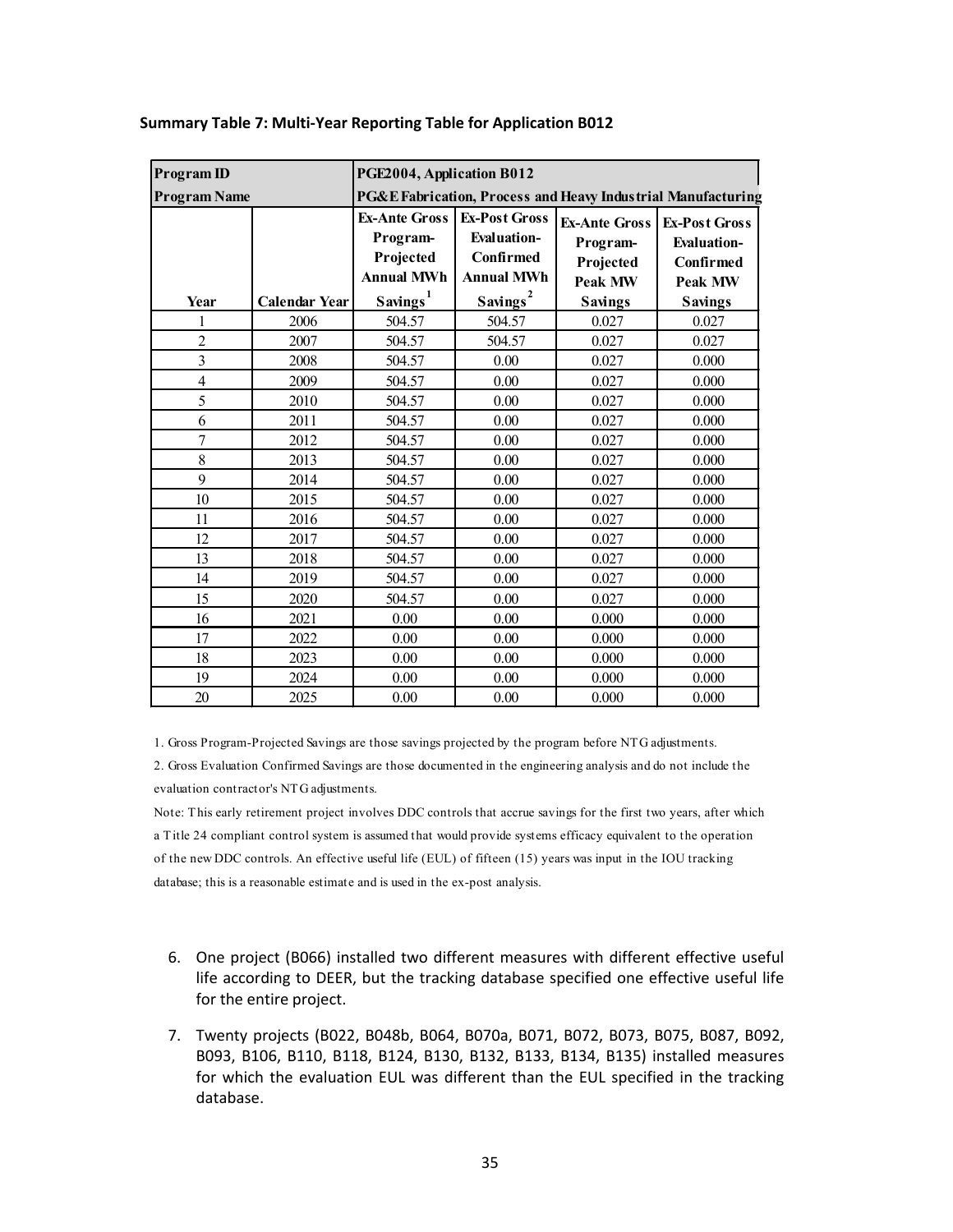|              |                |         | First-Year RR |        | Multi-Year RR |           |        |                                                  |
|--------------|----------------|---------|---------------|--------|---------------|-----------|--------|--------------------------------------------------|
| Sample ID    | Stratum        | kW      | kWh           | Therms | kW            | kWh       | Therms | Dual Baseline Issue                              |
| <b>B006</b>  | $\overline{2}$ | 0.77    | 0.64          |        | 0.10          | 0.09      |        | Facility closure in 2008                         |
| B012         | 3              | 1.00    | 1.00          |        | 0.13          | 0.13      |        | Early retirement                                 |
| B013         | 3              |         | 1.44          |        |               | 0.29      |        | Production line closed in 2008                   |
| B014         | 3              | 0.66    | 0.79          |        | 0.13          | 0.16      |        | Facility closure in 2008                         |
| B015         | 3              | 1.02    | 1.06          |        | 0.32          | 0.32      |        | Early retirement                                 |
| B022         | 4              | 0.45    | 0.47          |        | 0.34          | 0.35      |        | Evaluation EUL < tracking EUL                    |
| B033         | 3              |         |               | 0.78   |               |           | 0.12   | Facility closure in 2008                         |
| <b>B036a</b> | $\mathbf{1}$   | 1.01    | 0.94          |        | 0.69          | 0.63      |        | Early retirement                                 |
| B039         | 5              |         |               | 1.04   |               |           | 0.16   | Facility closure in 2008                         |
| B042         | 5              |         |               | 1.00   |               |           | 0.10   | Early retirement                                 |
| B042a        | 5              |         |               | 0.72   |               |           | 0.11   | Production line closed in 2008                   |
| <b>B048a</b> | 3              | 0.93    | 0.95          |        | 0.20          | 0.20      |        | Early retirement                                 |
| <b>B048b</b> | 5              |         | 1.19          |        |               | 0.59      |        | Evaluation EUL < tracking EUL                    |
| <b>B048c</b> | $\mathbf 1$    | 0.98    | 0.96          |        | 0.18          | 0.18      |        | Early retirement                                 |
| <b>B053</b>  | 3              | 1.10    | 0.84          |        | 0.59          | 0.45      |        | Early retirement                                 |
| B061         | 5              |         |               | 1.11   |               |           | 0.37   | Early retirement                                 |
| B064         | $\mathbf{1}$   | 1.00    | 1.00          |        | 0.75          | 0.75      |        | Evaluation EUL < tracking EUL                    |
| <b>B066</b>  | 2              | 0.66    | 0.58          |        | 0.40          | 0.34      |        | Two installed measures with different EULs       |
| B067         | 2              | 0.81    | 0.78          |        | 0.29          | 0.31      |        | Partial measure removal after 2009               |
| <b>B070a</b> | 3              | 0.97    | 0.96          |        | 0.55          | 0.54      |        | Evaluation EUL < tracking EUL                    |
| B071         | 3              | 0.88    | 0.88          |        | 0.66          | 0.66      |        | Evaluation EUL < tracking EUL                    |
| B072         | 3              | 0.02    | 0.04          |        | 0.02          | 0.04      |        | <b>Evaluation EUL &lt; tracking EUL</b>          |
| B073         | 3              | 0.09    | 0.09          |        | 0.06          | 0.07      |        | Evaluation EUL < tracking EUL                    |
| B075         | 3              | 0.76    | 0.76          |        | 0.57          | 0.57      |        | Evaluation EUL < tracking EUL                    |
| <b>B077</b>  | 4              | 0.05    | 0.04          |        | 0.05          | 0.03      |        | Early retirement                                 |
| <b>B080</b>  | 4              | $-0.04$ | $-0.02$       |        | $-0.16$       | $-0.01$   |        | Varying operating schedules in the first 3 years |
| <b>B087</b>  | 5              | 0.00    | 0.17          |        | 0.00          | 0.13      |        | <b>Evaluation EUL &lt; tracking EUL</b>          |
| B092         | 3              | 0.33    | 0.21          |        | 0.25          | 0.15      |        | <b>Evaluation EUL &lt; tracking EUL</b>          |
| B093         | $\mathbf 1$    |         |               | 0.41   |               |           | 0.31   | Evaluation EUL < tracking EUL                    |
| B095         | $\mathbf{1}$   | 0.00    | $-0.002$      |        | 0.00          | $-0.0001$ |        | Production line re-tooled in 2008                |
| <b>B100</b>  | 1              | 0.33    | 0.27          |        | 0.30          | 0.25      |        | Partial measure removal after 2006               |
| B101         | $\mathbf{1}$   |         | 0.032         |        |               | 0.026     |        | Early retirement                                 |
| <b>B105</b>  | $\mathbf 1$    | 0.00    | 1.00          |        | 0.00          | 0.10      |        | Facility closure in 2009                         |
| <b>B106</b>  | 1              | 1.03    | 0.30          |        | 0.21          | 0.06      |        | Evaluation EUL < tracking EUL                    |
| <b>B108</b>  | 3              | 0.33    | 0.27          |        | 0.30          | 0.25      |        | Partial measure removal after 2008               |
| <b>B110</b>  | 3              | 1.24    | 1.53          |        | 0.78          | 0.93      |        | <b>Evaluation EUL &lt; tracking EUL</b>          |
| B112         | 3              | 0.33    | 0.27          |        | 0.29          | 0.25      |        | Partial measure removal after 2008               |
| <b>B115</b>  | 3              | 0.32    | 0.27          |        | 0.29          | 0.25      |        | Partial measure removal after 2008               |
| <b>B117</b>  | 3              | 0.32    | 0.27          |        | 0.30          | 0.25      |        | Partial measure removal after 2008               |
| <b>B118</b>  | 3              | 0.64    | 0.38          |        | 0.95          | 0.57      |        | Evaluation EUL > tracking EUL                    |
| B124         | 1              |         |               | 0.84   |               |           | 0.63   | Evaluation EUL < tracking EUL                    |
| <b>B125</b>  | 3              |         |               | 1.00   |               |           | 0.10   | Facility closure in 2009                         |
| <b>B130</b>  | 3              |         |               | 0.34   |               |           | 0.17   | <b>Evaluation EUL &lt; tracking EUL</b>          |
| <b>B132</b>  | 5              |         |               | 1.44   |               |           | 1.08   | Evaluation EUL < tracking EUL                    |
| <b>B133</b>  | 5              |         |               | 1.18   |               |           | 0.88   | Evaluation EUL < tracking EUL                    |
| B134         | 5              |         |               | 1.16   |               |           | 0.87   | Evaluation EUL < tracking EUL                    |
| <b>B135</b>  | 5              |         |               | 1.13   |               |           | 0.85   | <b>Evaluation EUL &lt; tracking EUL</b>          |

Please refer to Appendix D of the "2006-2008 Evaluation Report for the PG&E Fabrication, Process and Manufacturing Group" for more detail concerning any of these projects. A comprehensive list is provided below.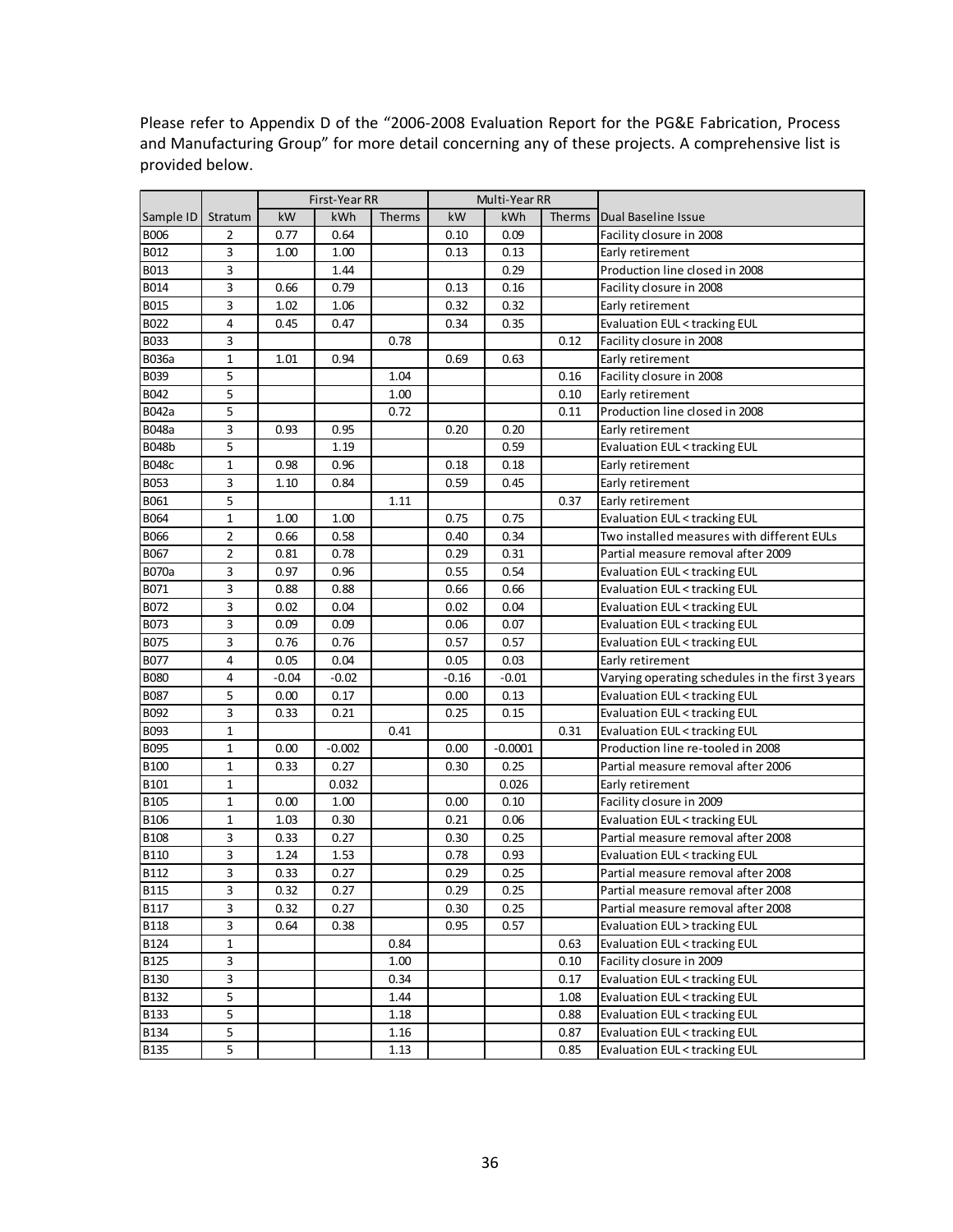#### **ERT Update**

All of the dual baseline issues found in the impact sample, including EUL corrections, are captured in a multi-year realization rate as specified below. EUL corrections would ideally be incorporated into EUL corrections at the population level. However, evaluation EULs could be specified only for the impact sample, and only after the application paperwork was reviewed and the nature of each installed measure was ascertained. A similar effort cannot be implemented at the population level, because the PG&E tracking database contains measure descriptions that are very generic ("Process Other", "Process – Custom", "Lighting - Other", "Non-Process Boiler – Other" etc.)

The ERT Update procedure for the dual baseline scenario substitutes a multi-year realization rate for the first-year realization rate as follows:

- For each site included in the impact sample, a multi-year realization rate is calculated as the sum of gross engineering ex-post savings over the lifetime of the measure divided by the sum of gross ex-ante savings from the tracking database:

RR multiyear = S ex post savings over measure life / S tracking ex ante savings over measure life

- Multi-year realization rates are then calculated for each stratum as the weighted average of the individual multi-year realization rates in each stratum.
- The multi-year realization rates are applied by strata as multipliers to the EDFilledUES fields in the tracking database, yielding multi-year EDUES values for the dual baseline ERT scenario.
- The remaining parameters (NTG, EUL, Installation rates, update types, etc.) are applied to the tracking database using the same values and settings as for the firstyear ERT scenario.
- Note that multi-year realization rates were derived by category (POC, electric non-POC and gas) and are only applied to the records included in the PGE Industrial evaluation. The 58 new construction records analyzed as part of the New Construction and Codes and Standards evaluation are not affected.

#### **Multi-year Realization Rates vs. First-year Realization Rates**

The first-year realization rates from the evaluation were reported in the final "2006-2008 Evaluation Report for the PG&E Industrial Contract Group" in Tables 4-7 through 4-9. For comparison, the multi-year realization rates are shown side-by-side in the following tables.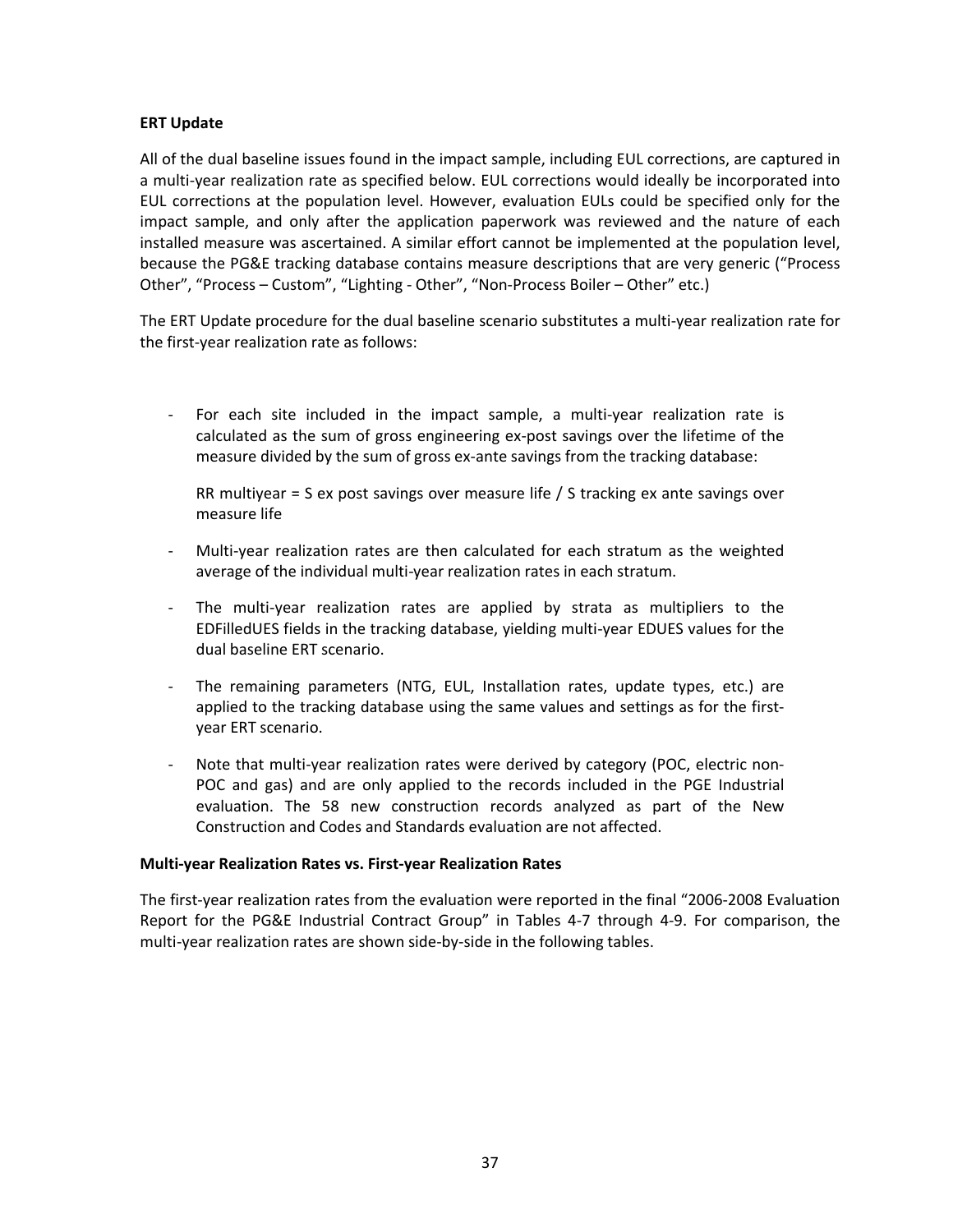#### **PY2006-2008 First-Year and Multi-Year Gross Impact Realization Rates for Pump-Off Controller Projects**

|                           |                | First-Year RR  |              | Multi-Year RR |  |
|---------------------------|----------------|----------------|--------------|---------------|--|
| <b>Sampling Strata</b>    | kWh            | kW             | kWh          | kW            |  |
|                           | 0.50           | 0.50           | 0.50         | 0.49          |  |
| $\overline{2}$            | 0.53           | 0.53           | 0.53         | 0.53          |  |
|                           | 0.39           | 0.41           | 0.38         | 0.40          |  |
| $\overline{4}$            | 0.48           | 0.49           | 0.48         | 0.49          |  |
| 5                         |                |                |              |               |  |
|                           |                |                |              |               |  |
| <b>Weighted RR</b>        | 0.46           | 0.47           | 0.46         | 0.47          |  |
| 90 Percent CI             | 0.418 to 0.502 | 0.428 to 0.514 | 0.415 to 0.5 | 0.423 to 0.51 |  |
| <b>Relative Precision</b> | 0.091          | 0.092          | 0.093        | 0.094         |  |
| N measures in sample      | 41             | 41             | 41           | 41            |  |
| N measures in population  | 656            | 655            | 656          | 655           |  |
| ER                        | 0.37           | 0.37           | 0.37         | 0.38          |  |

## **PY2006-2008 First-Year and Multi-Year Gross Impact Realization Rates for Electric Non-POC Projects**

|                           |                | First-Year RR  |               | Multi-Year RR  |
|---------------------------|----------------|----------------|---------------|----------------|
| <b>Sampling Strata</b>    | kWh            | kW             | kWh           | kW             |
|                           | 0.33           | 0.25           | 0.22          | 0.15           |
|                           | 0.66           | 0.71           | 0.39          | 0.42           |
|                           | 0.66           | 0.60           | 0.47          | 0.45           |
|                           | 0.33           | 0.29           | 0.32          | 0.28           |
|                           | 1.08           | 1.26           | 0.88          | 1.26           |
|                           |                |                |               |                |
| Weighted RR               | 0.53           | 0.51           | 0.38          | 0.40           |
| 90 Percent CI             | 0.437 to 0.615 | 0.375 to 0.637 | 0.298 to 0.47 | 0.281 to 0.528 |
| <b>Relative Precision</b> | 0.170          | 0.258          | 0.223         | 0.306          |
| N measures in sample      | 63             | 58             | 63            | 58             |
| N measures in population  | 756            | 670            | 756           | 670            |
| ER                        | 0.85           | 1.25           | 1.13          | 1.48           |

#### **PY2006-2008 First-Year and Multi-Year Gross Impact Realization Rates for Gas Projects**

|                          | First-Year RR  | Multi-Year RR |
|--------------------------|----------------|---------------|
| <b>Sampling Strata</b>   | Therms         | Therms        |
|                          | 0.41           | 0.39          |
| $\overline{2}$           | 0.92           | 0.62          |
| $\overline{3}$           |                |               |
| $\overline{4}$           | 1.76           | 1.76          |
| 5                        | 0.93           | 0.62          |
|                          |                |               |
| Weighted RR              | 0.68           | 0.56          |
| 90 Percent CI            | 0.621 to 0.733 | 0.51 to 0.611 |
| Relative Precision       | 0.083          | 0.090         |
| N measures in sample     | 29             | 29            |
| N measures in population | 152            | 152           |
| ER                       | 0.30           | 0.33          |

As these tables show, in the 2006-2008 program cycle, dual baseline issues affected electric non-POC measures the most.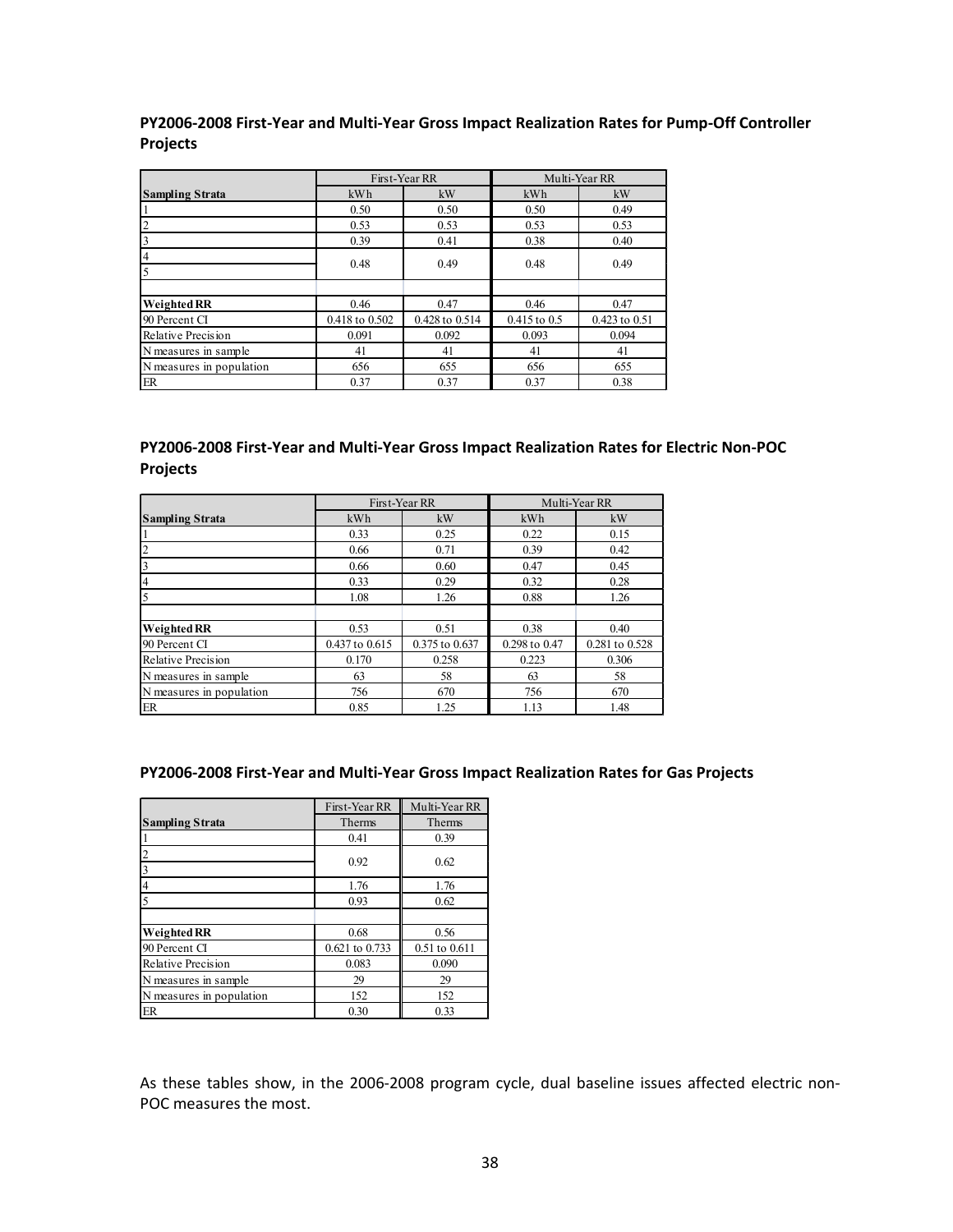#### **Results**

|                    |        | "All" Scenario, Multi-Year RRs |                                                                                                                                              |        | "All" Scenario. First Year RRs |            | Percent Difference |          |       |  |
|--------------------|--------|--------------------------------|----------------------------------------------------------------------------------------------------------------------------------------------|--------|--------------------------------|------------|--------------------|----------|-------|--|
| Program ID         |        |                                | Net Ex-post kW Net Ex-post kWh Net Ex-post Thm Net Ex-post kW Net Ex-post kWh Net Ex-post Thm Net Ex-post kW Net Ex-post kWh Net Ex-post Thm |        |                                |            |                    |          |       |  |
| PGE2004 in PGE Ind | 7.115  | 52,410,892                     | 5.062.909                                                                                                                                    | 8.286  | 64.689.936                     | 6,135,894  | $-14$              | $-19$    | $-17$ |  |
| PGE2004 in NCCS    | 688    | 5.991,658                      | 95,652                                                                                                                                       | 688    | 5,991,658                      | 95,652     |                    | $\Omega$ |       |  |
| PGE2042            | .893   | 14,378,271                     | 1,006,215                                                                                                                                    | 2,462  | 19,718,894                     | 1,109,791  | $-23$              | $-27$    | -9    |  |
| PGE2046            | 277    | 3.298.132                      | 311.868                                                                                                                                      | 394    | 4.871.471                      | 311.868    | $-30$              | $-32$    |       |  |
| PGE2058            | 2,781  | 26,352,203                     |                                                                                                                                              | 3,111  | 30,494,472                     |            | $-11$              | $-14$    |       |  |
| PGE2062            | 67     | 599.915                        |                                                                                                                                              | 88     | 843.036                        |            | $-24$              | $-29$    |       |  |
| PGE2064            | 188    | .974.017                       |                                                                                                                                              | 269    | 2,894,778                      |            | $-30$              | $-32$    |       |  |
| PGE2081            | 323    | 2.824.855                      |                                                                                                                                              | 443    | 4,055,688                      | $^{\circ}$ | $-27$              | $-30$    |       |  |
| PGE2084            | 787    | 4.426.497                      |                                                                                                                                              | 932    | 5.966.890                      | $^{\circ}$ | $-15$              | $-26$    |       |  |
| PGE2087            | 157    | 559,570                        | 498.227                                                                                                                                      | 177    | 688.247                        | 744.929    | $-11$              | $-19$    | $-33$ |  |
| All PGE Industrial | 14,276 | 112,816,011                    | 6,974,872                                                                                                                                    | 16,849 | 140.215.070                    | 8,398,135  | $-15$              | $-20$    | $-17$ |  |

ERT runs conducted for the "All" Scenario produced the following results:

If multi-year realization rates are used instead of the first-year realization rates for the ERT Update, overall net ex-post kWh program savings decrease by 20 percent, and net ex-post kW savings decrease by 15 percent, and Therm program savings decrease by 17 percent. The percentage savings decrease varies by program and is influenced by the distribution of individual projects by category and strata, since the difference between multi-year realization rates and first-year realization rates varies by category – POC, non-POC and gas – and by strata.

Note that the 58 PGE2004 records that were included in the New Construction and Codes and Standards evaluation are not affected by the dual baseline issue.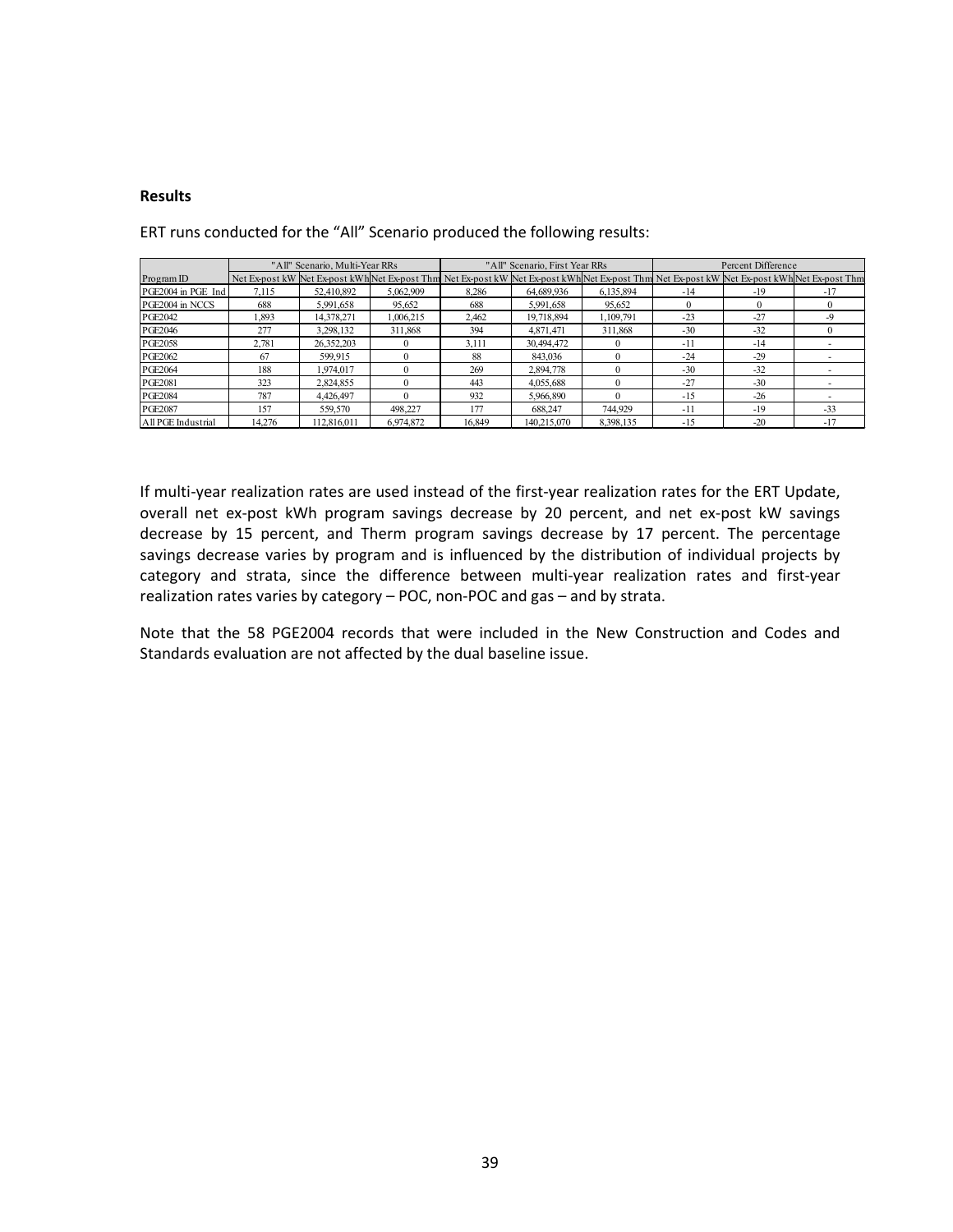#### **Contract Group: Southern California Industrial and Agricultural**

**Analyst Submitting ERT Input File: Corina Jump**

**ERT Input File Name: ERTInput\_SCEIndAg\_SCE2509\_02\_23\_10\_dualbase.txt**

**Program Included in Input File: SCE2509**

#### **Procedures for ERT Update for the SCE Industrial Energy Efficiency (SCE2509) Program, Dual Baseline Scenario**

The Dual Baseline Scenario is designed to quantify ex-post savings over the lifetime of the measure, rather than first-year ex-post savings only. This approach affects measures with dual baselines, i.e. measures for which the annual ex-post savings over the lifetime of the measure are not equal to the first-year ex-post savings (for example: early retirement measures, measures that were installed and then decommissioned after a small number of years, measures switched off due to facility closure, measures for which the measure life was under- or over-estimated, etc.)

#### **Dual Baseline Issues**

The impact sample for program SCE2509 consisted of 31 projects. Of these, 9 projects, or 29% of the sample, had dual baseline issues as follows:

|                   |         |           | First-Year RR |      | Multi-Year RR |                               |
|-------------------|---------|-----------|---------------|------|---------------|-------------------------------|
| Sample ID         | Stratum | <b>kW</b> | kWh           | kW   | <b>kWh</b>    | Dual Baseline Issue           |
| C <sub>0</sub> 07 | 2       | 1.08      | 1.08          | 1.08 | 1.06          | Scheduled maintenance         |
| CO10              | 3       | 0.89      | 0.89          | 1.15 | 1.22          | Evaluation EUL > tracking EUL |
| CO15              | 3       | 0.61      | 0.87          | 0.23 | 0.34          | <b>Early Retirement</b>       |
| C <sub>019</sub>  | 4       | 0.88      | 0.89          | 0.88 | 0.87          | Scheduled maintenance         |
| CO <sub>20</sub>  | 4       | 3.33      | 3.37          | 3.33 | 3.32          | Scheduled maintenance         |
| C <sub>024</sub>  | 4       | 0.34      | 0.74          | 0.33 | 0.45          | <b>Early Retirement</b>       |
| C <sub>026</sub>  | 5       | 1.12      | 1.16          | 0.30 | 0.31          | <b>Early Retirement</b>       |
| C <sub>028</sub>  | 5       | 1.00      | 1.00          | 0.07 | 0.07          | Measure removed after 1 year  |
| C <sub>0</sub> 30 | 5       | 1.53      | 1.48          | 2.30 | 2.23          | Evaluation EUL > tracking EUL |

- 8. Three projects (C007, C019 and C020) had scheduled maintenance every 4 years, resulting in a one-month closure every  $4<sup>th</sup>$  year. The evaluated ex post kWh savings in the maintenance year were lower by 1/12 as compared to the evaluated ex post values in the years with no maintenance. The multi-year reporting table for site C007 is shown below for illustration.
- 9. Two projects (C010 and C030) installed measures for which the evaluation EUL is estimated to be 15 years, but the tracking system specifies 10 years. This causes the multi-year ex post savings to be higher than the multi-year tracking ex ante savings.
- 10. Three projects (C015, C024, and C026) were early retirement projects. The ex post savings used the efficiency of the measure removed as baseline for a number of years of estimated remaining life (specified by the customer in the in-depth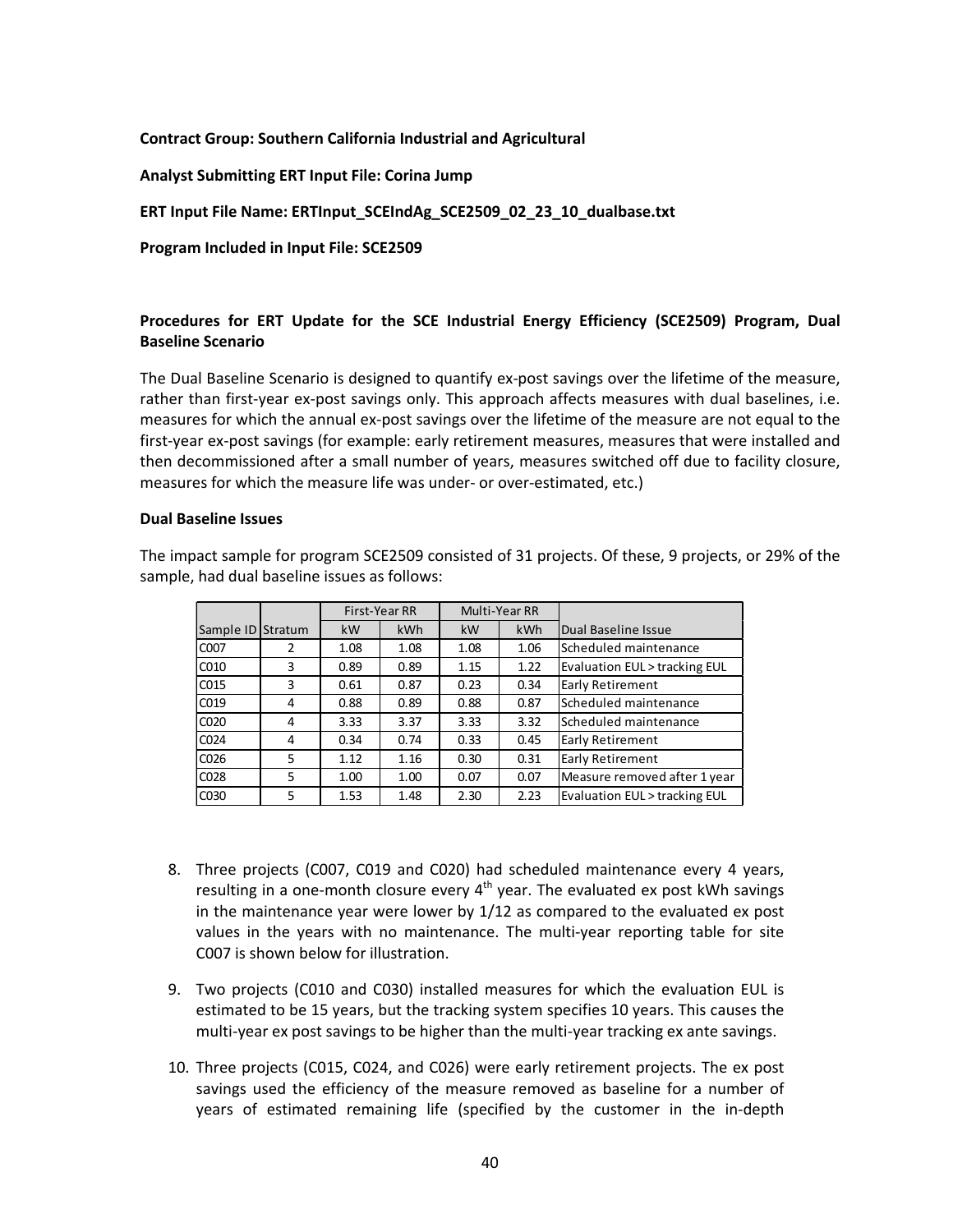interview.) After the years of measure remaining life, the ex post savings used an appropriate market baseline for the measure installed.

11. One project (C028) installed a measure that was removed after one year of operation. The ex post savings are non-zero for the first year, then zero for the remaining life of the measure.

Please refer to Appendix D-5 of the "2006-2008 Evaluation Report for the Southern California Industrial and Agricultural Group" for more detail concerning any of these projects.

| <b>Program ID</b>   |                      | SCE2509, Application C007 |                                                                              |                                                          |                                                                    |  |  |  |  |
|---------------------|----------------------|---------------------------|------------------------------------------------------------------------------|----------------------------------------------------------|--------------------------------------------------------------------|--|--|--|--|
| <b>Program Name</b> |                      |                           | <b>Integrated Industrial Process Program</b>                                 |                                                          |                                                                    |  |  |  |  |
|                     |                      |                           | <b>Ex-Post Gross</b><br><b>Evaluation-</b><br>Confirmed<br><b>Annual MWh</b> | <b>Ex-Ante Gross</b><br>Program-<br>Projected<br>Peak MW | <b>Ex-Post Gross</b><br><b>Evaluation-</b><br>Confirmed<br>Peak MW |  |  |  |  |
| Year                | <b>Calendar Year</b> | Savings <sup>1</sup>      | Savings <sup>2</sup>                                                         | <b>Savings</b>                                           | <b>Savings</b>                                                     |  |  |  |  |
| 1                   | 2006                 | 0.00                      | 0.00                                                                         | 0.000                                                    | 0.000                                                              |  |  |  |  |
| $\overline{c}$      | 2007                 | 2,066.08                  | 2,229.51                                                                     | 0.239                                                    | 0.258                                                              |  |  |  |  |
| $\overline{3}$      | 2008                 | 2,066.08                  | 2,229.51                                                                     | 0.239                                                    | 0.258                                                              |  |  |  |  |
| $\overline{4}$      | 2009                 | 2,066.08                  | 2,229.51                                                                     | 0.239                                                    | 0.258                                                              |  |  |  |  |
| 5                   | 2010                 | 2,066.08                  | 2,043.00                                                                     | 0.239                                                    | 0.258                                                              |  |  |  |  |
| 6                   | 2011                 | 2,066.08                  | 2,229.51                                                                     | 0.239                                                    | 0.258                                                              |  |  |  |  |
| $\overline{7}$      | 2012                 | 2,066.08                  | 2,229.51                                                                     | 0.239                                                    | 0.258                                                              |  |  |  |  |
| 8                   | 2013                 | 2,066.08                  | 2,229.51                                                                     | 0.239                                                    | 0.258                                                              |  |  |  |  |
| 9                   | 2014                 | 2,066.08                  | 2,043.00                                                                     | 0.239                                                    | 0.258                                                              |  |  |  |  |
| 10                  | 2015                 | 2,066.08                  | 2,229.51                                                                     | 0.239                                                    | 0.258                                                              |  |  |  |  |
| 11                  | 2016                 | 2,066.08                  | 2,229.51                                                                     | 0.239                                                    | 0.258                                                              |  |  |  |  |
| 12                  | 2017                 | 2,066.08                  | 2,229.51                                                                     | 0.239                                                    | 0.258                                                              |  |  |  |  |
| 13                  | 2018                 | 2,066.08                  | 2,043.00                                                                     | 0.239                                                    | 0.258                                                              |  |  |  |  |
| 14                  | 2019                 | 2,066.08                  | 2,229.51                                                                     | 0.239                                                    | 0.258                                                              |  |  |  |  |
| 15                  | 2020                 | 2,066.08                  | 2,229.51                                                                     | 0.239                                                    | 0.258                                                              |  |  |  |  |
| 16                  | 2021                 | 2,066.08                  | 2,229.51                                                                     | 0.239                                                    | 0.258                                                              |  |  |  |  |
| 17                  | 2022                 | 0.00                      | 0.00                                                                         | 0.000                                                    | 0.000                                                              |  |  |  |  |
| 18                  | 2023                 | 0.00                      | 0.00                                                                         | 0.000                                                    | 0.000                                                              |  |  |  |  |
| 19                  | 2024                 | 0.00                      | 0.00                                                                         | 0.000                                                    | 0.000                                                              |  |  |  |  |
| 20                  | 2025                 | 0.00                      | 0.00                                                                         | 0.000                                                    | 0.000                                                              |  |  |  |  |

#### **Summary Table 7: Multi-Year Reporting Table for Application C007**

1. Gross Program-Projected Savings are those savings projected by the program before NTG adjustments.

2. Gross Evaluation Confirmed Savings are those documented in the engineering analysis and do not include the evaluation contractor's NTG adjustments.

3. Per field operator, the well will be taken out of service for maintenance one month every four years. Thus in those years an estimated decrease in savings is projected.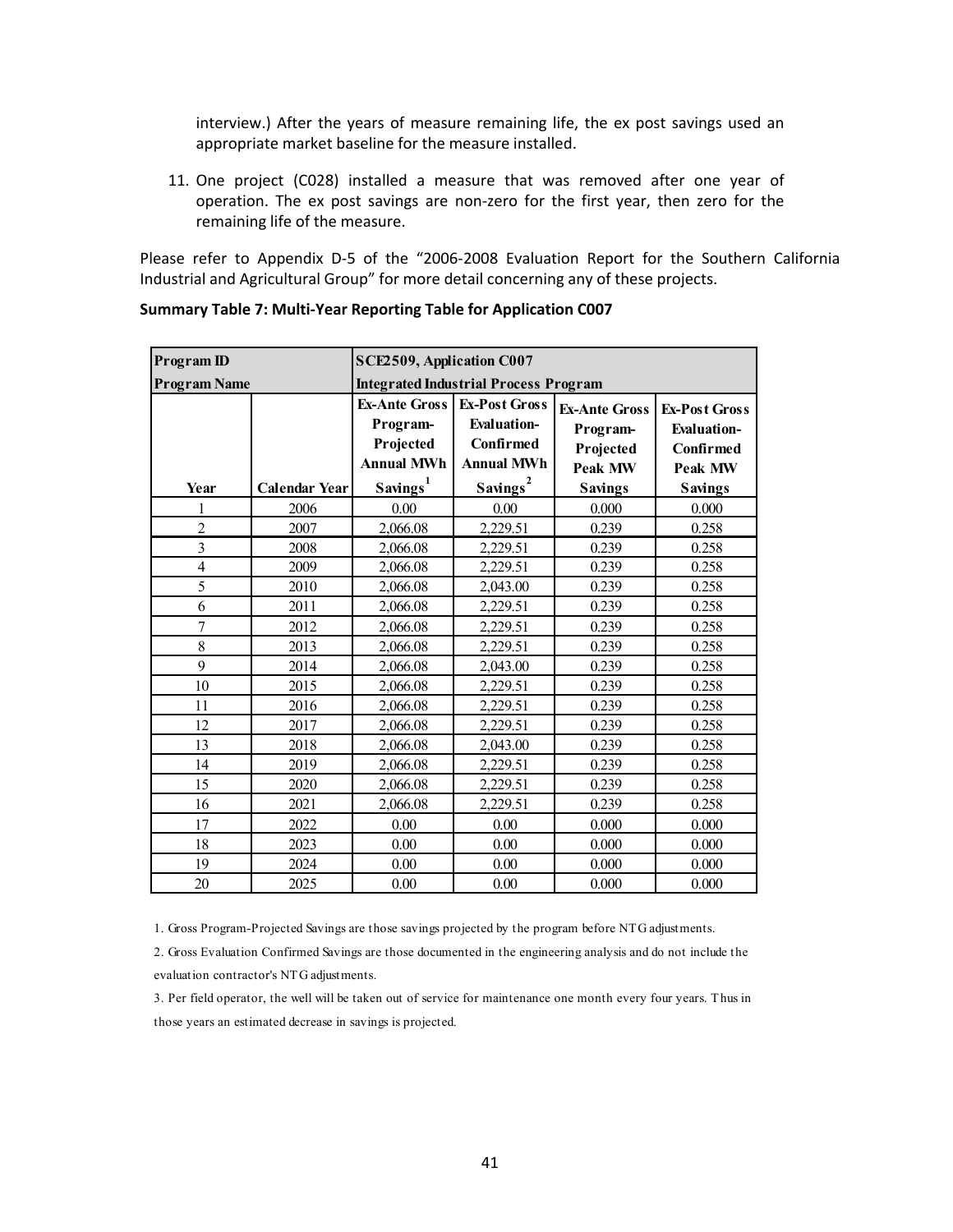| <b>Program ID</b>       |                      | SCE2509, Application C024                                          |                                                                              |                                                                 |                                                                                  |  |  |  |
|-------------------------|----------------------|--------------------------------------------------------------------|------------------------------------------------------------------------------|-----------------------------------------------------------------|----------------------------------------------------------------------------------|--|--|--|
| <b>Program Name</b>     |                      |                                                                    | <b>Integrated Industrial Process Program</b>                                 |                                                                 |                                                                                  |  |  |  |
|                         |                      | <b>Ex-Ante Gross</b><br>Program-<br>Projected<br><b>Annual MWh</b> | <b>Ex-Post Gross</b><br><b>Evaluation-</b><br>Confirmed<br><b>Annual MWh</b> | <b>Ex-Ante Gross</b><br>Program-<br>Projected<br><b>Peak MW</b> | <b>Ex-Post Gross</b><br><b>Evaluation-</b><br><b>Confirmed</b><br><b>Peak MW</b> |  |  |  |
| Year                    | <b>Calendar Year</b> | Savings <sup>1</sup>                                               | Savings <sup>2</sup>                                                         | <b>Savings</b>                                                  | <b>Savings</b>                                                                   |  |  |  |
| 1                       | 2006                 | 0.00                                                               | 0.00                                                                         | 0.000                                                           | 0.000                                                                            |  |  |  |
| $\overline{2}$          | 2007                 | 548.40                                                             | 406.84                                                                       | 0.068                                                           | 0.023                                                                            |  |  |  |
| $\overline{\mathbf{3}}$ | 2008                 | 548.40                                                             | 406.84                                                                       | 0.068                                                           | 0.023                                                                            |  |  |  |
| 4                       | 2009                 | 548.40                                                             | 406.84                                                                       | 0.068                                                           | 0.023                                                                            |  |  |  |
| 5                       | 2010                 | 548.40                                                             | 406.84                                                                       | 0.068                                                           | 0.023                                                                            |  |  |  |
| 6                       | 2011                 | 548.40                                                             | 406.84                                                                       | 0.068                                                           | 0.023                                                                            |  |  |  |
| 7                       | 2012                 | 548.40                                                             | 169.00                                                                       | 0.068                                                           | 0.023                                                                            |  |  |  |
| 8                       | 2013                 | 548.40                                                             | 169.00                                                                       | 0.068                                                           | 0.023                                                                            |  |  |  |
| 9                       | 2014                 | 548.40                                                             | 169.00                                                                       | 0.068                                                           | 0.023                                                                            |  |  |  |
| 10                      | 2015                 | 548.40                                                             | 169.00                                                                       | 0.068                                                           | 0.023                                                                            |  |  |  |
| 11                      | 2016                 | 548.40                                                             | 169.00                                                                       | 0.068                                                           | 0.023                                                                            |  |  |  |
| 12                      | 2017                 | 548.40                                                             | 169.00                                                                       | 0.068                                                           | 0.023                                                                            |  |  |  |
| 13                      | 2018                 | 548.40                                                             | 169.00                                                                       | 0.068                                                           | 0.023                                                                            |  |  |  |
| 14                      | 2019                 | 548.40                                                             | 169.00                                                                       | 0.068                                                           | 0.023                                                                            |  |  |  |
| 15                      | 2020                 | 548.40                                                             | 169.00                                                                       | 0.068                                                           | 0.023                                                                            |  |  |  |
| 16                      | 2021                 | 548.40                                                             | 169.00                                                                       | 0.068                                                           | 0.023                                                                            |  |  |  |
| 17                      | 2022                 | 0.00                                                               | 0.00                                                                         | 0.000                                                           | 0.000                                                                            |  |  |  |
| 18                      | 2023                 | 0.00                                                               | 0.00                                                                         | 0.000                                                           | 0.000                                                                            |  |  |  |
| 19                      | 2024                 | 0.00                                                               | $0.00\,$                                                                     | 0.000                                                           | 0.000                                                                            |  |  |  |
| 20                      | 2025                 | 0.00                                                               | 0.00                                                                         | 0.000                                                           | 0.000                                                                            |  |  |  |

#### **Summary Table 7: Multi-Year Reporting Table for Application C024**

1. Gross Program-Projected Savings are those savings projected by the program before NTG adjustments.

2. Gross Evaluation Confirmed Savings are those documented in the engineering analysis and do not include the evaluation contractor's NTG adjustments.

The Remaining Useful Life (RUL) of the replaced compressors was estimated to be 5 years. After the first 5 years of service, the measure baseline for the balance of the EUL for the new compressors will be equivalent to a new installation. For this project, the new baseline is air compressors with similar capacity with inlet modulation.

#### **ERT Update**

All of the dual baseline issues found in the impact sample, including EUL corrections, are captured in a multi-year realization rate as specified below. EUL corrections would ideally be incorporated into EUL corrections at the population level. However, evaluation EULs could be specified only for the impact sample, and only after the application paperwork was reviewed and the nature of each measure installed was ascertained. A similar effort cannot be implemented at the population level, because the SCE tracking database contains very generic custom measure descriptions (e.g. "Ind Customized Process", "Ind. Refrigeration" etc.)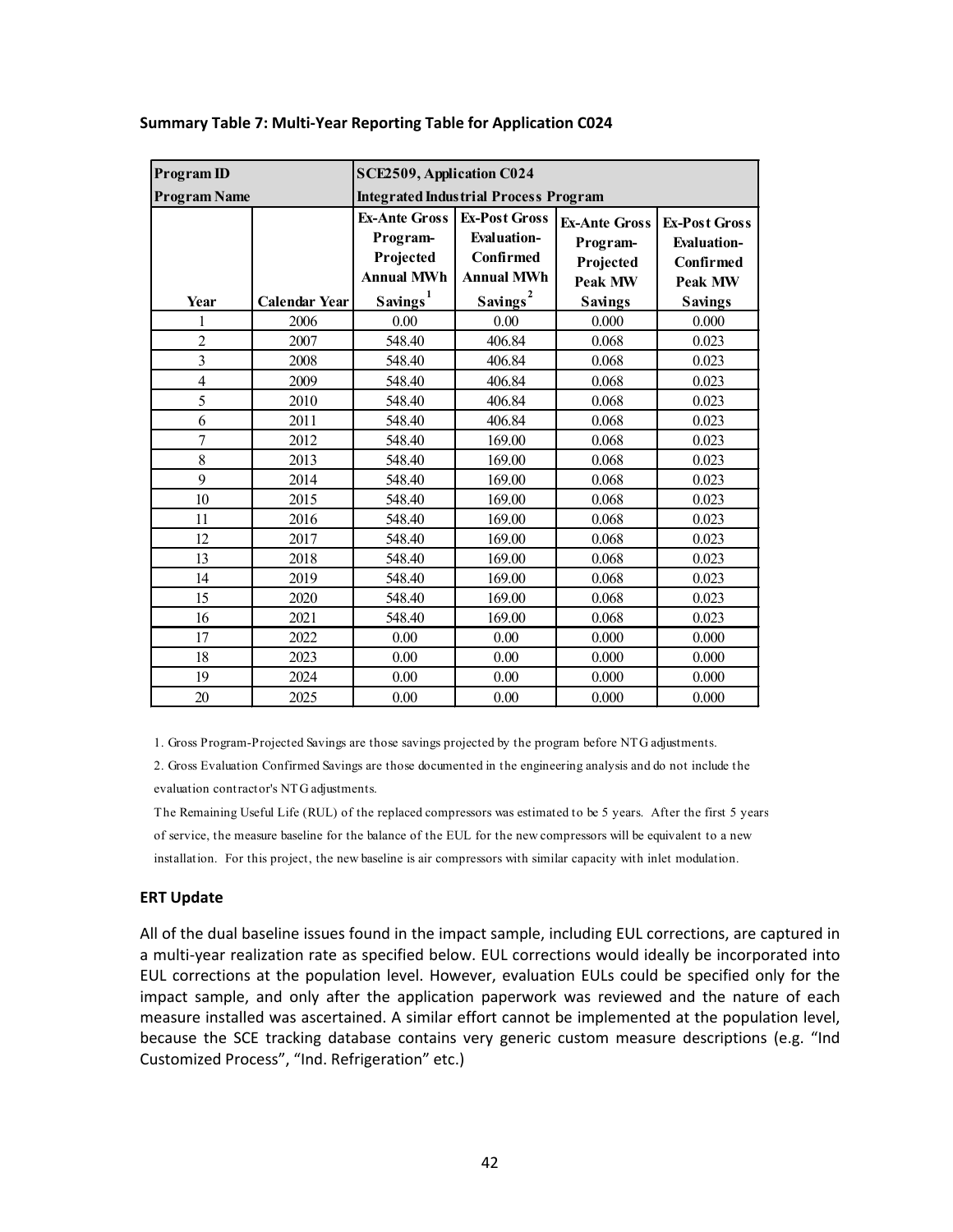The ERT Update procedure for the dual baseline scenario captures all of the dual baseline issues in a multi-year realization rate. This multi-year realization rate is substituted for the first-year realization rate as follows:

- For each site included in the impact sample, a multi-year realization rate is calculated as the sum of gross engineering ex-post savings over the lifetime of the measure divided by the sum of gross ex-ante savings from the tracking database:

RR multiyear = S ex post savings over measure life / S tracking ex ante savings over measure life

- Multi-year realization rates for each stratum are then calculated as the weighted average of the individual multi-year realization rates in each stratum.
- The multi-year realization rates are applied by strata as multipliers to the EDFilledUES fields in the tracking database, yielding multi-year EDUES values for the dual baseline ERT scenario.
- The remaining parameters (NTG, EUL, Installation rates, update types, etc.) are applied to the tracking database using the same values and settings as for the firstyear ERT scenario.

#### **Multi-year Realization Rates vs. First-year Realization Rates**

The first-year realization rates from the evaluation were reported in the final "2006-2008 Evaluation Report for the Southern California Industrial and Agricultural Contract Group" in Table 6-12. For comparison purposes, the multi-year realization rates for program SCE2509 are shown side by side in the table below:

|                          |               | First-Year RR  |                | Multi-Year RR  |  |  |
|--------------------------|---------------|----------------|----------------|----------------|--|--|
| <b>Sampling Strata</b>   | kWh           | kW             | kWh            | kW             |  |  |
|                          | 0.70          | 0.58           | 0.70           | 0.58           |  |  |
|                          | 0.68          | 0.72           | 0.67           | 0.72           |  |  |
|                          | 0.64          | 0.54           | 0.60           | 0.50           |  |  |
| 4                        | 0.81          | 0.73           | 0.73           | 0.69           |  |  |
|                          | 0.73          | 0.66           | 0.46           | 0.43           |  |  |
|                          |               |                |                |                |  |  |
| Weighted RR              | 0.72          | 0.65           | 0.63           | 0.57           |  |  |
| 90 Percent CI            | 0.49 to 0.953 | 0.463 to 0.838 | 0.411 to 0.855 | 0.398 to 0.742 |  |  |
| Relative precision       | 0.321         | 0.288          | 0.35           | 0.30           |  |  |
| N measures in sample     | 31            | 29             | 31             | 29             |  |  |
| N measures in population | 264           | 259            | 264            | 259            |  |  |
| ER                       | 1.16          | 1.00           | 1.26           | 1.05           |  |  |

#### **PY2006-2008 First-Year and Multi-Year Gross Impact Realization Rates for SCE2509 Industrial Sample**

As these tables show, the 9 projects affected by dual baseline issues were classified as strata 2, 3, 4 and 5 projects.

#### **Results**

ERT runs conducted for the "All" Scenario produced the following results: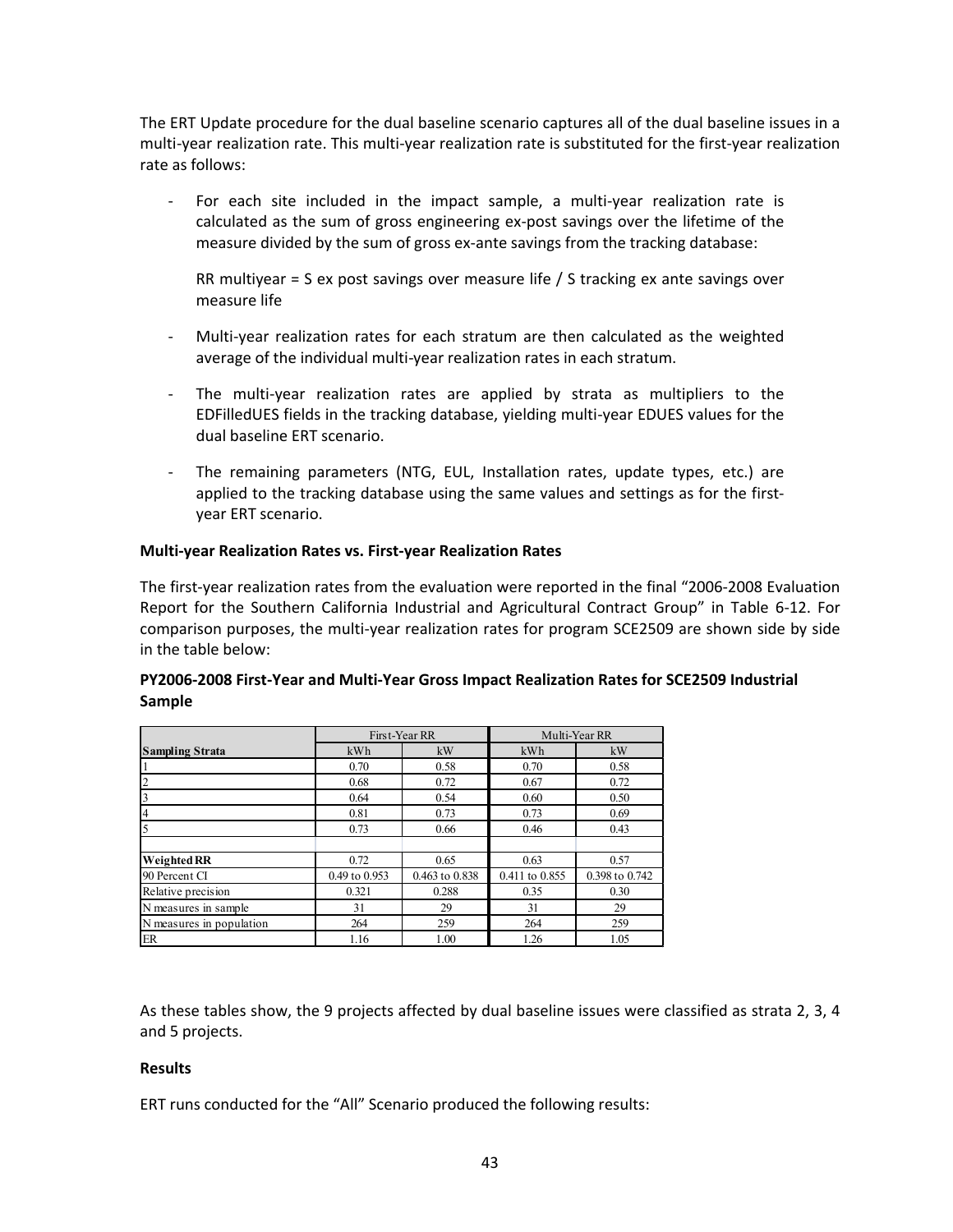|                                 | "All" Scenario |            |                                    |
|---------------------------------|----------------|------------|------------------------------------|
| Program ID                      | Net Ex-post kW |            | Net Ex-post kWh Net Ex-post Therms |
| SCE2509 - Multi-Year RRs        | 5.522          | 51,880,179 |                                    |
| <b>SCE2509 - First Year RRs</b> | 6.299          | 59.149.486 |                                    |
| Percent Difference              | $-12$          | $-12$      | -                                  |

By using multi-year realization rates instead of the first-year realization rates in the ERT calculation, the net ex-post kW and kWh program savings decrease by 12 percent.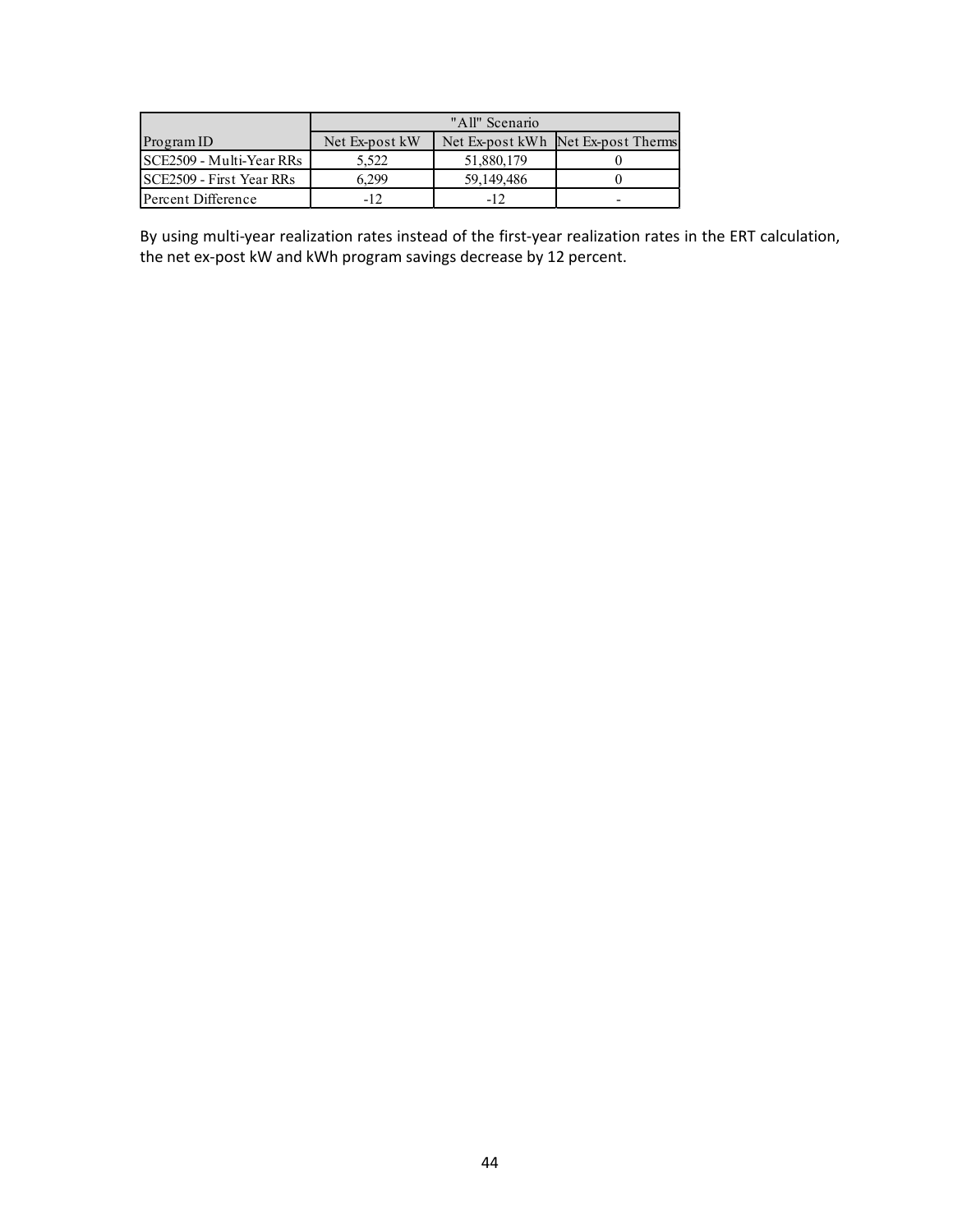# **G. ERT Quality Control Activities**

Several quality control (QC) checks were run and are documented as part of that effort. The QC team, consisting of Energy Division and a sub-group of its consultants, used the full table of ERT Input sheets to perform additional QC checks at multiple levels. The QC team's goal was a 100% match between the final evaluation reports and the numbers used in the ERT, the correct application of DEER EUL values, and the proper application of evaluation results to the UES and net to gross ratios used in the ERT. A description of the specific QC activities undertaken are discussed in this Appendix.

The QC team segregated its tasks into several distinct activities. :

- · *Identifying Gross Errors in ERT Input sheets-* Energy Division required contractors to perform three distinct iterations of ERT application runs. In the first iteration, the QC team identified multiple errors that resulted from mistakes in the input files. These gross errors were fixed by iteration 2.
- · *Comparing quantities reported in Final Evaluation Reports to ERT data-* A primary goal of the ERT process was to assure that the data in the ERT agreed with the results as documented in the Final Evaluation Reports. The QC team created a table of reported results from the Final Evaluations and then ran queries on the entire portfolio, rolled up by program and measure group. These queries comprise the core set of QC activities. The comparison focused primarily on gross realization rates and net to gross ratios for kW, kWh, and therms. These metrics were extracted from the contractor reports and compiled into a table. The results of the queries were used to compute the apparent gross realization rates and net to gross ratios for all records identified as updated through the evaluation studies. Due to differences in measure naming and target populations, these numbers seldom matched exactly. The magnitude of the discrepancy in the realization rates and net to gross ratios was multiplied by the ex-ante claim amount to estimate the potential swing in the reported savings. The QC team addressed all the deviations that represented a potential swing in any of the energy savings metrics of greater than 1% at the IOU level. As time ran out, the team stopped when the largest variation was ~.5%. A list of known deviations are in a spreadsheet filed with Appendix G.
- · *Application of HVAC Interactive Effects-* The query results were used to identify which records had HVAC interactive effects multipliers applied, and the magnitude of the adjustments. Contractors were instructed to apply HVAC interactive effects multipliers to all interior lighting and appliance measures not subject to "whole building" analysis<sup>2</sup>. Although HVAC interactive effects were not applied to all interior lighting and appliance measures, the majority of the applicable measures were addressed. The savings reported with and without interactive effects were compared to estimate the apparent magnitude of the adjustments. The magnitude of the adjustments was compared to the HVAC interactive effects multipliers supplied to the contractors to identify potential misapplication of the HVAC

 $^{2}$  Some lighting and/or appliance measures were analyzed with building energy simulation models, where the HVAC interactive effects are included in the analysis.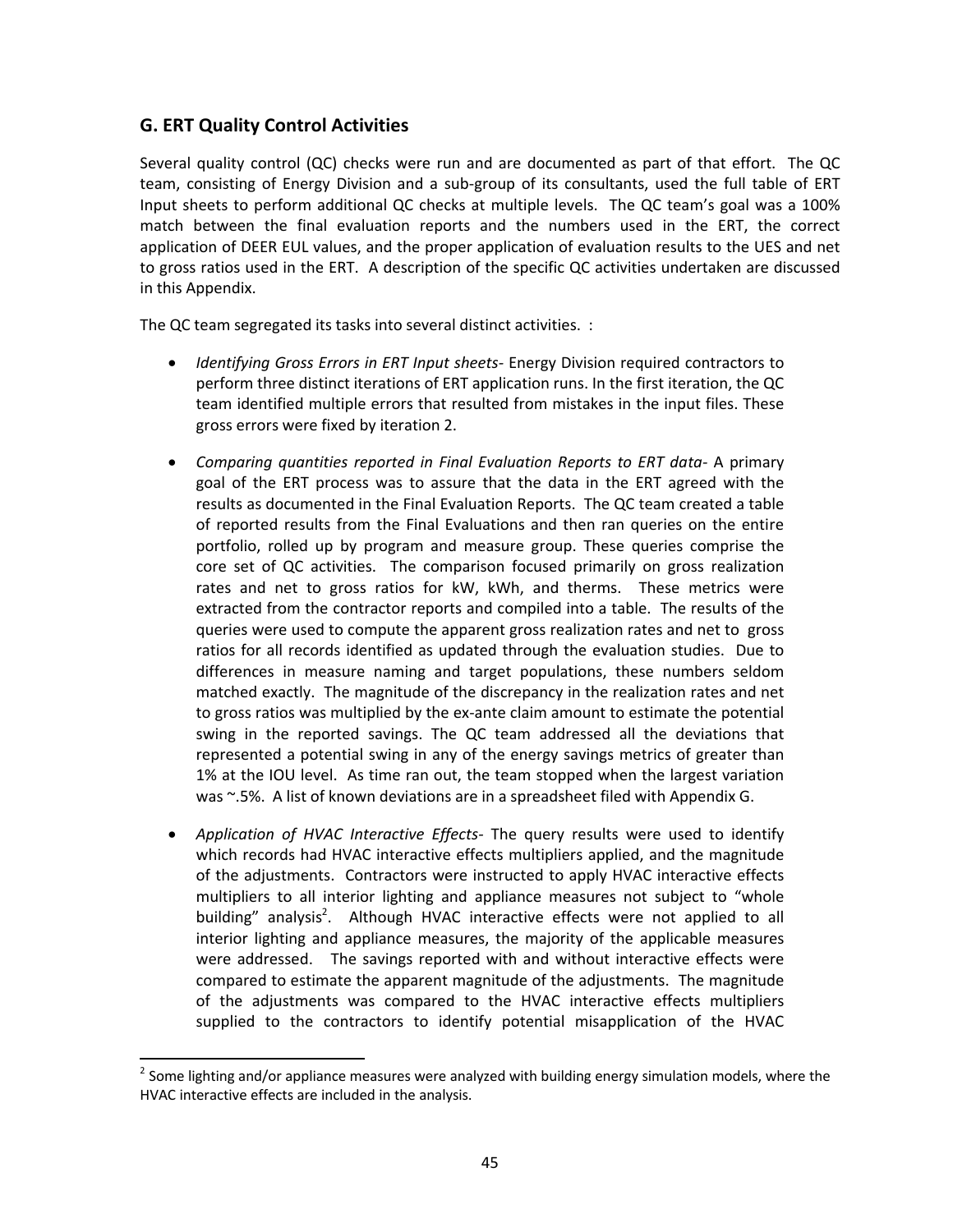interactive effects multipliers. A list of the HVAC interactive effects adjustments is shown in Appendix B.

- · *Comparing Record counts -* ED required evaluation contractors to declare each record on which they performed any evaluation activity. The QC team ran queries on the ERT Input sheets to test the condition where any UES or NTG "TYPE" was marked "EMV", against the table of declared records.
- · *Assuring that Update TYPES agreed with parameter data -* The QC team ran queries that tested the case where the parameter was marked "PassThru" by comparing the EDFilled value to the ED"update" value. Any discrepancies were corrected.
- · *Comparing ERTInput EUL data to DEER EUL data -* Having completed the primary QC tests to assure adequate quality on parameter data relevant to the MPS parameters the QC team moved on to QC tests on the EUL parameters. The QC team loaded a table of DEER EUL quantities, as mapped to 2006-2008 ED Measure Group categories, onto the ERT database. The team then ran a comparison of all ERT EUL values against the appropriate DEER value for that measure group. The team identified several discrepancies but did not have sufficient time to reconcile them all. A list of know discrepancies is filed with Appendix G.

The QC team's goal was a 100% match between the final evaluation reports and the numbers used in the ERT, the correct application of DEER EUL values, and the proper application of evaluation results to the UES and net to gross ratios used in the ERT. Invariably, some discrepancies were identified were irreparable. In all cases these did not exceed 1% and there was no observed directional bias, i.e., discrepancies were both high and low.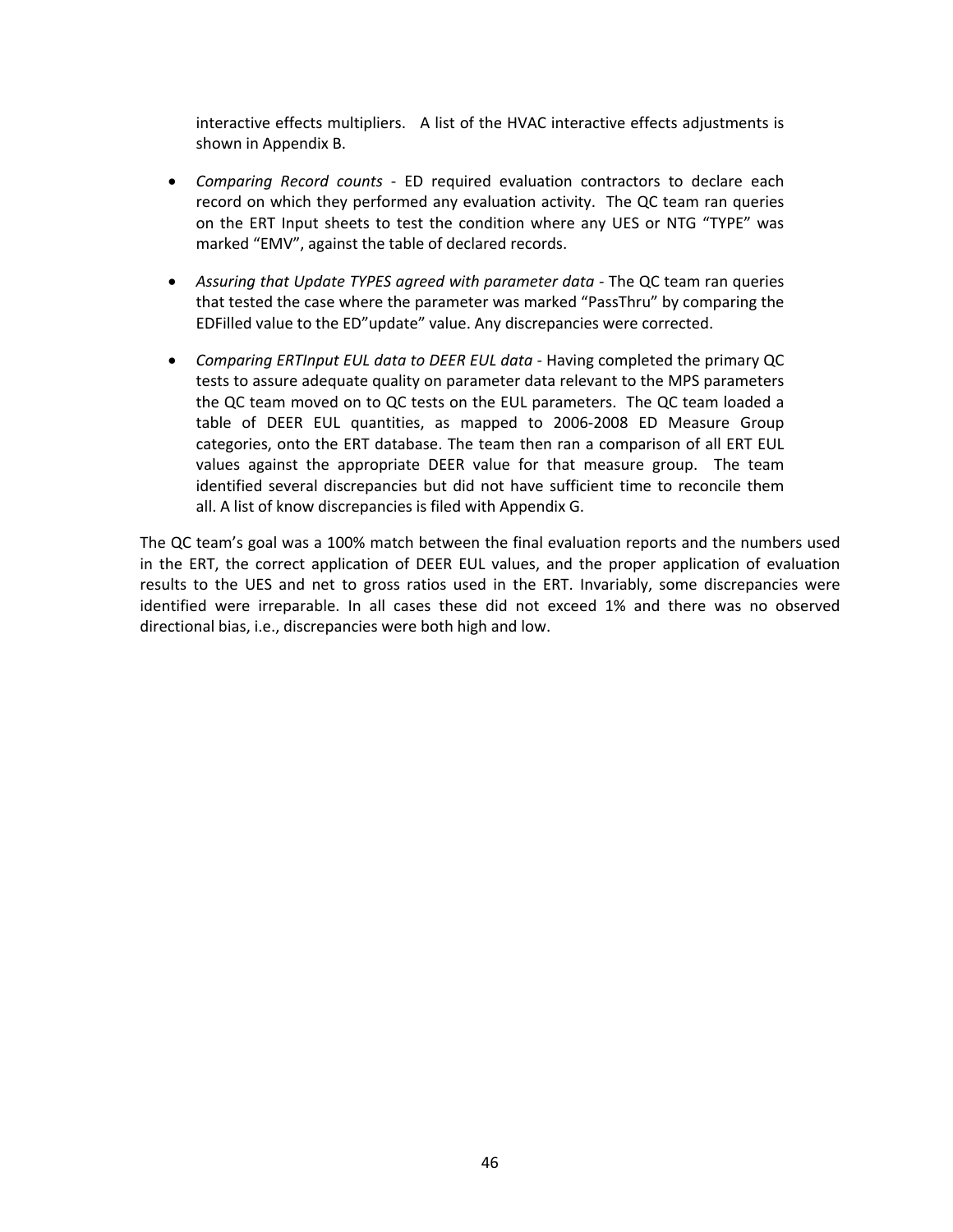# **H.** Evaluation Reporting Tools (ERT)

#### **Documentation V.03**

The ERT stands for "Evaluation Reporting Tools" and generally refers to the suite of tools and processes that work in concert to produce the final evaluated results for the 2006-2008 Energy Efficiency portfolio.

However, within that suite of tools is an MS Access database that is also referred to as the ERT or ERT Application. This document specifically describes the forms, tables, and queries found in ERT application.

I. Forms

There is only one form in the ERT application, but there are 8 tabs within this form.

- a. Main
	- i. Link Data File tab
		- 1. Function This tab is mainly used by the contract groups who have created 'ERT Input Sheet' .txt files. This tab allows the ERT application to find the appropriate .txt files and also performs an initial quality control check on the data in the .txt files.
		- 2. "Link Data Text File" This link will open up a window so the user can select a folder that stores all the 'ERT Input Sheet' .txt files. Once the user clicks "OK", all the fields in this tab are automatically populated and the 16 QC tests are automatically run.
		- 3. "QC Data File" This link will perform a quality control check on the input file.
		- 4. "View Data File" This will open up the "Evaluation" query
	- ii. Run E3 Calculator tab
		- 1. Function This tab is mainly used by the contract groups to process the data in the 'ERT Input Sheet' .txt files through the appropriate E3 engine.
		- 2. Select Option
			- a. Option 1: E3 Claim Lines Selecting this option processes the line items from the utility E3 records through the appropriate E3 engine. This option has no "Select Scenario" options. The input data for Option 1 comes from the IOU\_E3\_Claim\_Q42008 table.
			- b. Option 3: Program Tracking Modified Parameters Selecting this option processes the line items at the tracking database level. This is how a user would process all the updated data from an 'ERT Input Sheet' .txt file through an E3 engine.
		- 3. Select Scenario
			- a. User can select scenarios to run for Primary output (savings from the Export tab) and secondary output (Emissions,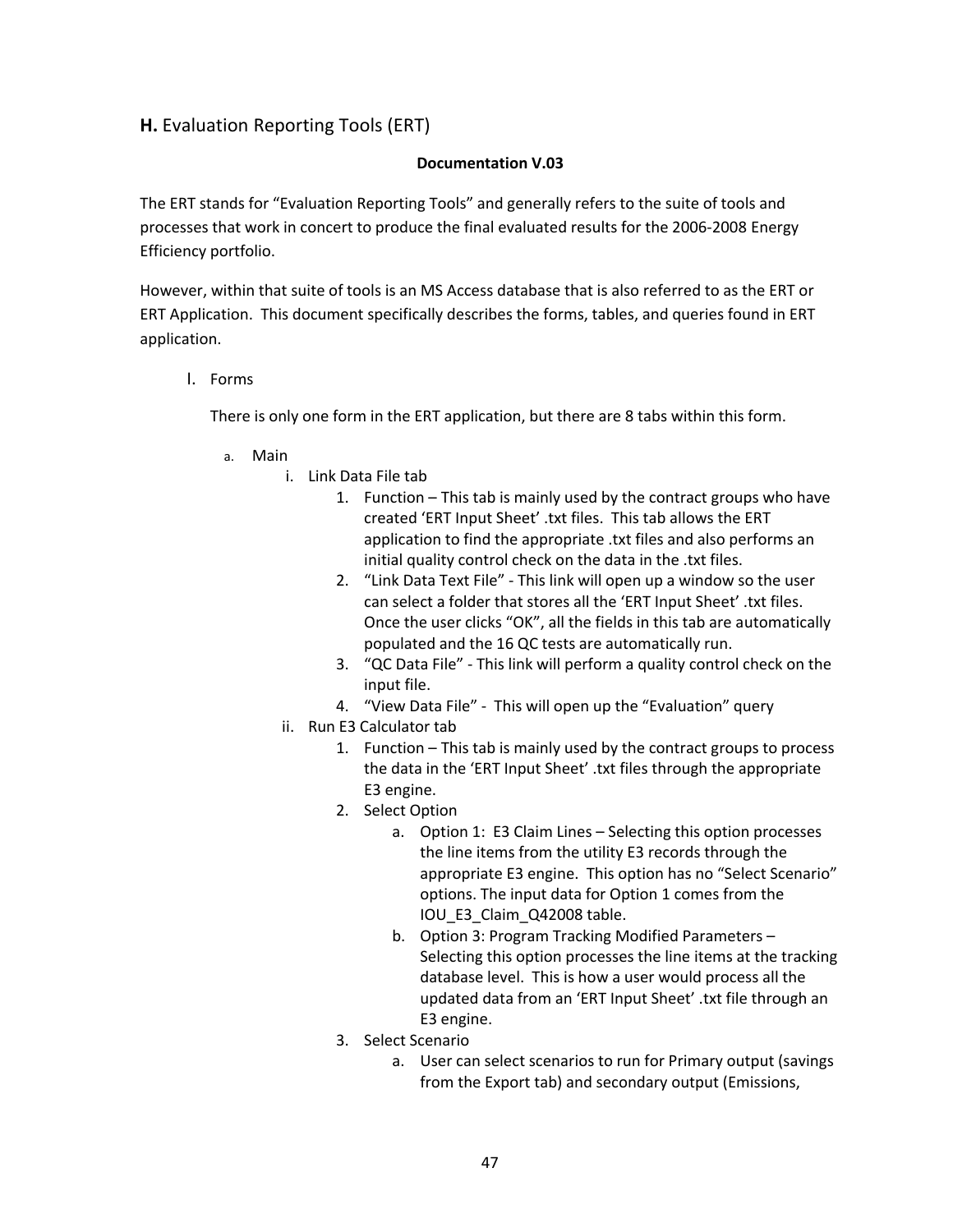Annual Reductions, and Net Impacts by Sector, End Use, and Climate Zone).

- b. The scenarios are defined as follows:
	- i. All Scenarios The user typically would select this option so that the E3 data are processed to pick up results for each of the 11 scenarios listed below.
	- ii. No Update None of the evaluated results are processed through the E3 engine. This is basically similar to an Option 1 run.
	- iii. EDFilledPaidDate Only the EDFilledPaidDate is applied to each record. All other parameters are passed through. The EDFilledPaidDate determines which quarter (or year for SCE) the quantity is applied.
	- iv. Irate Only the installation rates are applied to each record and processed through the E3 engine, all other parameters are passed through.
	- v. UES Only the ex-post UES values are applied to each record and then each record is processed through the E3 engine, all other parameters are passed through
	- vi. UES  $I$  Only the ex-post UES values with the Interactive Effect factor applied will be processed through the E3 engine, all other parameters are passed through.
	- vii. NTGR Only the ex-post NTGRs are applied and processed through the E3 engine, all other parameters are passed through.
	- viii. EUL Only the updated EULs are applied and processed through the E3 engine, all other parameters are passed through.
	- ix. EDFilled This scenario uses parameters from the SPT database instead of the EDClaim table.
	- x. IRateUESEUL This scenario produces gross energy savings results by applying the installation rate, expost UES, and updated EUL values, and processes the records through the E3 engine. The NTGR is not applied at all in this scenario.
	- xi. IRateUESEUL\_I -This scenario produces gross energy savings results (with interactive effects) by applying the installation rate, ex-post UES (with interactive effect factors applied), and updated EUL values, and processes the records through the E3 engine. The NTGR is not applied at all in this scenario.
	- xii. Gross This scenario produces gross energy savings results by applying the installation rate, ex-post UES, and updated EUL values, and processes the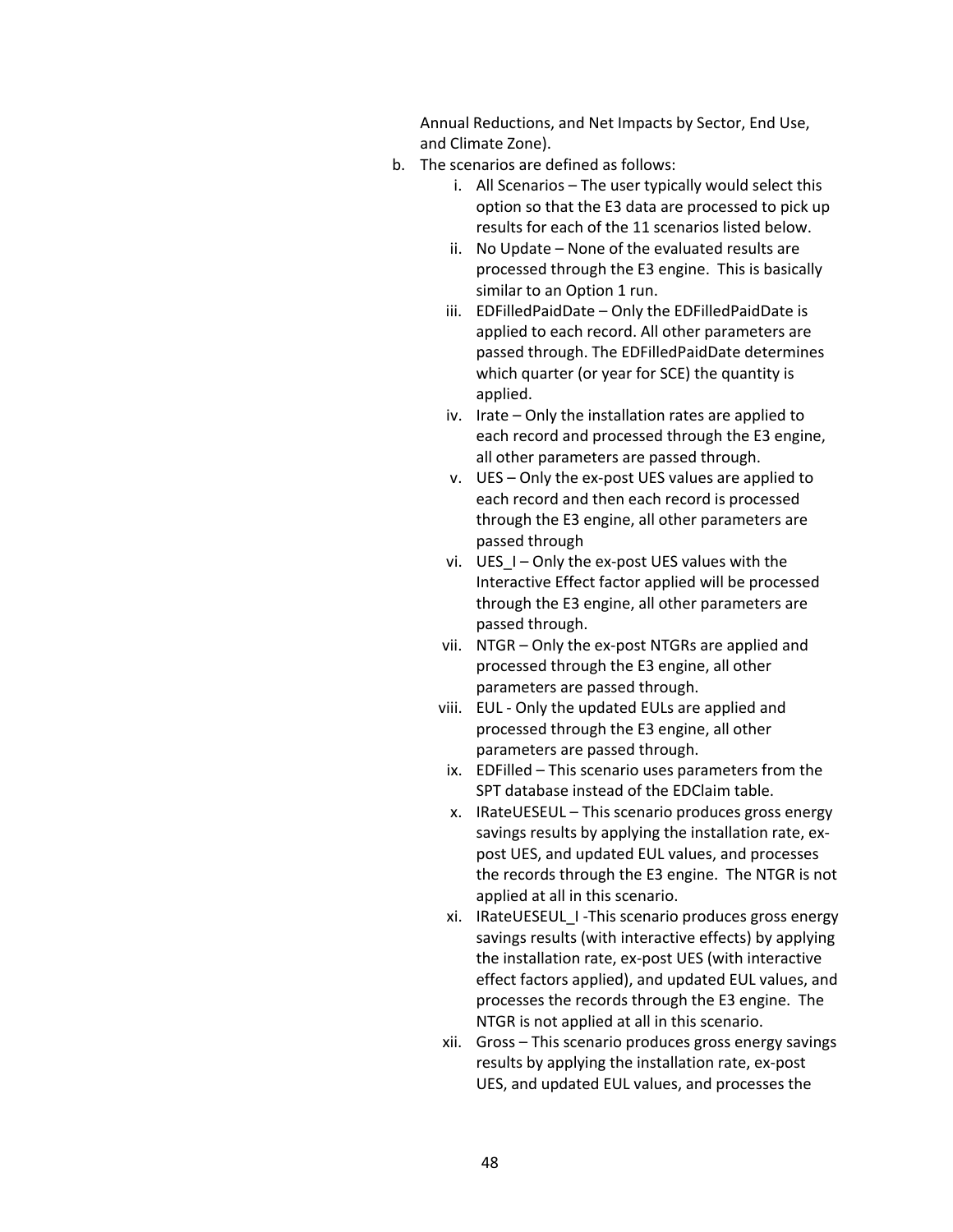records through the E3 engine. It does not apply net-to-gross.

- xiii. Gross  $I$  This scenario produces gross energy savings results (with interactive effects) by applying the installation rate, ex-post UES, and updated EUL values, and processes the records through the E3 engine. It does not apply net-to-gross.
- xiv. All This scenario produces net energy savings results by applying the installation rate, ex-post UES, ex-post NTGR, and updated EUL values, and processes the records through the E3 engine.
- xv. All\_I This scenario produces net energy savings results (with interactive effects) by applying the installation rate, ex-post UES, ex-post NTGR, and updated EUL values, and processes the records through the E3 engine.
- c. Select Programs The user can process the records for a select group of programs only, or all programs at once. Selecting "All Program" will only process all programs that have been linked through the 'ERT Input Sheet' .txt file from the Link Data File tab.
- iii. Analysis tab
	- 1. Function This tab allows the user to compare one set of data to another set and see the percentage change and also view run results for savings and secondary output. The "Select Option" and "Select Scenario" are the same as in the Run E3 Calculator tab, except there is one more option
	- 2. Select Option In addition to Option 1 and Option 3, the user can compare to Option 0. This option does not re-run the E3 line items through the E3 engine. Instead, Option 0 takes the results from the utility run E3 files as was submitted.
	- 3. Run Comparison Query This button will open the "Compare Results Set" query. It will compare Result Set 1 with Result Set 2.
	- 4. Show All Rolled-up Results by IOU This link will run the "q Results Rollup IOU Option" query.
	- 5. Show All Rolled-up by Program This link will run the "q Results Rollup Program" query.
	- 6. Show All Run Results This link will run the "q\_All\_Results" query.
	- 7. Combined Options 1 & 3 checkbox: if this is checked then the results will be the same as for the RRIM Calculations. All Option 3 programs will be displayed and all Option 1 programs if there is no Option 3 runs (passthru).
- iv. View Runs tab
	- 1. Function This tab allows the user to see which Program/Scenario combinations have been run. There is the ability to filter the program runs by IOU or contract group; and view all programs, missing programs (according to the Study Group list), or only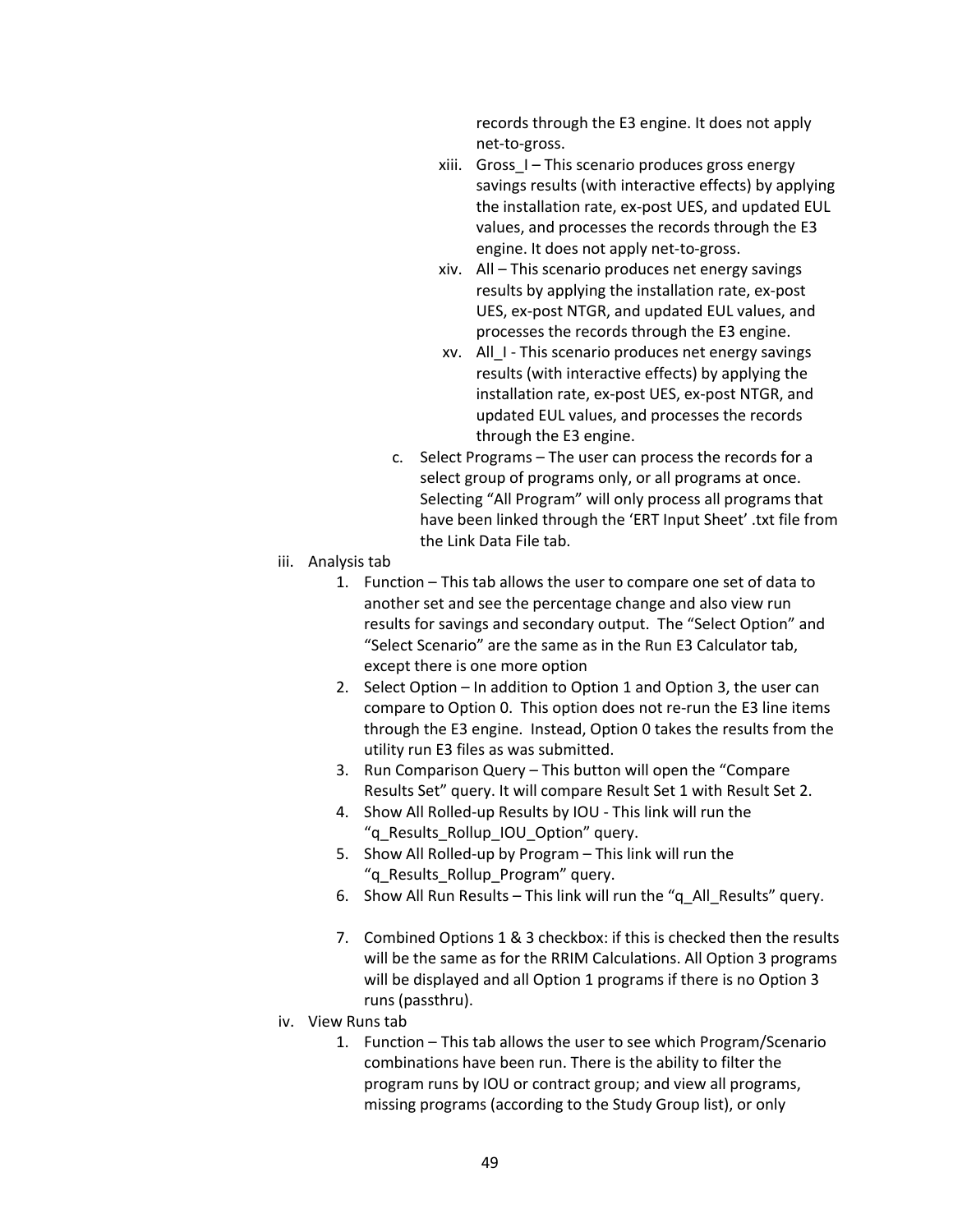programs with runs. The runs can be viewed for net savings as well as secondary output options.

- v. Server QC tab
	- 1. Note This tab is viewable by checking the box "View RRIM Calculations" box in the Setting tab
	- 2. Function This tab allows the user to perform four additional quality control checks on the input files. It is called Server QC because the QC checks are queries against the SPT table in the SQL Server database which resides on the ED Central Server.
	- 3. QC all ERTInput Files in Folder This will run the QC checks on all ERTInput files in a folder.
	- 4. QC Single ERTInput File This will run QC checks on a single ERTInput file.
	- 5. QC Missing Study Group Programs This runs the QCS 5 1 MissingStudyGroupPrograms query.
	- 6. Checked = Values must be exact  $-$
	- 7. QC Tests
		- a. Missing Records program tracking records in the SPT table but missing from the ERTInput file
		- b. Extra Records records in the ERTInput file that do not exist in the SPT table.
		- c. Duplicates checks for duplicate records.
		- d. Values Match this query compares SPT fields that exist in the ERTInput files and compares against the SPT table in the SQL Server.
- vi. RRIM Calculations
	- 1. Function This tab is primarily used by Energy Division to merge all the submitted ERTs and to populate the RRM spreadsheet.
	- 2. Merge
		- a. Import Results from All ERTs in Folder This button opens a window that allows the user to select the folder that stores the ERT .mdb applications to merge
		- b. Import Results from Individual ERT file This button opens a window that allows the user to select a single ERT .mdb file to import
		- c. Merge programs into existing results set The existing results are kept and merge with any new results
		- d. Clear existing results before importing All Option 3 results in the result tables are cleared before any new results are merged
		- e. Merge Programs into Existing Results set (existing programs will be over-written). This is selected as a default. This will remove all Option 3 data for a program before merging data from ERTs into the results tables.
		- f. Merge Scenarios into Existing Results set (existing scenarios will be over-written) - This will remove Option 3 data for a scenario before merging data from ERTs into the results tables if a scenario is present in the source ERT.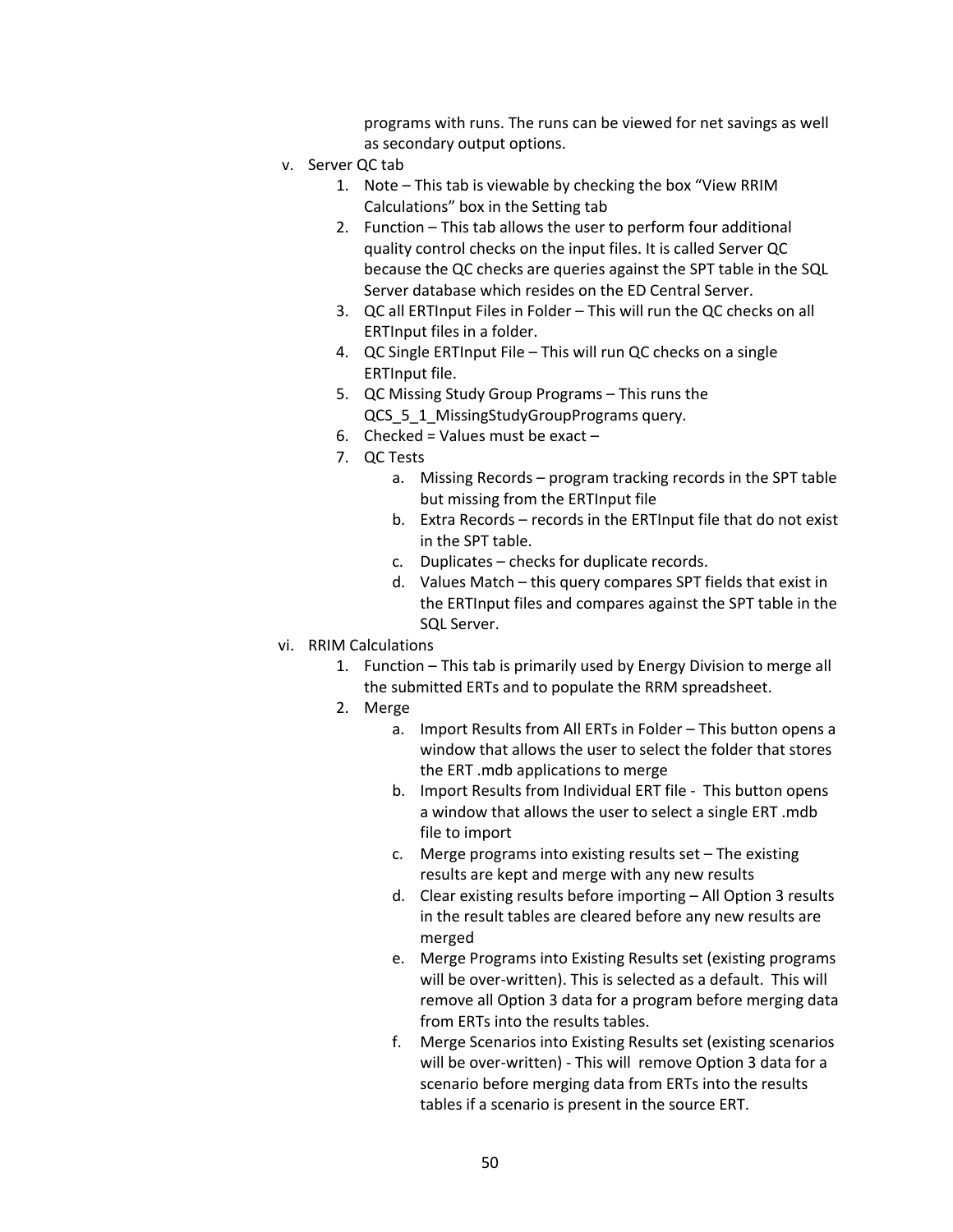- g.
- 3. RRM Calculations
	- a. Options and Scenarios are the same as described in the Run E3 Calculator tab in section 1(a)(ii).
	- b. Show RRIM Calcs Results by IOU This button runs the "q RRIM Results Rollup IOU" query.
	- c. Export to RRM Calcs Spreadsheet This button will populate the latest version of the RRM spreadsheet with the appropriate energy savings and net benefits results from the merged ERT datasets. The RRM spreadsheet has to be in the same folder as the ERT application (.mdb file). The name of the spreadsheet must not be altered: RRMCalculator Template v6.xls
- vii. Settings tab
	- 1. Function This tab is mainly for Energy Division use to make functions available to the user
	- 2. Fill E3 with Program Costs from IOU E3 Cost Q4208 table
	- 3. Run Excel in visible mode
	- 4. View E3 calculator version
	- 5. View RRIM calculations tab The default is unchecked. By checking this box, the QC server and RRM Calculations tab are visible to the user
	- 6. Debug features this will stamp the EDPrgTrkClaimID on each E3 line to make it easier to track the source of individual E3 lies. It will also check input data for hidden characters including line feeds.
- viii. Utilities tab
	- 1. Function This tab includes miscellaneous functions.
	- 2. Import IOU Claim Tables This will import the IOU E3 Claim, Cost, and Output tables from another mdb file.
	- 3. Force-close Excel Instances Occasionally hidden instances of Excel remain in memory after the runs are complete. Press this button and it will force-close all Excel instances, including hidden instances.
	- 4. Remove run labels This will remove any labeled runs from the results tables.
	- 5. Remove option 3 run results This is a way to remove results at a program level.
	- 6. Import ERT Input files in folder This button will import all ERT input text files in the folder and subfolders into the ERTInput table in the ERT SQL Server database which resides on the ED Central Server.
- II. Tables
	- a. CG\_Program\_Assignments: Lists all the program IDs that contribute savings in 2006- 2008, and the corresponding contract group, and CPUC/MECT/Evaluator point person. Used for identifying which programs are "touched" by an evaluation study design
	- b. ContractGroups: Lists the contract groups and assigns code numbers to each.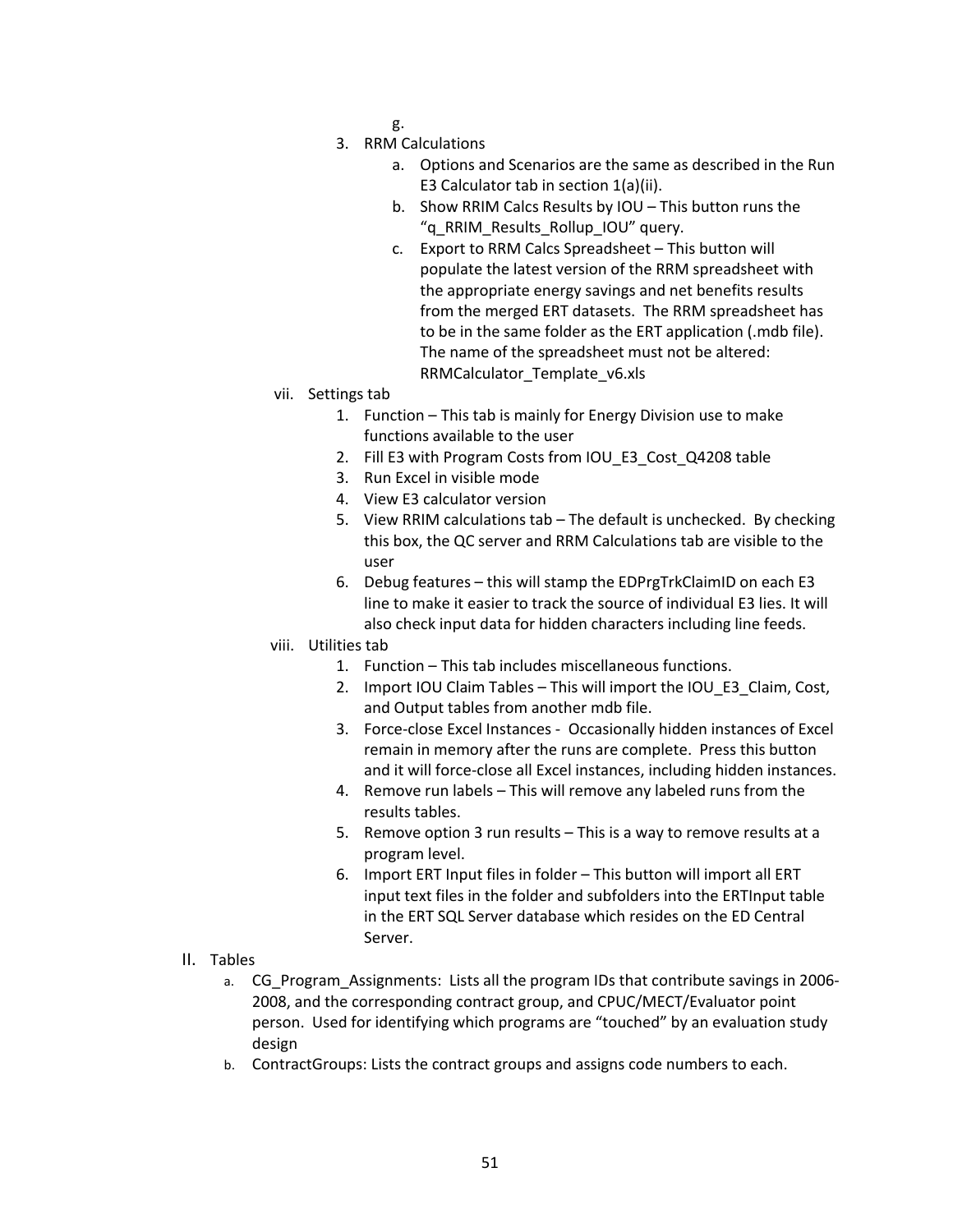- c. E3Calculators: List the available E3 version numbers and E3 files names specific to each utility. Also lists the current RRM Spreadsheet name. These names are used by the application to identify the appropriate E3 file and RRM spreadsheet to use.
- d. IOU\_E3\_Claim\_Q42008: This table contains the records from the utility Q42008 E3 spreadsheet "Input" tab that report savings.
- e. IOU\_E3\_Cost\_Q42008: This table contains the cost data from the utility Q42008 E3 spreadsheet "Input" tab.
- f. IOU E3 Output Q42008: This table contains the results data from the utility Q42008 E3 spreadsheet "Export" tab.
- g. LinkedFileInfo: Saves information of the currently linked file.
- h. lkupOptions: List the three different options which the ERT application can produce
- i. lkupProgramIDs: List of Program options to run (i.e., All Programs, PGE Programs, SCE Programs, SCG Programs, SDGE Programs).
- j. lnkSPT: Table linked to the SQL Server . Used on the ED Central Server to QC the ERTInput files. Mapping\_Input\_Measures: Provides mapping information for the measure-level input. This and the Mapping\_Scenarios\_Option3 table are used by the q Mapping Scenarios Option3 query to provide a mapping between the input data (the Evaluation query) and the E3 calculator for all the scenarios and versions of the E3.
- k. Mapping\_Input\_Program: Provides mapping information for the program-level input for the E3 calculator. The program-level input comes from the IOU\_E3\_Cost\_Q42008 table.
- l. Mapping\_Input\_Ranges: The ERT outputs data into the E3 calculator by 'pasting' from memory consequetive blocks, or ranges, of data that has been placed into memory. The Mapping\_Input\_Ranges table contains the information on the ranges used by the ERT to know where to paste the ranges of data.
- m. Mapping\_Input\_Ranges\_SCE. Same as above but for SCE. The difference is that the SCE E3 versions import quantities into the year columns instead of the quarter columns.
- n. Mapping Results: This table maps the fields from the E3 calculator to the result table. It maps at the Excel cell level. The primary mapping is from the 'Export' sheet to the Results\_Savings\_Claim table.
- o. Mapping Results Tables. This table maps the fields from the E3 calculator to results tables for row-level data. It is used mainly to map the secondary output data on the 'Output' tab. The output includes Annual and Lifecycle Emission reductions Net and Gross, Annual Net Reductions, Net Impacts by Sector, Net Impacts by End Use, and Net Impacts by Climate Zone. The corresponding results tables are: Results\_Emissions, Results\_EmissionsLifecycle, Results\_AnnualReductions, Results\_NetImpactsSector, Results\_NetImpactsEndUse, Results\_NetImpactsClimateZone.
- p. Mapping\_RRMCalcs: This table describes which cells in the RRM spreadsheet, "ERT Summary" tab should be populated with which source field.
- q. Mapping\_Scenarios\_Option1: This table defines which fields are used to run Option 1. The only scenario allowed for Option 1 is NoUpdate.
- r. Mapping\_Scenarios\_Option3: This table defines which fields are used for the various scenarios. Depending on scenario, different input fields may be used to populate the E3 calculator. This table and the Mapping\_Input\_Measures table are used by the q\_Mapping\_Scenarios\_Option3 query to provide a mapping between the input data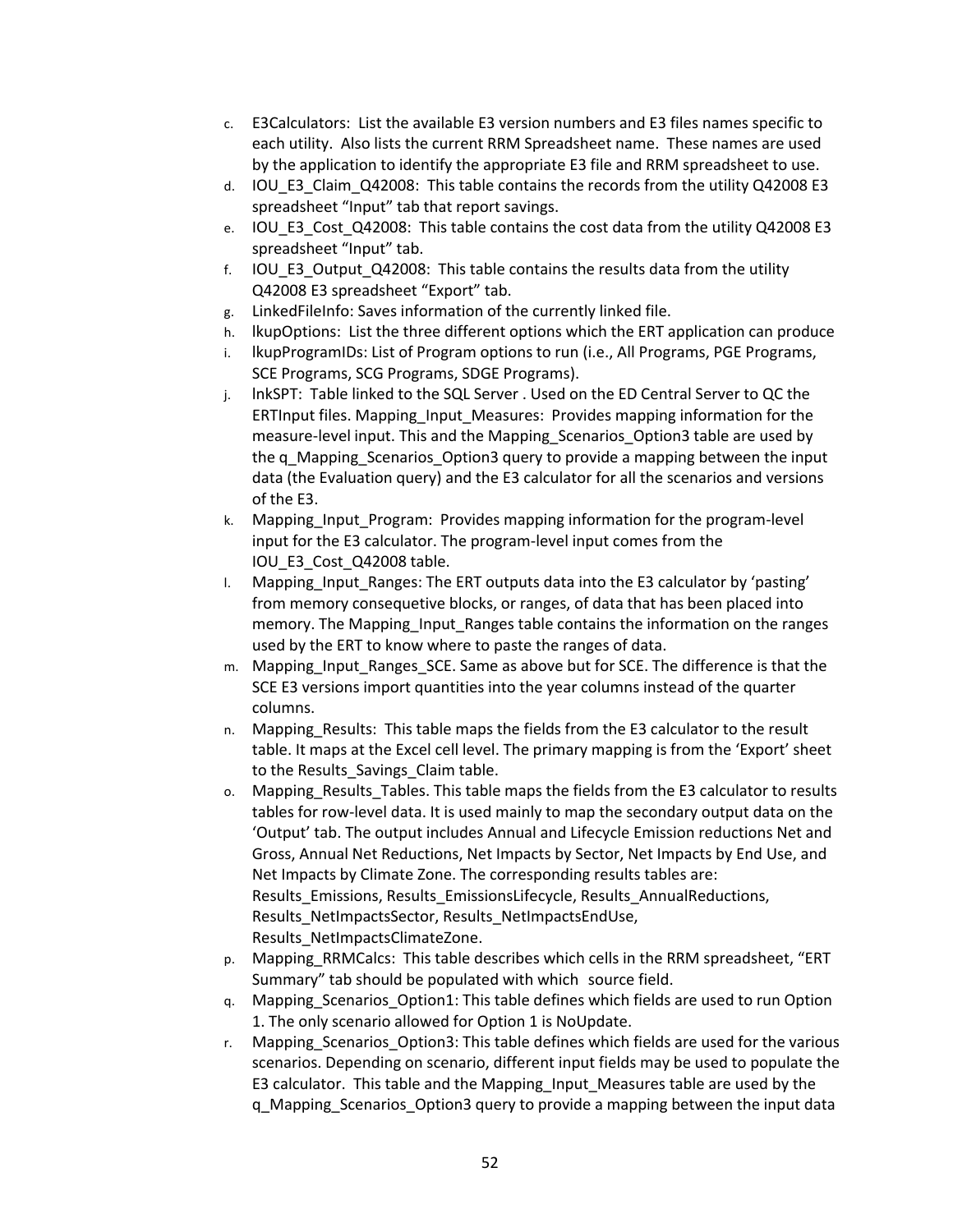(the Evaluation query) and the E3 calculator for all the scenarios and versions of the E3

- s. ProgramGroups: Lists the program groupings by contact groups.
- t. QC\_Queries: List of QC queries that are run when a file is first linked.
- u. QCS\_Queries List of Server-side QC queries.
- v. Results\_Savings\_Claim: This is where the savings results are stored in the ERT application.
- w. Results Server QC: This table shows the program level results of the "Server QC" tests.
- x. ResultSet1: Internal table used in the Analysis compare query. Resultset1.
- y. ResultSet2: Internal table used in the Analysis compare query. Resultset2.
- z. RunStatus: This table contains the program scenarios which have been run. This is the underlying table for the query that populates the "View Runs" tab of the ERT application.
- aa. Scenarios: Lists the 14 different scenarios available through the ERT application. This is used to populate the drop down box.
- bb. Scenarios ToRun: This is used to populate the list of scenarios to run on the 'Run E3 Calculator' tab.
- cc. SQLServerSettings: This table contains the settings for SQL Server needed to run the server-side QC queries.
- dd. tmp ID: This is a temporary table to store lists of IDs during queries.
- ee. tmpValueMatch: This is a temporary table used during the QC queries.
- ff. txtERTInput: This is a linked table to the "ERT Input Sheet" .txt file during the server-side QC process of the ERT Input Sheets.
- gg. txtEvaluation: This is the linked table to the "ERT Input Sheet" .txt file.
- hh. Version: Lists the latest changes to the latest version of the ERT application

#### III. Queries

- a. Compare\_Result\_Sets: This query is populated based on the options selected for the "Run Comparison Query" in the "Analysis" tab. The query compares the numbers for two sets of results and shows the percent difference, by program, for 17 parameters (for example kW, kWh, therms, TRC cost, PAC cost..)
- b. Compare\_Result\_Sets\_All: Same as above but will show all results even if there are no differences.
- c. Evaluation: This query an older version of the main query that displays the complete data set on input data. The query joins two tables: 1) the IOU\_E3\_Claim\_Q82008 tables and 2) the txtEvaluation table, which is a linked table to the ERTInput text file. The Evaluation query is in a format that is not compatible with the Upstream revision.
- d. EvaluationUp: This query is the main query that displays the complete data set of the input data. The query joins two tables: 1) the IOU\_E3\_Claim\_Q82008 tables and 2) the txtEvaluation table, which is a linked table to the ERTInput text file. The Evaluation query is in a format that is compatible with the Upstream revision, so it is an older version.
- e. Find duplicates for Results Savings Claim: this is a query that will identify if any duplicate records exist in the Results\_Savings\_Claim table.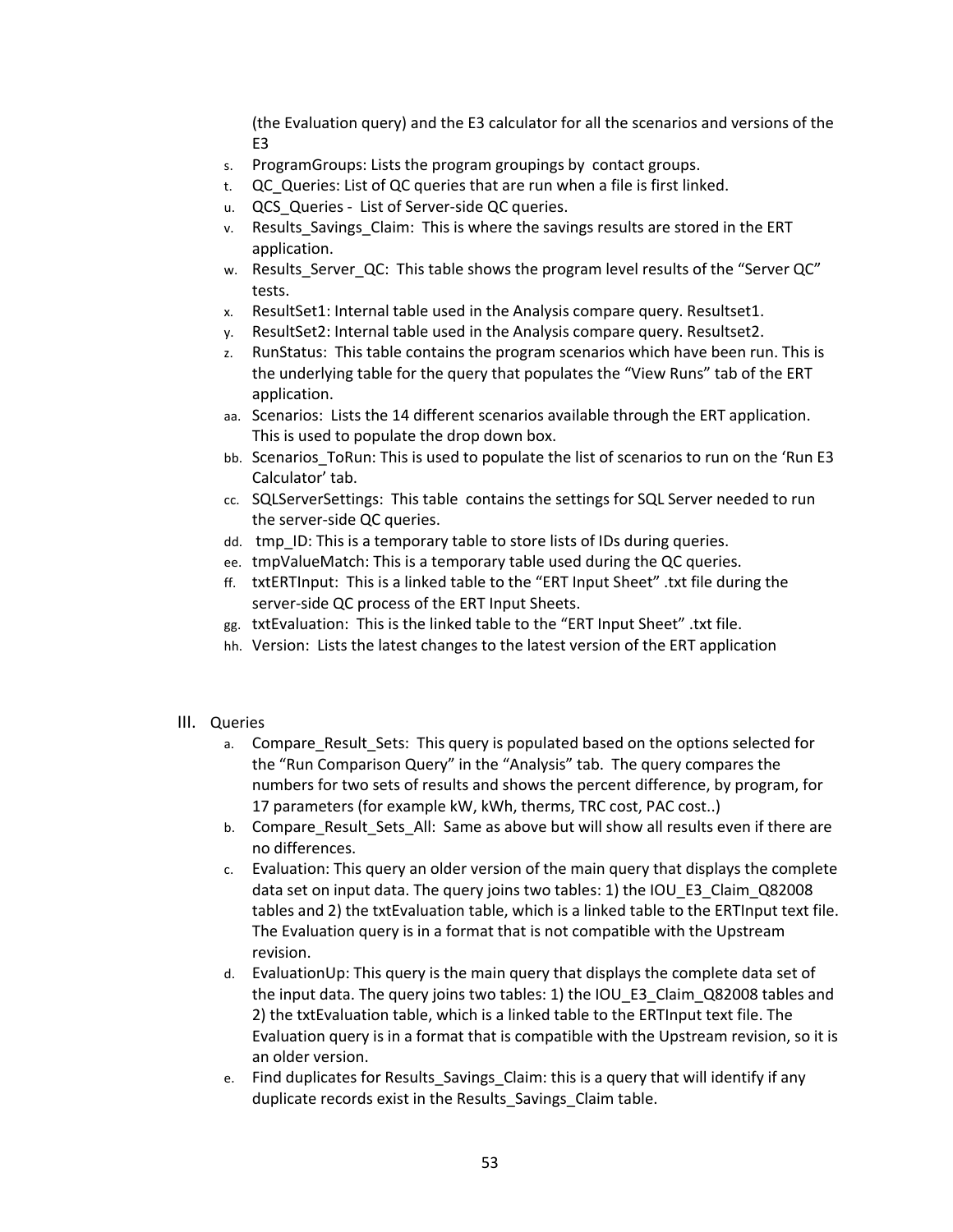- f. Find duplicates for txtERTInput: this is a query that will identify if any duplicate records exist for the txtERTInput table. This is used during the server-side QC.
- g. q\_All\_Results: This query is accessed by clicking the "Show All Run Results" in the Analysis tab. This query shows a subset of the fields stored in the "Results Savings Claim" table including the energy savings and net benefits results for each program, for each scenario, and for each run of the E3. So for one program/scenario combination there could be multiple "runs".
- h. q OptionList: This is a query on the lkupOptions table. This is used to populate the drop down box in the Run E3 Calculator tab.
- $i.$  q OptionList0: This is a query on the lkupOptions table. This is used to populate the drop down box in the Analysis tab. It includes Option 0.
- j. q\_ProgramIDs: This query returns the unique list of ProgramIDs from the E3 Cost Q42008 table.
- k. q ProgramList: This query is a union of the lkupProgramIDs table and the q\_ProgramList query. It is a list of options to run programs, including All Programs, IOU programs, and individual programs. It is used to populate the drop down box on the Run E3 Calculator tab.
- I. q RequiredDataTextFields: This is a query on the Mapping Scenarios Option3 table and returns the values where the Source field equals SPT or EDUpdate. It is used to validate the ERTInput text file to make sure that the required fields are present in the file.
- m. q Results Rollup IOU: This is a query on the Results Savings Claim table that sums the energy and net benefits metrics and groups the results by IOU and Option (either Option 1 or 3).
- n. q\_Results\_Rollup\_IOU\_Option: This query is used in the Analysis tab to show results by IOU. The query is dynamically generated in-code. Each time the user selects to show results the query will be generated based on the filters that the user selected. The underlying table is the Results Savings Claim table.
- o. q Results Rollup Program: This query is used in the Analysis tab to show results by program. The query is dynamically generated in-code. Each time the user selects to show results the query will be generated based on the filters that the user selected. The underlying table is the Results\_Savings\_Claim table.
- p. q\_RRIM\_Results\_Rollup\_IOU: This query is used on the RRIM Calculations tab to view to RRM calculation parameters. The underlying table is the ResultsSet1 table, which is a temporary table that is populated based on the filter that the user selects
- q. QC\_1\_1\_ClimateZone: This query is one of the QC queries when an ERTInput text file is first linked. It checks for valid Climate Zone.
- r. QC 1 2 ClimateZone: This query is one of the QC queries when an ERTInput text file is first linked. It checks for valid Climate Zone.
- s. QC 2 1 EULRange: This query is one of the QC queries when an ERTInput text file is first linked. It checks for valid EUL range.
- t. QC\_2\_2\_EULRange: This query is one of the QC queries when an ERTInput text file is first linked. It checks for valid EUL range.
- u. QC\_3\_1\_NTGRRange: This query is one of the QC queries when an ERTInput text file is first linked. It checks for valid NTGR range.
- v. QC 4 1 kWh TargetSector: This query is one of the QC queries when an ERTInput text file is first linked. It checks for valid Target Sector.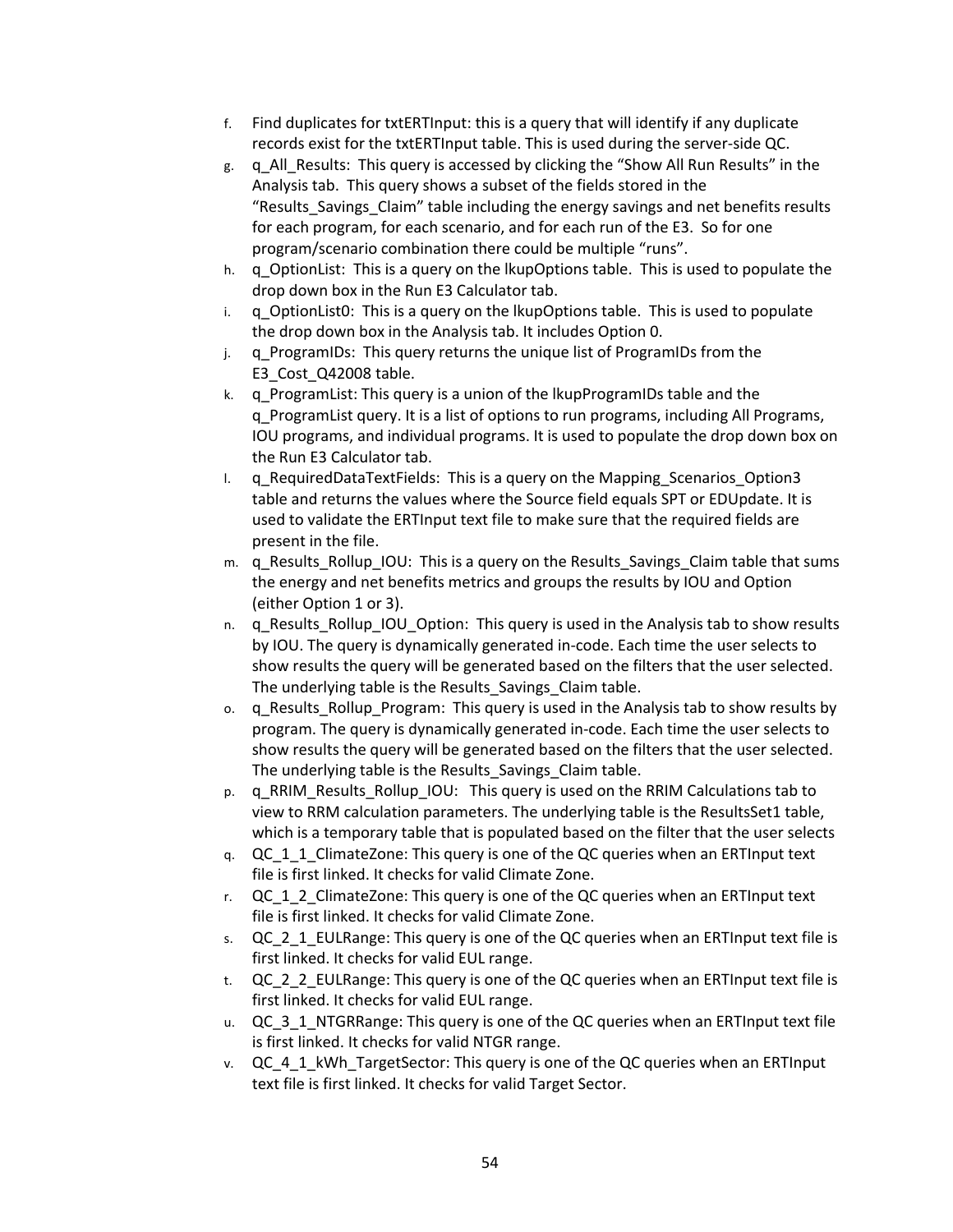- w. QC 4 2 kWh TargetSector: This query is one of the QC queries when an ERTInput text file is first linked. It checks for valid Target Sector.
- x. QC 4 3 kWh TargetSector: This query is one of the QC queries when an ERTInput text file is first linked. It checks for valid Target Sector.
- y. QC\_5\_1\_Therms\_GasSector: This query is one of the QC queries when an ERTInput text file is first linked. It checks for valid Gas Sector.
- z. QC\_5\_2\_Therms\_GasSector: This query is one of the QC queries when an ERTInput text file is first linked. It checks for valid Gas Sector.
- aa. QC 5 3 Therms GasSector: This query is one of the QC queries when an ERTInput text file is first linked. It checks for valid Gas Sector.
- bb. QC\_7\_1\_kWh\_Qty: This query is one of the QC queries when an ERTInput text file is first linked. It checks quantity if there is a value for savings.
- cc. QC\_7\_2\_kWh\_Qty: This query is one of the QC queries when an ERTInput text file is first linked. It checks quantity if there is a value for savings.
- dd. QC\_7\_3\_kWh\_Qty: This query is one of the QC queries when an ERTInput text file is first linked. It checks quantity if there is a value for savings.
- ee. QC 8 1 Mismatched ProgramIDs: This query is one of the QC queries when an ERTInput text file is first linked. It checks the foreign keys for the EDIOUClaimID between the ERTInput txt file and the IOU\_E3\_Claim\_Q42008 table to make sure the program matches.
- ff. QCS queries: These are a series of queries (prefixed with 'QCS') that are used by the server-side QC process. They primarily check the ERTInput text file against the SPT table in the SQL Server database on the ED Central Server.
- gg. qEmissions: This query is used to join the Results\_Emissions and Results\_EmissionsLifecycle tables to create one virtual view of the emissions results.
- hh. qMapping\_Scenarios\_Option1: This query joins the Mapping\_Scenarios\_Option1 and the Mapping\_Input\_Measures tables and is used to provide a mapping between the input data (EvaluationUp query) and the E3 calculator for all versions of E3 calculators.
- ii. qMapping Scenariors Option3: This query joins the Mapping Scenarios Option3 and the Mapping\_Input\_Measures tables and is used to provide a mapping between the input data (EvaluationUp query) and the E3 calculator for all of the scenarios and versions of E3 calculators.
- jj. qRunStatus: This query is used by the View Runs tab to view the status of runs.
- kk. Results Savings Claim Option0: This query is used to provide input for Option 0. The underlying table is the IOU\_E3\_Output\_Q42008 table.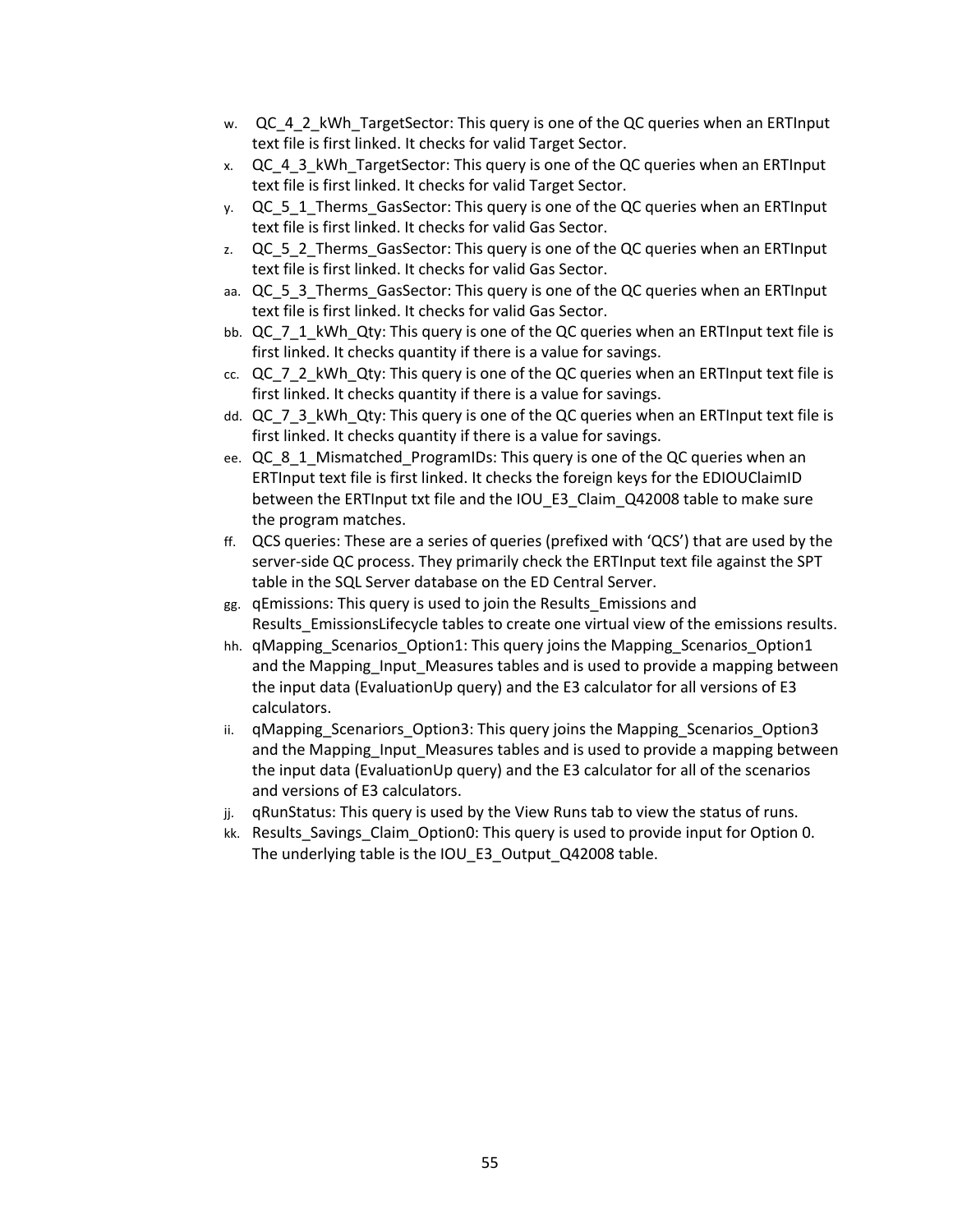# **I.** Standard Program Tracking Database March 2010v.8

The documentation for the Standard Program Tracking Database is provided in an external appendix. It includes an executable file with the database: SPTdb2006 2008 17Marc2010v8.exe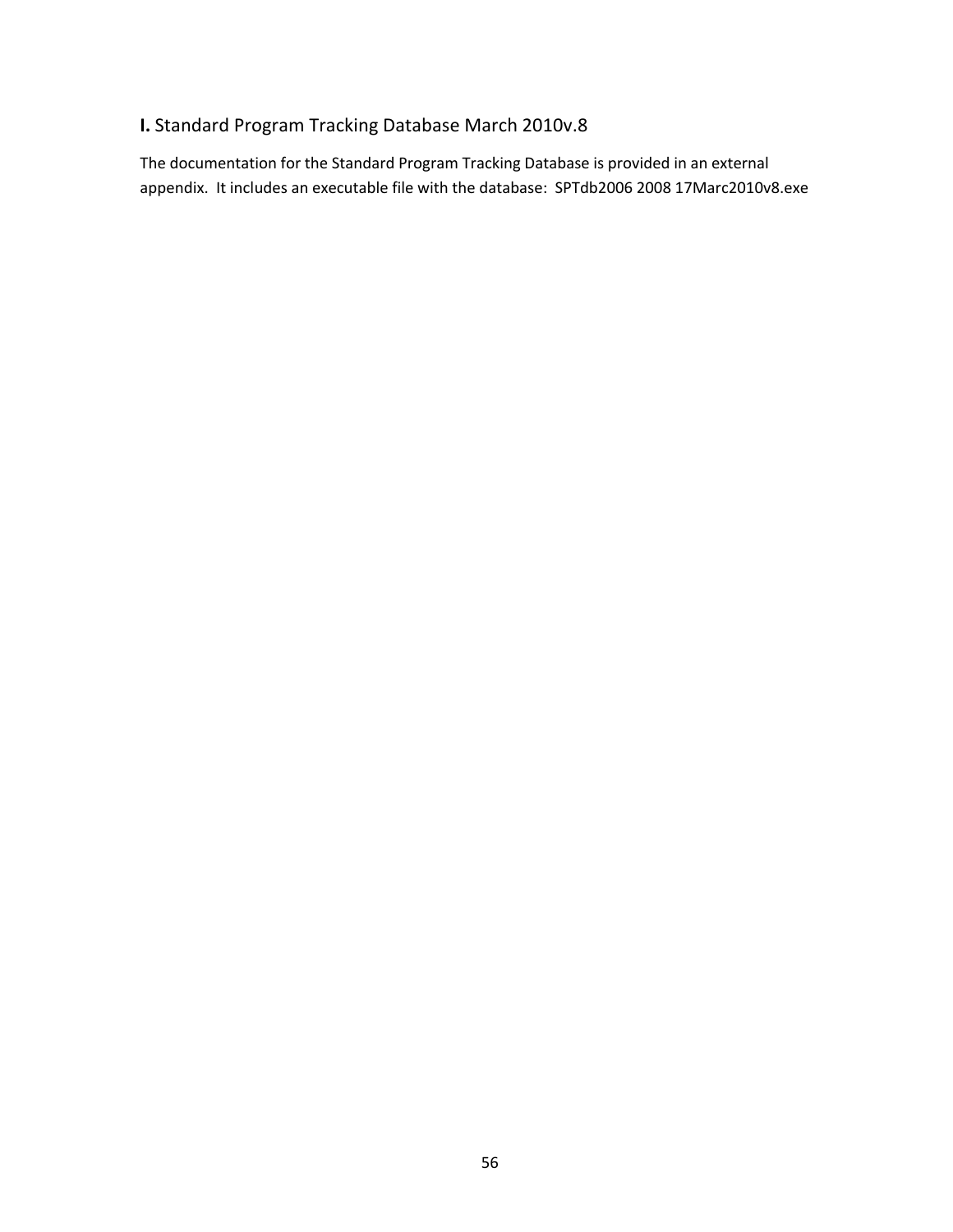# **J. ERT Input Sheet Documentation**

#### **INPUT TEXT FILE**

#### **Documentation V.01**

This is documentation for the file, "ERTE3Input 20100115.xls," also known as the ERT Input Sheet Design Specification, hereafter referred to as "ERT Specification." The ERT Specification is an Excel spreadsheet which lists all the necessary columns for the ERT application to run properly. It also indicates where the data should come from and which data are needed for the various scenarios the ERT application is able to produce.

Each evaluation team used the ERT specification to create the ERT Input Sheet, which is the main source of data for the ERT application. The ERT specification lists a total of 75 fields in Column A, but not all of them are required to be submitted in the ERT Input Sheet, as described below.

| Column       | <b>Name</b>       | <b>Description</b>                                                                                                                                                                                                                                                                                                                                                                                                                                                                                                                                                                                                                                                                                                                                                                                                                                                                                                                                                                                                                                           |  |
|--------------|-------------------|--------------------------------------------------------------------------------------------------------------------------------------------------------------------------------------------------------------------------------------------------------------------------------------------------------------------------------------------------------------------------------------------------------------------------------------------------------------------------------------------------------------------------------------------------------------------------------------------------------------------------------------------------------------------------------------------------------------------------------------------------------------------------------------------------------------------------------------------------------------------------------------------------------------------------------------------------------------------------------------------------------------------------------------------------------------|--|
| Α            | <b>Field Name</b> | Lists the 75 fields needed to run the ERT                                                                                                                                                                                                                                                                                                                                                                                                                                                                                                                                                                                                                                                                                                                                                                                                                                                                                                                                                                                                                    |  |
| B            | E3ColumnName      | Maps the corresponding E3 spreadsheet field names                                                                                                                                                                                                                                                                                                                                                                                                                                                                                                                                                                                                                                                                                                                                                                                                                                                                                                                                                                                                            |  |
| $\mathsf{C}$ | <b>InTextFile</b> | This is important because it tells the evaluation<br>contractor which 35 fields need to be populated when<br>they create their ERT Input Sheets.                                                                                                                                                                                                                                                                                                                                                                                                                                                                                                                                                                                                                                                                                                                                                                                                                                                                                                             |  |
| D            | Source            | Tells you where the data come from.<br>SPT means the data come from the<br>Standardized Program Tracking database. All<br>evaluation contractors used the same SPT db.<br>19 fields come from the SPT.<br>E3Claim means the data come from the table<br>of Standardized E3 table. There is one table in<br>the ERT application that combines all the E3<br>spreadsheets into one table. If the source says<br>"E3Claim" then the value comes from this<br>table in the ERT application. 10 fields come<br>from E3Claim.<br>EDUpdate means the data come from the<br>evaluation contractors. The numbers either<br>come directly from their own study (cell value<br>in ERT Input Sheet = "EMV") or from another<br>evaluation study (cell value in ERT Input Sheet<br>= "OthEMV") or DEER (cell value in ERT Input<br>Sheet = "DEER") or are pass-thru, meaning no<br>update is made (cell value in ERT Input Sheet =<br>"Pass Thru"). 16 fields come from EDUpdate.<br>Computed means the ERT application is<br>programmed is compute these fields based on |  |

#### **Fields in ERT Specification**